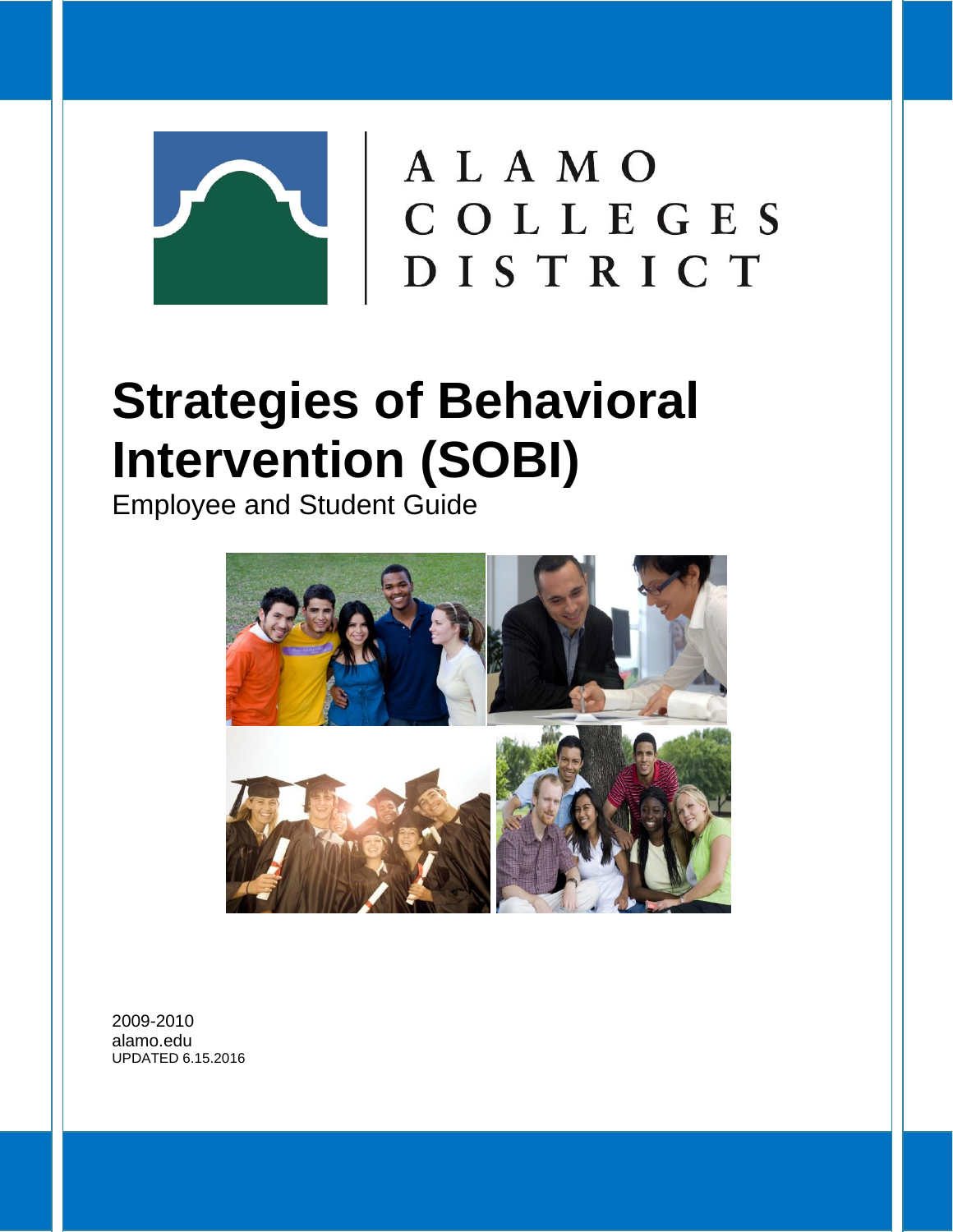### **STRATEGIES OF BEHAVIORAL INTERVENTION**

### **EMPLOYEE AND STUDENT GUIDE**

### **Table of Contents**

| Establishing Expectations For On-Line Class Conduct And Electronic Communication  11<br>Establishing Expectations For Conduct While Accessing Campus Services  11 |  |
|-------------------------------------------------------------------------------------------------------------------------------------------------------------------|--|
| Establishing Expectations For On-Line/Electronic Communication                                                                                                    |  |
|                                                                                                                                                                   |  |
|                                                                                                                                                                   |  |
|                                                                                                                                                                   |  |
|                                                                                                                                                                   |  |
|                                                                                                                                                                   |  |
|                                                                                                                                                                   |  |
|                                                                                                                                                                   |  |
|                                                                                                                                                                   |  |
|                                                                                                                                                                   |  |
|                                                                                                                                                                   |  |
|                                                                                                                                                                   |  |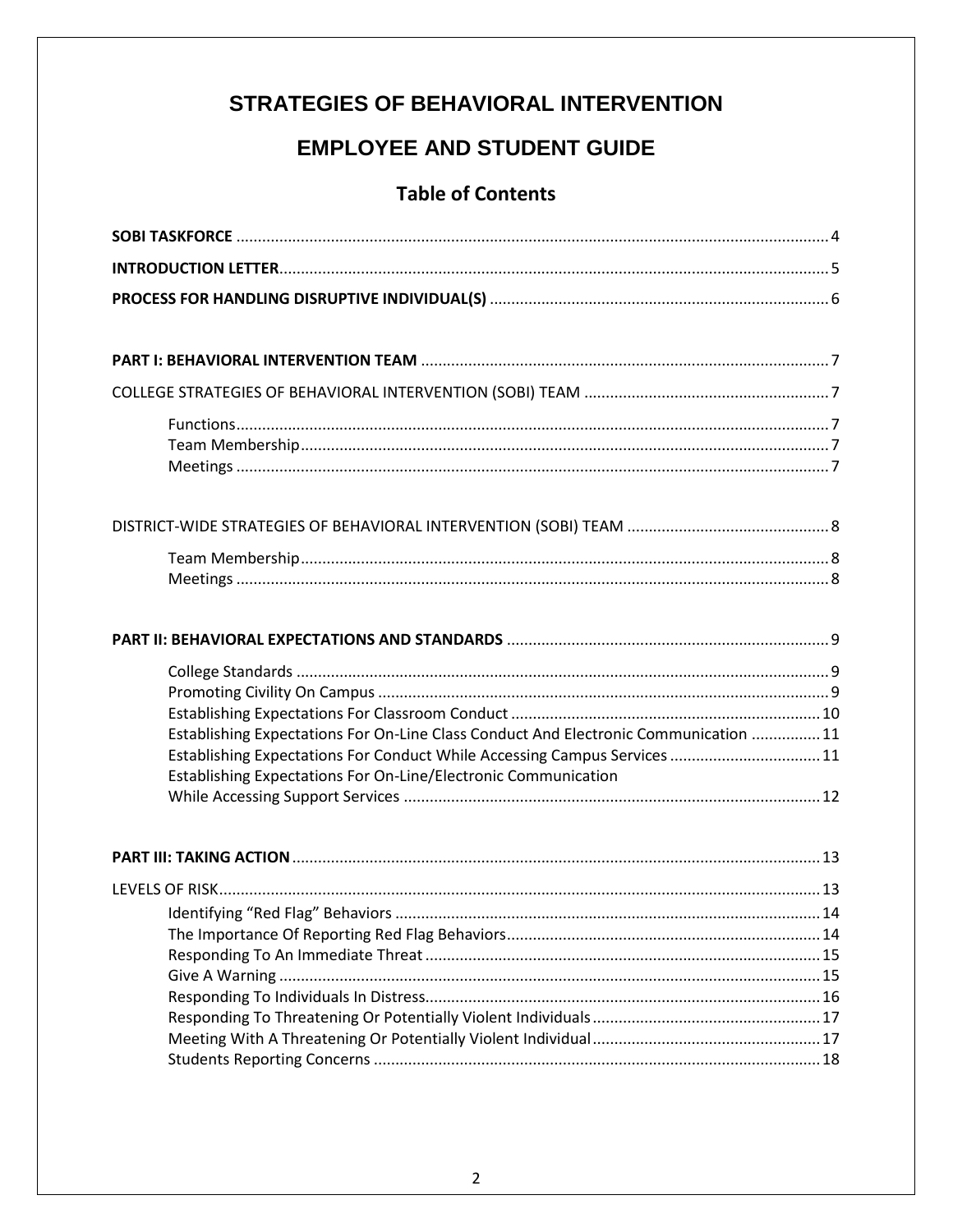|--|

| Appendix A: Complying With Family Educational Rights And Privacy Act (FERPA)  45            |    |
|---------------------------------------------------------------------------------------------|----|
|                                                                                             | 45 |
|                                                                                             |    |
|                                                                                             |    |
| Appendix E: Alamo Colleges District Appropriate Use of Information Technology Resources  46 |    |

|--|

The Alamo Colleges District does not discriminate on the basis of race, religion, gender, national origin, age, disability, veteran status, genetic information or sexual orientation<br>with respect to access, employment progr Title IX Coordinator, 210/485-0200. Address: Human Resources Department, 201 W. Sheridan, Bldg. A, San Antonio, Texas 78204.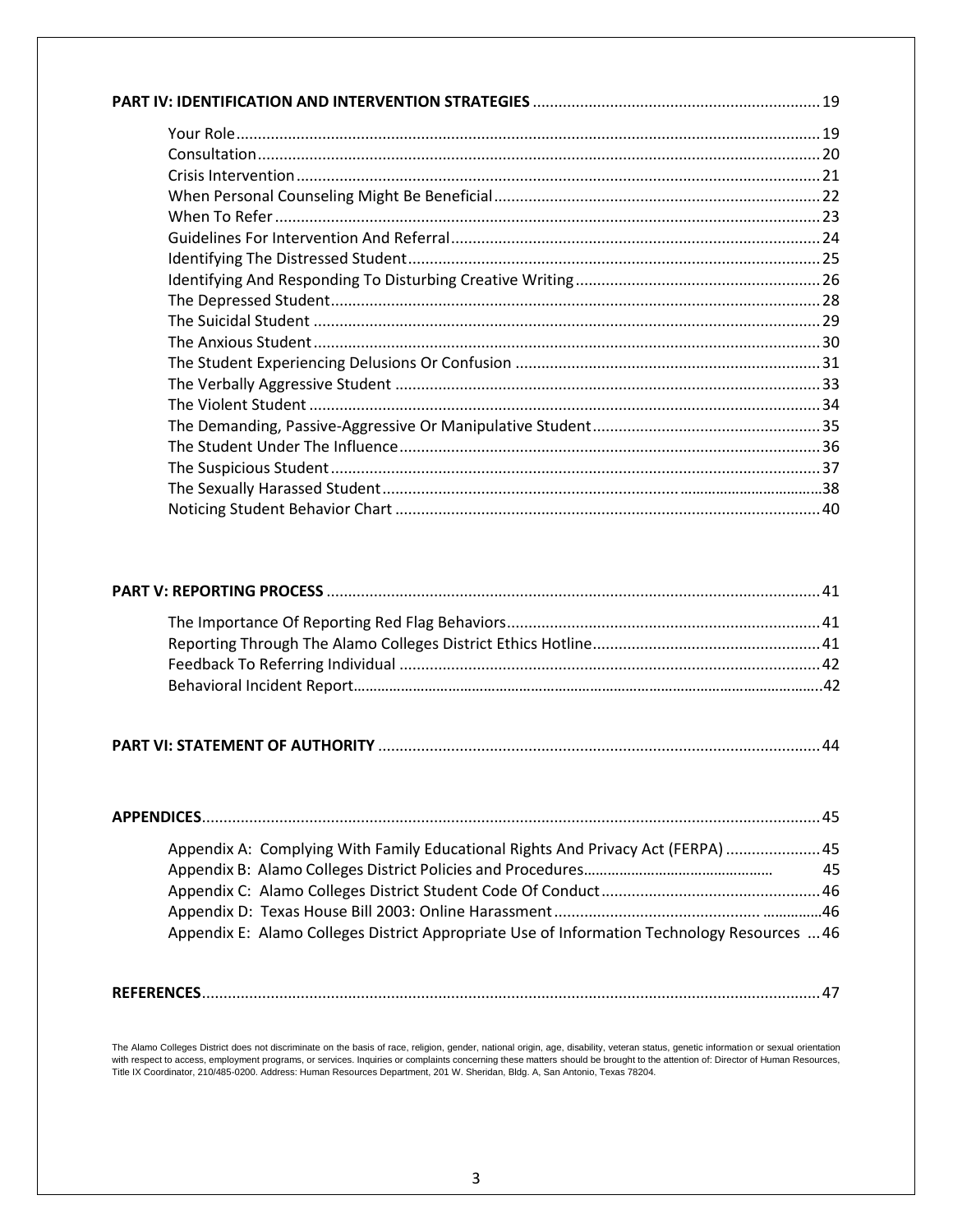# **SOBI TASKFORCE**

| <b>Group 1 - Behavioral Intervention Team</b> |                 |                     |                      |
|-----------------------------------------------|-----------------|---------------------|----------------------|
| <b>Name</b>                                   | Location        | <b>Phone Number</b> | <b>Email</b>         |
| Adelina S. Silva                              | <b>District</b> | 485-0150            | asilva@alamo.edu     |
| <b>Ruth Dalrymple</b>                         | SPC             | 486-2276            | rdalrymple@alamo.edu |
| Sherrie Lang                                  | <b>SPC</b>      | 486-2252            | slang14@alamo.edu    |
| Gloria Medellin                               | <b>District</b> | 485-0217            | gmedellin@alamo.edu  |
| Emma Mendiola                                 | <b>SAC</b>      | 486-0370            | emendiola@alamo.edu  |
| <b>Christopher Pate</b>                       | <b>SPC</b>      | 486-2420            | cpate1@alamo.edu     |

| <b>Group 2 - Assistance and Consultation for Faculty, Staff &amp; Students</b> |          |                     |                    |
|--------------------------------------------------------------------------------|----------|---------------------|--------------------|
| <b>Name</b>                                                                    | Location | <b>Phone Number</b> | Email              |
| Patricia Parma                                                                 | PAC.     | 486-3337            | pparma@alamo.edu   |
| Paula Daggett                                                                  | SAC      | 486-0024            | pdaggett@alamo.edu |
| <b>Sharon Dresser</b>                                                          | NVC.     | 486-4466            | sdresser@alamo.edu |

| <b>Group 3 - Reporting Process</b> |                 |                     |                      |
|------------------------------------|-----------------|---------------------|----------------------|
| <b>Name</b>                        | <b>Location</b> | <b>Phone Number</b> | <b>Email</b>         |
| <b>Retha Karnes</b>                | <b>District</b> | 485-0059            | rkarnes1@alamo.edu   |
| Don Adams                          | <b>District</b> | 485-0088            | dadams@alamo.edu     |
| Eddie Cruz                         | <b>District</b> | 485-0057            | ecruz70@alamo.edu    |
| Joe Curiel                         | <b>District</b> | 485-0184            | jcuriel2@alamo.edu   |
| Kasey Neece-Fielder                | <b>NVC</b>      | 486-4009            | kfielder1@alamo.edu  |
| Johnny Trevino                     | <b>District</b> | 485-0056            | jtrevino43@alamo.edu |

| <b>Group 4 - Assessment Process &amp; Investigation</b> |                 |                     |                        |
|---------------------------------------------------------|-----------------|---------------------|------------------------|
| <b>Name</b>                                             | <b>Location</b> | <b>Phone Number</b> | <b>Email</b>           |
| Don Adams                                               | <b>District</b> | 485-0086            | dadams@alamo.edu       |
| <b>Joe Curiel</b>                                       | <b>District</b> | 485-0184            | jcuriel2@alamo.edu     |
| Anna Forey-                                             | NLC.            | 486-5487            | aforey-                |
| Rohrbach                                                |                 |                     | rohrbach@alamo.edu     |
| Lin Freeman                                             | <b>District</b> | 485-0065            | Ifreeman@alamo.edu     |
| Celso Guzman                                            | <b>District</b> | 485-0221            | cguzman40@alamo.edu    |
| Sonja Montgomery                                        | <b>NVC</b>      | 486-4834            | smontogmery3@alamo.edu |

| <b>Group 5 - Intervention Strategies</b> |                 |                     |                      |
|------------------------------------------|-----------------|---------------------|----------------------|
| <b>Name</b>                              | <b>Location</b> | <b>Phone Number</b> | Email                |
| <b>Stacie Williams</b>                   | <b>NLC</b>      | 486-5496            | swilliams@alamo.edu  |
| Don Adams                                | <b>District</b> | 485-0088            | dadams@alamo.edu     |
| Joe Curiel                               | <b>District</b> | 485-0184            | jcuriel2@alamo.edu   |
| <b>Retha Karnes</b>                      | <b>District</b> | 485-0059            | rkarnes1@alamo.edu   |
| Yolanda Reyna                            | <b>PAC</b>      | 486-3335            | yreyna@alamo.edu     |
| <b>Carol Riley</b>                       | <b>District</b> | 485-0063            | criley@alamo.edu     |
| Johnny Trevino                           | <b>District</b> | 485-0056            | jtrevino43@alamo.edu |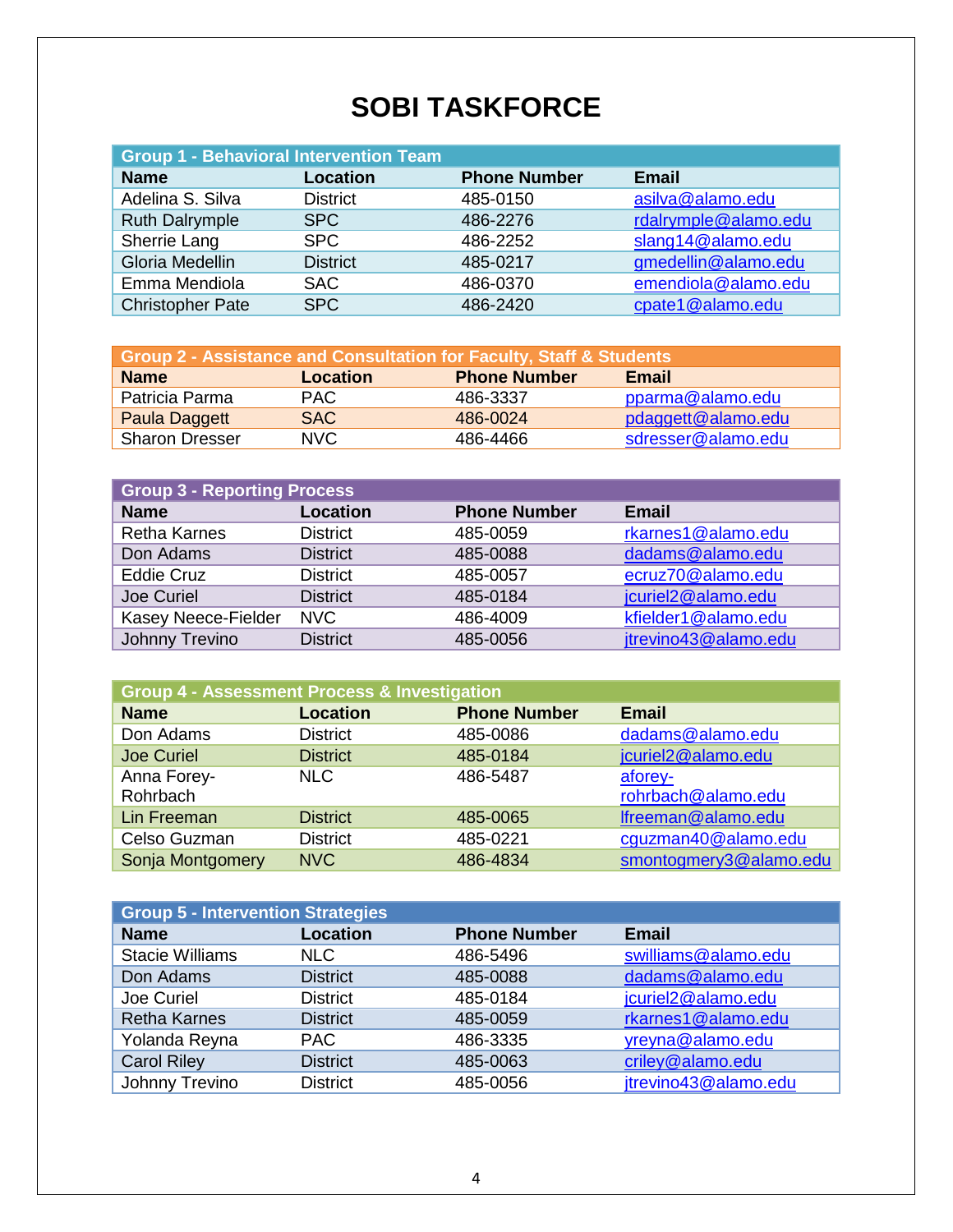### **INTRODUCTION**

The Alamo Colleges District is committed to a safe and supportive learning and working environment for all students, staff, faculty, and visitors. We are dedicated to preventing and responding to incidents that are disruptive, threatening, or violent. In an ideal world, we would not experience behavior that undermines the mission of the Alamo Colleges District. However, the unfortunate reality is that a small number of individuals may exhibit disruptive behavior in classrooms, lab areas, offices, field sites, and other educational settings, or via electronic means such as email, discussion boards, online meeting spaces, and audio video conferencing.

As part of the communication of this guide and in order to provide our College community with information about how to address disruptive or threatening behavior and to aid in the prevention of such incidents on campus, the Strategies of Behavioral Intervention (SOBI) Taskforce has developed this guide for reference and guidance. Included you will find information about identifying and reporting disruptive or threatening incidents on the campus as well as resources for assistance in responding to these types of concerns. This guide is intended for use by employees (faculty, administrators, and staff) and students when referring disruptive behavior of students or visitors on our campuses. Students should utilize this guide to inform and seek assistance from their college professors, administrators, or staff regarding any disruptive behavior by students or visitors. The processes discussed herein are not intended as a substitute for disciplinary actions and measures.

We hope you will find the enclosed materials useful. For additional information and assistance contact your College SOBI Team.

Thank you for helping to keep the Alamo Colleges District and Colleges a safe and welcoming community.

Sincerely,

**Chancellor** 

Super Senate Chair

\_\_\_\_\_\_\_\_\_\_\_\_\_\_\_\_\_\_\_\_\_\_\_\_\_ Unified Staff Council President

\_\_\_\_\_\_\_\_\_\_\_\_\_\_\_\_\_\_\_\_\_\_\_\_

\_\_\_\_\_\_\_\_\_\_\_\_\_\_\_\_\_\_\_\_\_\_\_\_\_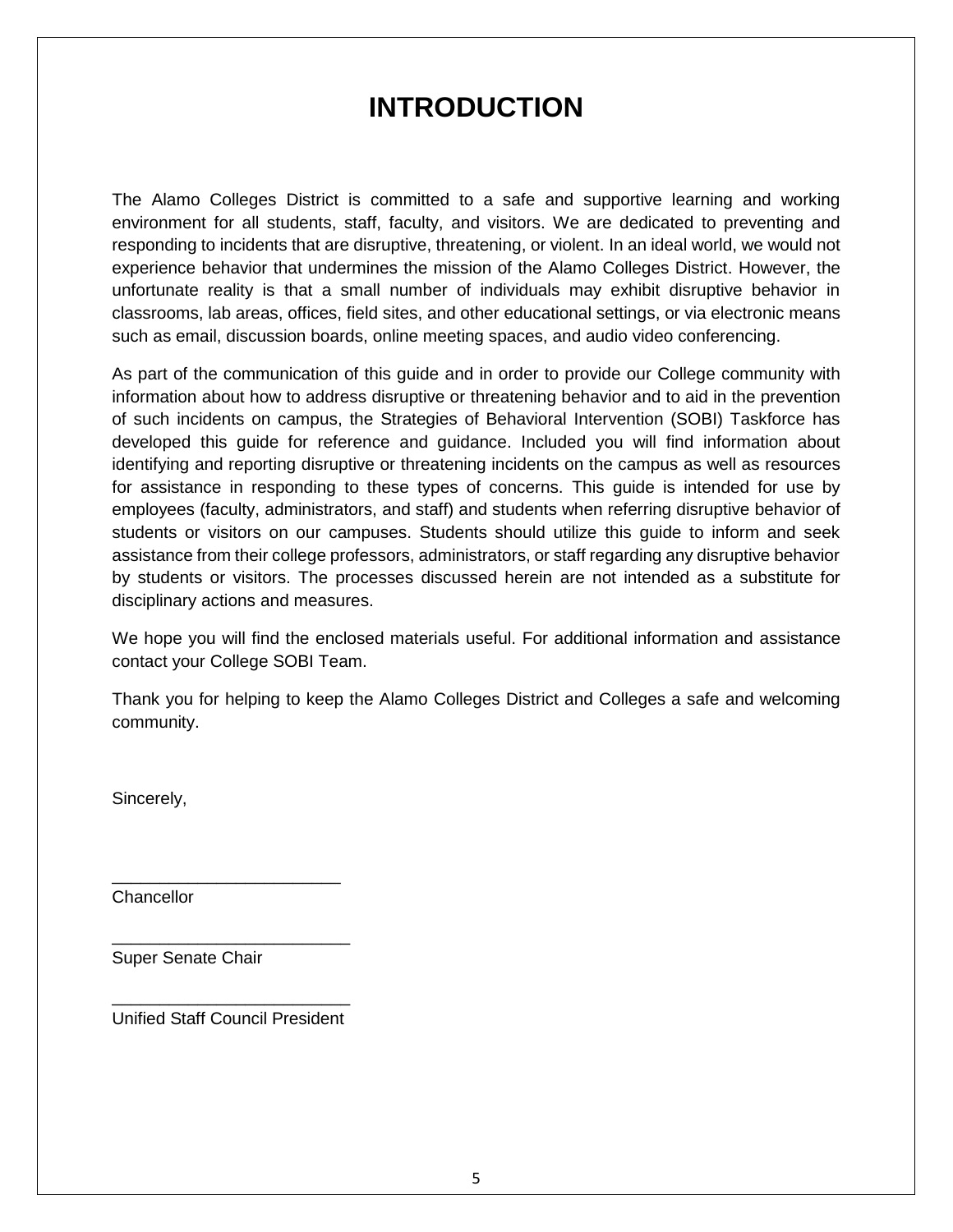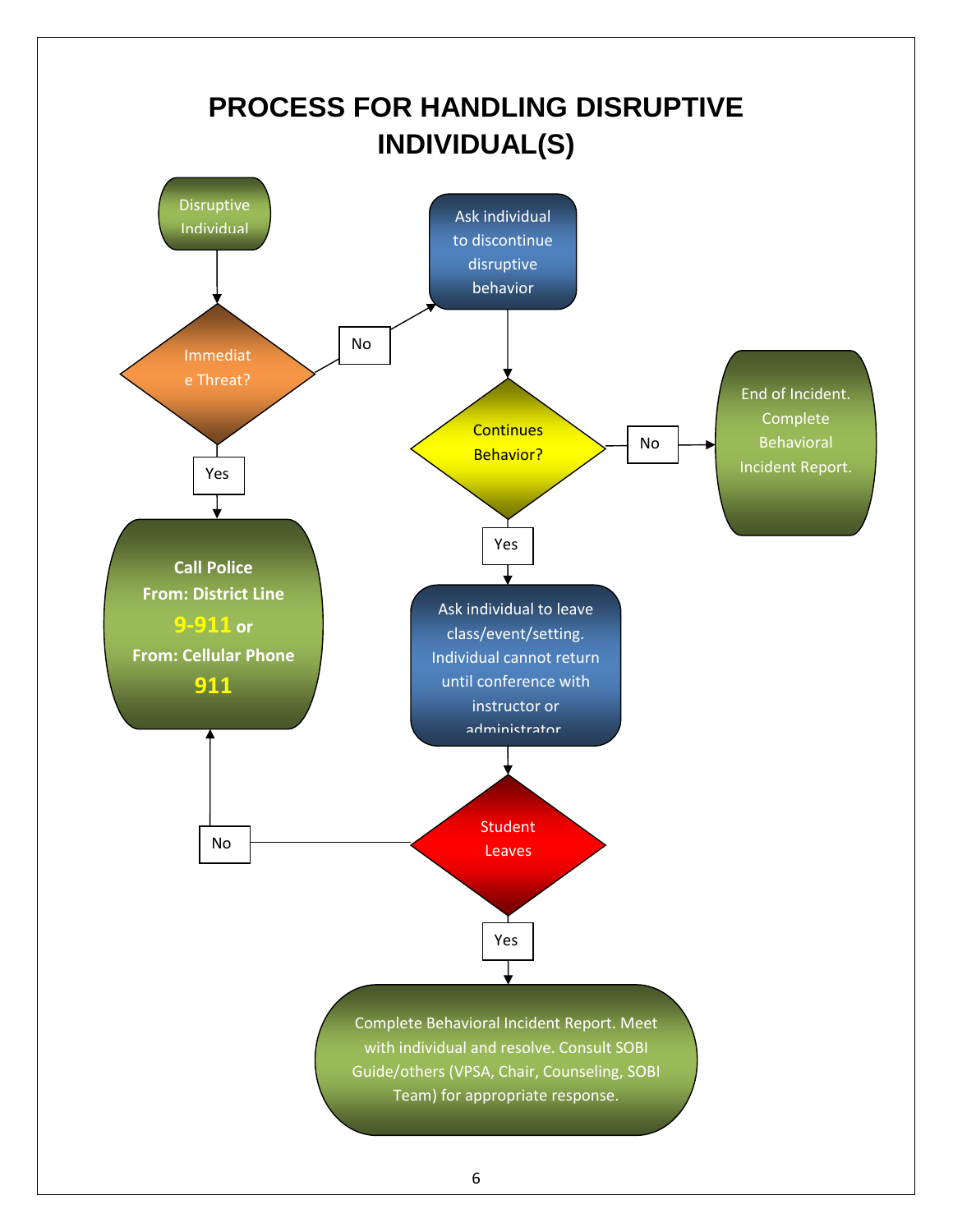### **PART I: BEHAVIORAL INTERVENTION TEAM**

#### **COLLEGE STRATEGIES OF BEHAVIORAL INTERVENTION (SOBI) TEAM**

#### **FUNCTIONS**

The Strategies of Behavioral Intervention Team is a multidisciplinary team that meets regularly to serve five major functions for the Colleges:

- 1. Provide consultation, education, and support to faculty, staff, and administration in assisting students who display disconcerting or disruptive behaviors;
- 2. Gather information to assess situations involving students who display disconcerting or disruptive behaviors;
- 3. Recommend appropriate intervention strategies or disciplinary sanctions;
- 4. Connect students with needed campus and community resources; and
- 5. Monitor ongoing behavior of students who have displayed disruptive or disconcerting behavior.

#### **TEAM MEMBERSHIP**

The College Strategies of Behavioral Intervention Team is composed of representatives from critical areas of the College campus community and includes:



The Strategies of Behavioral Intervention Team employs the services of a consultant as needed. Additional members from the campus community are included in meetings of the Strategies of Behavioral Intervention Team as necessary.

#### **MEETINGS**

The Strategies of Behavioral Intervention Team meets at least quarterly to discuss topics related to student behavior intervention. These discussions include information such as trends in student behavior, best practices in intervention, and available resources.

Additional meetings are held as needed to assess, intervene, and monitor students whose behavior has been brought to the attention of the Strategies of Behavioral Intervention Team.

<sup>1</sup> It is the Vice President for Student Success responsibility to apprise their College Presidents of pertinent SOBI matters.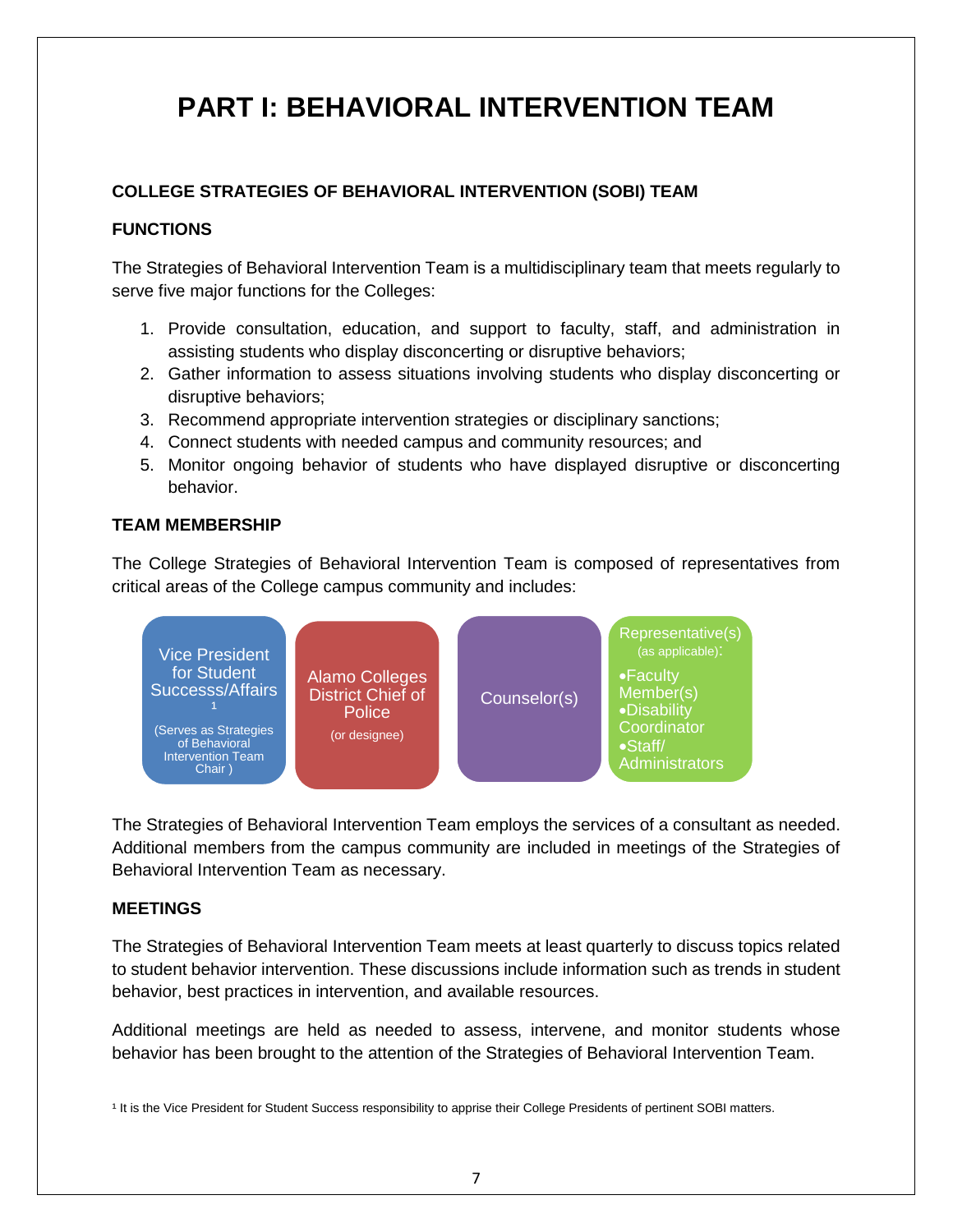#### **DISTRICT-WIDE STRATEGIES OF BEHAVIORAL INTERVENTION (SOBI) TEAM**

#### **TEAM MEMBERSHIP**



#### **MEETINGS**

The district-wide SOBI Team will meet at least once a semester for the purpose of communication and information sharing regarding trends in campus student behavior, best practices in intervention, available resources, and to make appropriate recommendations.

Additional meetings are held as needed to assess, intervene, and monitor students whose behavior has been brought to the attention of the Strategies of Behavioral Intervention Team.

<sup>2</sup> The Alamo Colleges District Chief of Police or his designee has the discretion to notify the students and college community of any ongoing threats in accordance with the Clery Act.

<sup>3</sup> It is the Vice Chancellor for Student Success' responsibility to apprise the Chancellor of pertinent SOBI matters.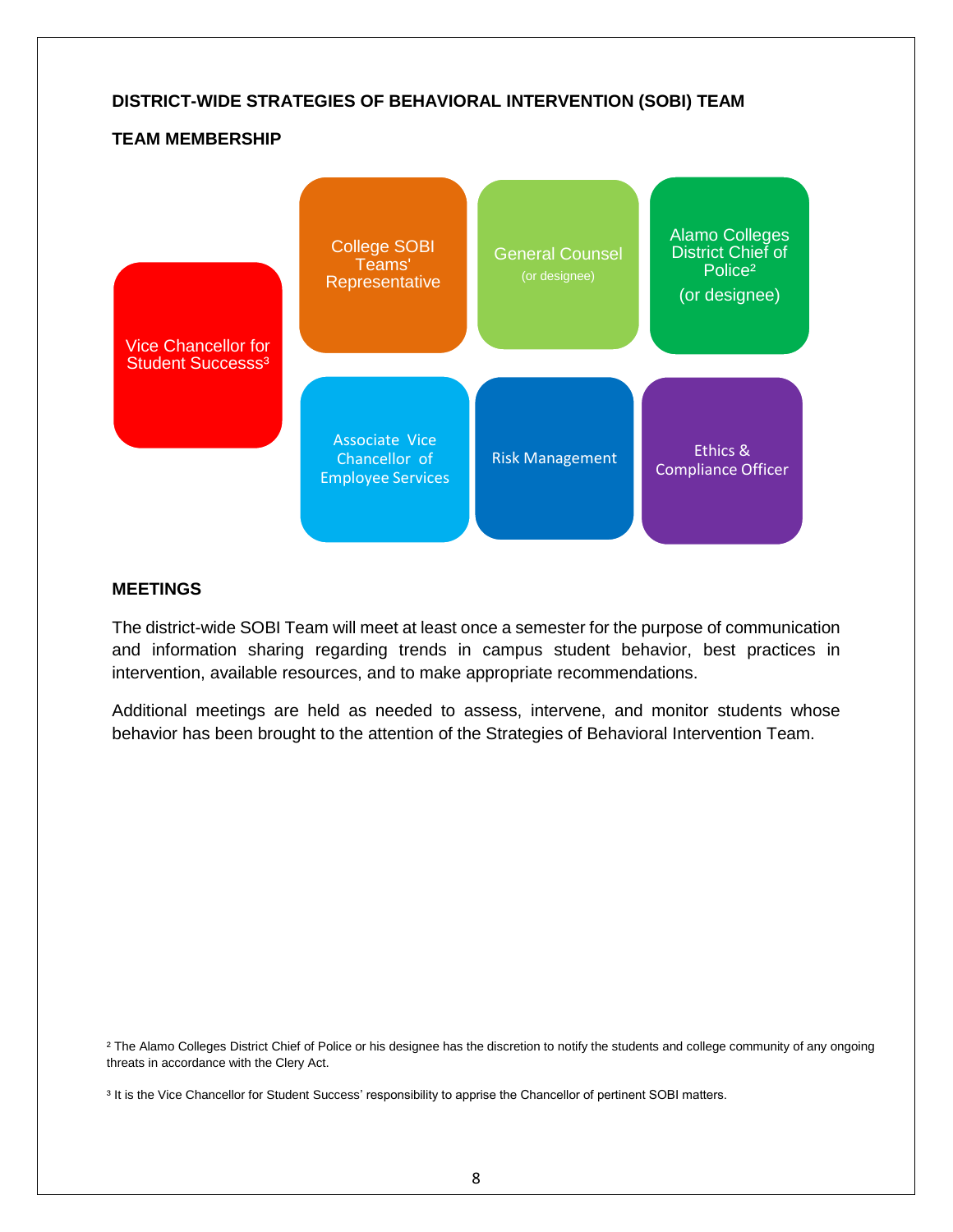# **PART II: BEHAVIORAL EXPECTATIONS AND STANDARDS**

#### **COLLEGE STANDARDS**

The philosophy and goals of the Alamo Colleges District are to protect the equal opportunity of all persons qualified to attend and to offer services that encourage and enable students to pursue new career goals, upgrade present skills, and enrich their personal lives.

Enrollment in one of the Colleges is a voluntary entrance into the academic community wherein the student assumes obligations of performance and behavior that are reasonably imposed by the institution relevant to its mission.

The Alamo Colleges District respects the dignity and worth of each individual in the academic community and recognize the basic rights of freedom of speech, assembly, inquiry, reasonable use of services and facilities, and the right to due process. In the interest of protecting students' freedoms and maintaining civility in the college community, the Alamo Colleges District has established a Student Code of Conduct and adopted policies and procedures regarding student conduct.

The Student Code of Conduct is available online at:

**F.4.2 (Policy) Student Code of Conduct - Non-Academic Misconduct, Academic Integrity** [http://www.alamo.edu/uploadedFiles/District/Employees/Departments/Ethics/pdf/policies/F.4.2-](http://www.alamo.edu/uploadedFiles/District/Employees/Departments/Ethics/pdf/policies/F.4.2-Policy.pdf) [Policy.pdf](http://www.alamo.edu/uploadedFiles/District/Employees/Departments/Ethics/pdf/policies/F.4.2-Policy.pdf)

**F.4.2.1 (Procedure) Non-Academic Misconduct Disciplinary and Appeal Process** [http://alamo.edu/uploadedFiles/District/Employees/Departments/Ethics/pdf/policies/F.4.2.1-](http://alamo.edu/uploadedFiles/District/Employees/Departments/Ethics/pdf/policies/F.4.2.1-Procedure(4).pdf) [Procedure\(4\).pdf](http://alamo.edu/uploadedFiles/District/Employees/Departments/Ethics/pdf/policies/F.4.2.1-Procedure(4).pdf)

**F.4.2.2 (Procedure) Academic Integrity Disciplinary and Appeal Process** [http://alamo.edu/uploadedFiles/District/Employees/Departments/Ethics/pdf/policies/F.4.2.2-](http://alamo.edu/uploadedFiles/District/Employees/Departments/Ethics/pdf/policies/F.4.2.2-Procedure.pdf) [Procedure.pdf](http://alamo.edu/uploadedFiles/District/Employees/Departments/Ethics/pdf/policies/F.4.2.2-Procedure.pdf)

#### **PROMOTING CIVILITY ON CAMPUS**

The Alamo Colleges District endorse an environment where teaching and learning activities, both inside and outside of the classroom, are paramount. In order to foster this environment, respectful conduct and discourse must be the basis for our actions.

Employees and students are expected to act in a responsible, respectful and professional manner, affirming their commitment to a mutually respectful college community. All students are expected to abide by the parameters outlined in the Student Code of Conduct and the Alamo Colleges District Policies and Procedures. Members of the community visiting the campus are expected to follow appropriate behavioral guidelines as well.

The Alamo Colleges District recognize the relationship between personal conduct and quality of campus life. What we do and say has an effect on others; being civil is not just about manners or politeness. In *Choosing Civility* (2002), Dr. P.M. Forni writes, "Being civil means being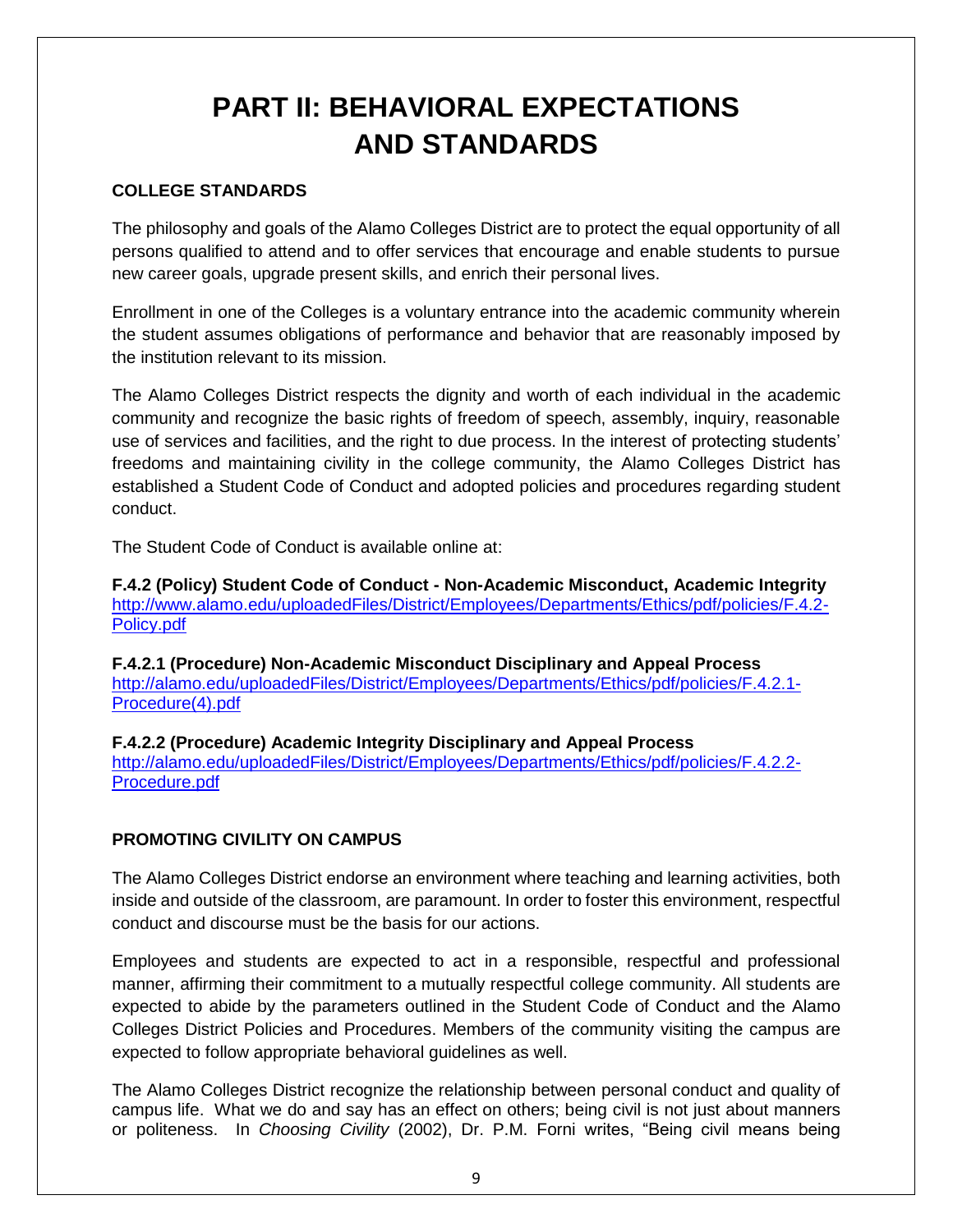constantly aware of others and weaving restraint, respect, and consideration into the very fabric of this awareness." To promote a positive, collegial atmosphere where faculty, staff, students and community are treated with respect and consideration, the Alamo Colleges District endorse standards of behavior that insure civility among all constituents.

Based on *The 25 Rules of Considerate Conduct* developed by Dr. Forni, the following rules exemplify the expectations of the Alamo Colleges District:

- 1. Pay Attention
- 2. Acknowledge Others
- 3. Think the Best
- 4. Listen
- 5. Be Inclusive
- 6. Speak Kindly
- 7. Don't Speak Ill
- 8. Accept and Give Praise
- 9. Respect Even a Subtle "No"
- 10. Respect Others' Opinions
- 11. Mind Your Body
- 12. Be Agreeable
- 13. Keep It Down (and Rediscover Silence)
- 14. Respect Other People's Time
- 15. Respect Other People's Space
- 16. Apologize Earnestly
- 17. Assert Yourself
- 18. Avoid Personal Questions
- 19. Care for Those Around You
- 20. Be Considerate
- 21. Think Twice Before Asking for Favors
- 22. Refrain from Idle Complaints
- 23. Accept and Give Constructive Criticism
- 24. Respect the Environment and Be Gentle to Animals
- 25. Don't Shift Responsibility and Blame

#### **ESTABLISHING EXPECTATIONS FOR CLASSROOM CONDUCT**

Maintaining a good learning environment in the classroom is an important part of a faculty member's responsibility as an instructor. Faculty and students should enter into a dialogue at the start of each semester to develop classroom parameters suitable for their individual learning environment. The instructor should endeavor to create a classroom atmosphere that in practical ways creates favorable conditions for learning and is comfortable and welcoming of all students, including women and members of minority groups. Disruptive classroom conduct on the part of students may be distracting, annoying, or intimidating to other students and should not be tolerated by the instructor.

In addition to the various Alamo Colleges District standards and policies referred to above, students are subject to the academic and behavioral standards set by the course instructor. Behavioral standards that are thoughtfully developed and effectively communicated at the start of the semester, and reinforced when needed, may exert a positive influence on classroom conduct.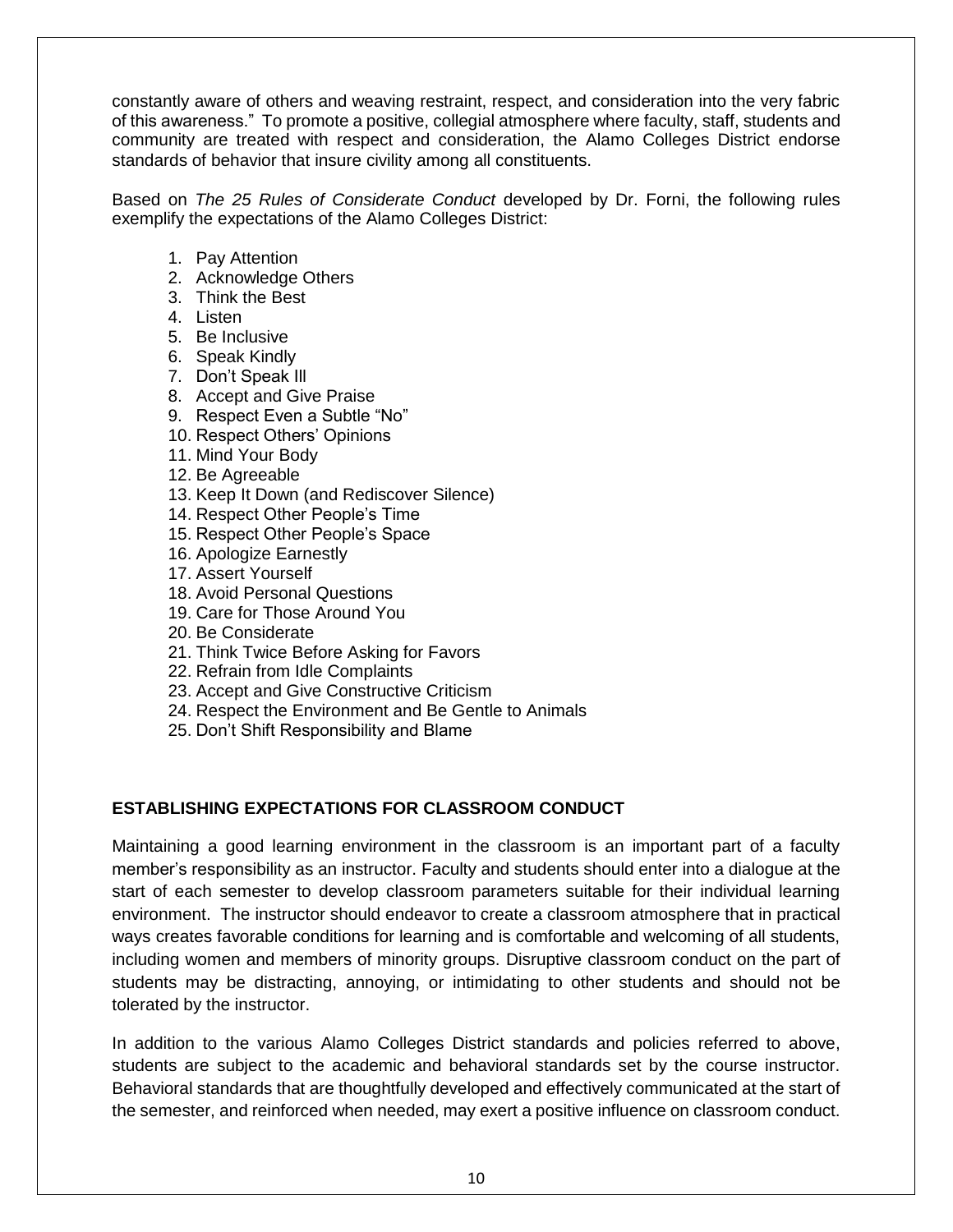Behavioral concerns that, in your judgment, require special emphasis can be addressed in your course syllabus. It is quite common to include a cautionary statement about cheating and plagiarism and the consequences of these forms of misconduct. Faculty is ultimately responsible for what occurs inside the classroom environment.

Examples of other behaviors that may be addressed in your syllabus include:

- Intimidating or harassing behavior.
- Inappropriate, disrespectful, or uncivil responses to the comments or opinions of others (in the classroom or transmitted electronically).
- Biased based behaviors or comments; harassment.
- Threats/challenges to do physical harm (even when stated in a joking manner).
- Use of obscene or profane language in the classroom or transmitted electronically.
- Excessive talking.
- Late arrival to, or early departure from, class without permission.
- Use of personal electronic devices such as cell phones or pagers.
- Refusal to comply with faculty direction.

When discussing standards at the beginning of the semester, you might want to consider an approach that does not discourage your students from forming and expressing ideas and opinions that are relevant to the course objectives. Appropriate behavioral standards tend to encourage and protect everyone's freedom of speech.

#### **ESTABLISHING EXPECTATIONS FOR ON-LINE CLASS CONDUCT AND ELECTRONIC COMMUNICATION**

The number of students taking on-line classes has increased, as has the use of electronic communication tools, such as Blackboard. Electronic communication is another opportunity for students to display disruptive and unacceptable behavior. Students may make comments electronically that they would not make in person-to-person contact. Just as faculty members establish classroom conduct they must also establish expectations for students during on-line classes and through electronic communications. It is recommended that specific language regarding expectations for electronic communication be included on the syllabus for the course.

#### **ESTABLISHING EXPECTATIONS FOR CONDUCT WHILE ACCESSING CAMPUS SERVICES**

Staff members play a vital role in establishing and maintaining a culture of civility on campus. Staff should strive to create an atmosphere that is comfortable and welcoming for all students and community patrons. Policies and behavioral standards that are thoughtfully developed, effectively communicated, and reinforced when needed, will positively influence the ultimate goal of promoting Student Success.

In addition to the various Alamo Colleges District standards, policies, and procedures, students and community patrons are subject to the behavioral standards set by the Colleges and their respective departments. Disruptive conduct on the part of students or community patrons undermines the College mission and the quality of services offered. Thus, behavioral concerns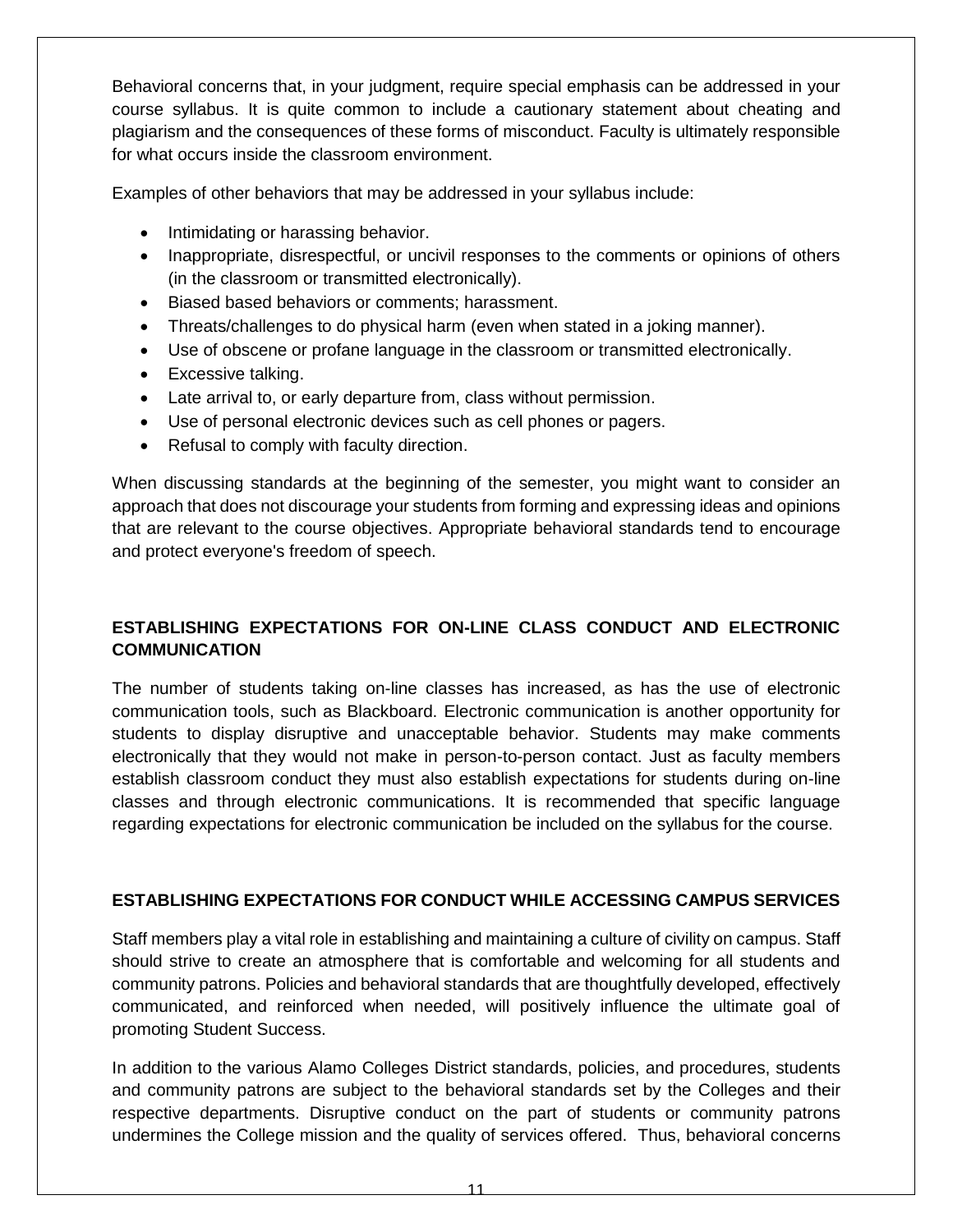that, in your judgment, require immediate attention must be addressed with the appropriate course of action.

Examples of behaviors that may be addressed in your campus service areas include:

- Intimidating or harassing behavior.
- Inappropriate, disrespectful, or uncivil behavior towards staff on campus or transmitted electronically.
- Biased behaviors or comments; harassment.
- Threats/challenges to do physical harm (even when stated in a joking manner).
- Use of obscene or profane language on campus or transmitted electronically.
- Disrespectful use of personal electronic devices such as cell phones, PDAs, iPods, etc.
- Refusal to comply with staff direction.

Behavior and actions of children brought to the college campus must comply with the policies and standards of conduct established by the Alamo Colleges District. The parent, guardian or caregiver assumes full responsibility.

Establishing policies that set and support appropriate behavioral standards tend to contribute to a safe working environment. Thus, it is important to establish and openly promote expectations for conduct within the working environment.

#### **ESTABLISHING EXPECTATIONS FOR ON-LINE/ELECTRONIC COMMUNICATION WHILE ACCESSING SUPPORT SERVICES**

As electronic interactions (e-mail, chats, discussion forums, social networking sites, etc.) are an extension of our campus services, the same behavioral standards apply when requesting services on-line or communicating via the telephone.

Keep in mind that all electronic interactions (e-mail, chats, discussion forums, etc.) are an extension of our classroom and should be treated as such.

#### [Texas House Bill 2003](http://www.legis.state.tx.us/tlodocs/81R/billtext/pdf/HB02003F.pdf) - Online Harassment

(See Appendix E, Page 46 for the Alamo Colleges District Appropriate Use of Information Technology Resources)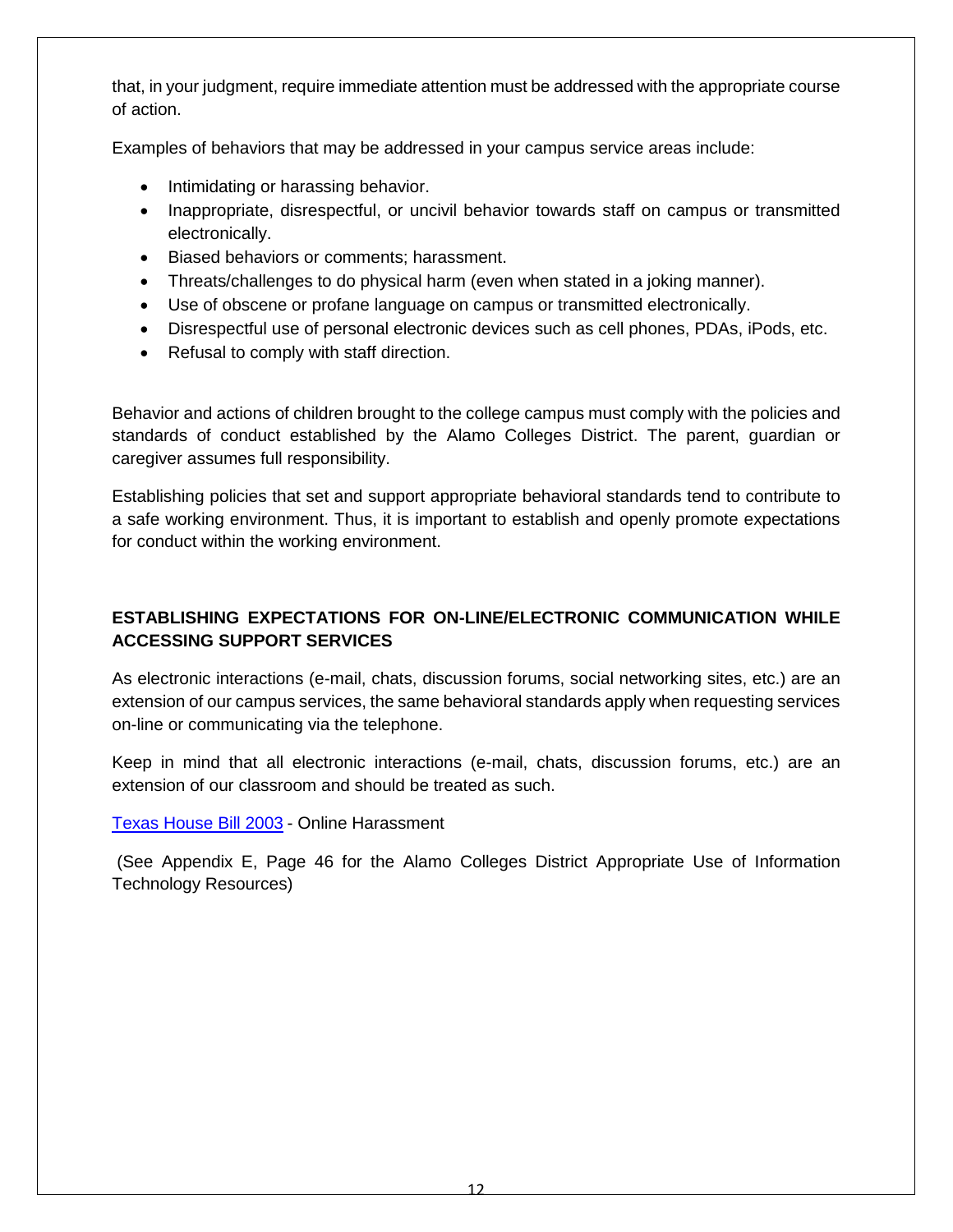# **PART III: TAKING ACTION**

A number of factors, such as the severity and frequency of a student's misconduct, influence the action that might be appropriate to a specific instance of disruptive behavior. Faculty, staff and students must decide when to speak with the student directly, when to involve department leadership, the counseling center, dean's office, or the SOBI Team or whether to refer the student to the Vice-President of Student Success for disciplinary measures.

The following descriptions will help determine the level of risk that the behavior/situation poses to the student and to others. Based on all data gathered, the SOBI Team will utilize this scale in determining the recommended course of action and outcomes.

#### **LEVELS OF RISK**

**Low Risk** – There is no serious threat to the student of concern or others. At this level, any concerns between individuals can generally be resolved by addressing the conflict or dispute between the parties involved. Counseling and follow-up support may be recommended. Generally, in this situation, the student can acknowledge the inappropriateness of the behavior and engage in behavior to make amends with the other party.

**Moderate Risk** – At this level, there may be a threat to self or others that could be carried out although there is no evidence that the student has taken preparatory steps.

**High Risk –** At this level, there appears to be an imminent and serious danger to the safety of the student of concern or others. It appears that specific steps have been developed to carry out a plan to harm self or others. Faculty and staff who are privy to such behavior must immediately call the Alamo Colleges District Police Department at 9-911 or 911 from all other telephones to report the situation.

A **follow-up monitoring** plan should be developed for each student regardless of the level of risk involved. This may range from simply observing the students' behavior on campus to a more formal process of checking with faculty and staff regarding student behavior and periodic meetings of the student and an assigned counselor or SOBI Team member.

The measures discussed throughout this guide do not constitute fixed procedures that must be followed in each instance. Rather, these strategies should be pursued based on your own assessment of their suitability to the situation with which you are dealing.

Additional Identification and Intervention Strategies begin under Part IV of this guide on page 19.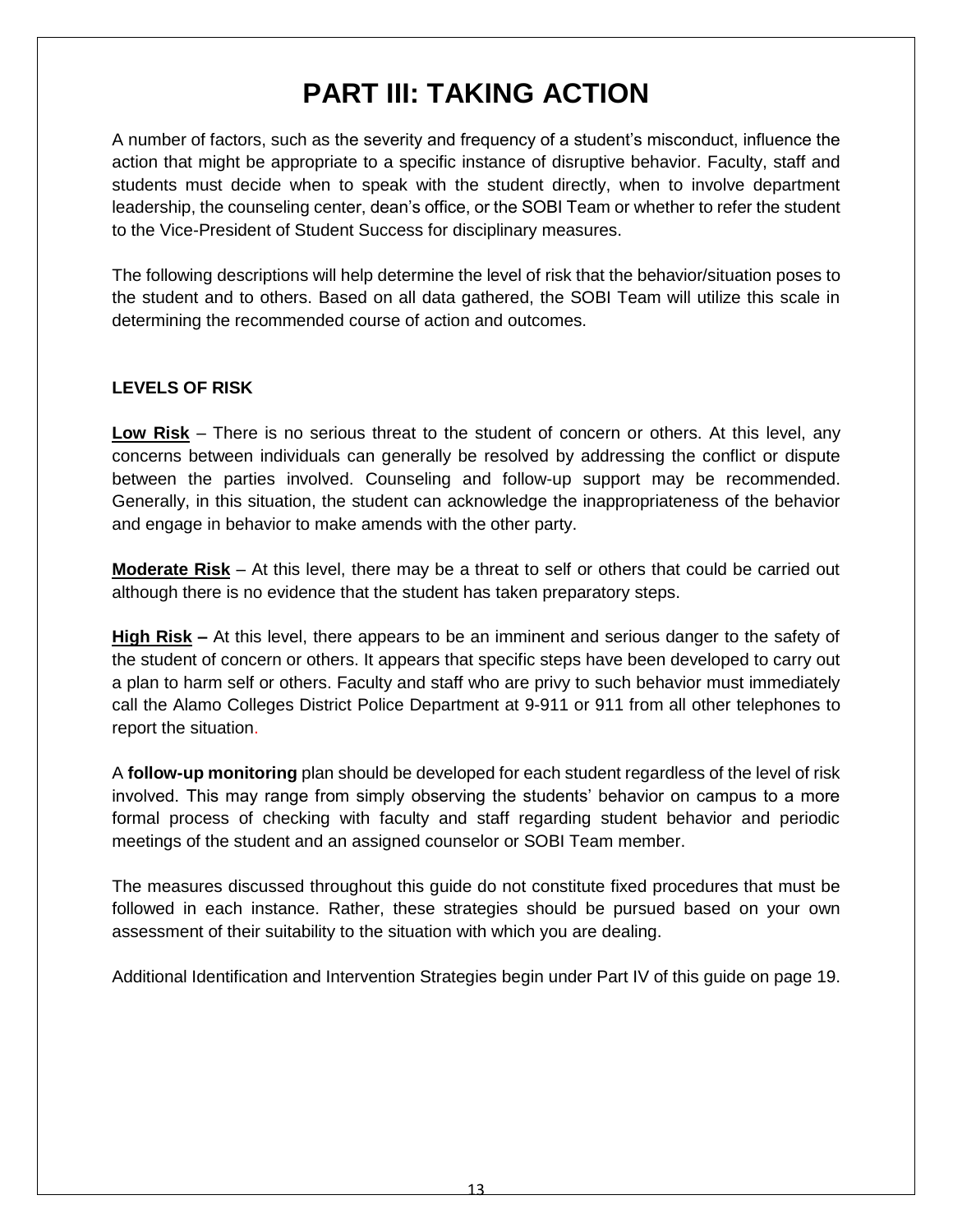#### **IDENTIFYING "RED FLAG" BEHAVIORS**

Manifestations of red flag behaviors can range from subtle displays of distress to obvious signs or expressions of anger or depression or behavior outbursts such as destroying or throwing objects, aggression towards self or others, and threats to kill self or others. Warning signs and cues can help identify behaviors and emotive responses outside the conventionally accepted range of normalcy. While no list is exhaustive, the following list offers maladaptive behaviors that may send a red flag:

- Low stress tolerance; easily upset.
- Moody or erratic behavior. May alternate between tenderness and hostility.
- Use threats and intimidation to control others.
- Do not take responsibility for their behavior; blame others.
- Always have to be right.
- Slow to forgive others; resentful.
- Isolative; withdrawn.
- Always seem to have excuses for their behavior.
- Dominate conversations; have last word.
- Never seem to get enough of what they want, leaving others feeling drained and confused.
- Seem to enjoy pushing other people's buttons.
- Attitude of entitlement.
- Dramatic; exaggerative.
- Demonstrate a noticeable change in behavior over the course of time.
- Disoriented; disjointed thinking.
- Decreased sleep, yet little fatigue.

Additional Identification and Intervention Strategies begin under Part IV of this guide on page 19.

#### **THE IMPORTANCE OF REPORTING RED FLAG BEHAVIORS**

Individuals in severe distress frequently leave signals scattered across the campus. The challenge is to pull these pieces together so that patterns of behavior can be observed and the need for a response determined. The Alamo Colleges District seek to address this challenge by providing sound advice for dealing with potentially dangerous situations.

Early and effective intervention can protect the campus community and enhance Student Success. To that end, it is imperative that employees and students know how to recognize problematic behaviors, when to confront them, and how to report them.

Information that should be reported is anything that is witnessed, observed, or in which you are a participant that "sends up a Red Flag." Examples include: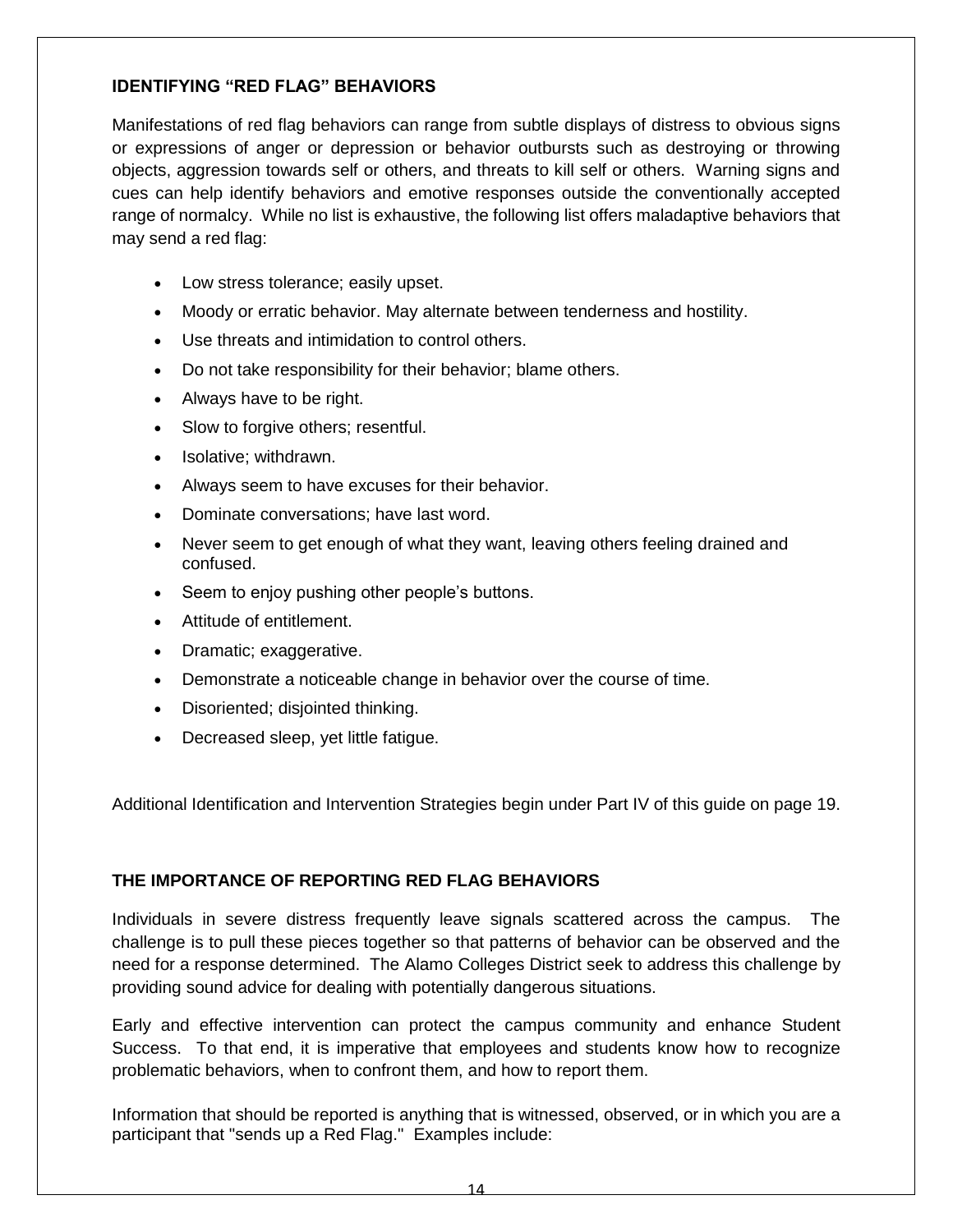- Suspicious behaviors or actions as well as any criminal acts.
- Knowledge of information or incidents that could cause harm to persons, property or reputation.
- Demonstration of high level violations of the Student Code of Conduct.
- Any high risk behaviors such as being under the influence of drugs or alcohol.
- Disturbing or strangely violent student writing.
- Expressions by others of feelings of depression, lack of self-worth, and/or uselessness including suicidal symptoms.

If there is a true emergency, call the Alamo Colleges District Police Department at 9-911. In addition, please keep in mind that reporting false information is a crime and appropriate disciplinary or legal action may be taken as necessary.

The most important thing is to act: "Say something to someone."

#### **RESPONDING TO AN IMMEDIATE THREAT**

If you need *immediate* assistance in responding to a threat to your safety or the safety of others, contact the Alamo Colleges District Police Department at 9-911 from your office phone or 911 from your cell phone to reach local law enforcement. Alamo Colleges District Police Department is staffed 24 hours per day and can dispatch law enforcement personnel to assist you at your campus location. Become familiar with your local emergency services.

#### **GIVE A WARNING**

A rare instance of rude, annoying, or irritating behavior could simply be a sign of a person's immaturity or lack of familiarity with campus culture. When this first behavior occurs, model proper conduct, redirect the individual, or use other informal means to let them know that their behavior is inappropriate. When disruptive behavior first becomes evident in the classroom setting, consider reminding the entire class of the need to follow applicable standards. If the disruption involves a behavior that has not been previously addressed, take the time to communicate your expectations.

Recurrent acts of disruptive behavior should be addressed in a direct manner. Speak individually with any student who exhibits a pattern of disruptive behavior or who commits a single incident of serious misconduct. Ask the student to remain after class for a conversation or to schedule a separate meeting. A confidential meeting will provide the best opportunity to discuss your concerns while avoiding the embarrassment or defensiveness the student might display when publicly addressed. However, do not meet alone with any individual you believe to be a threat to your personal safety (See Responding to Threatening or Potentially Violent Individuals, page 17) During the meeting, discuss the disruptive behavior, clarify your expectations, gain cooperation in adhering to class standards, and state the consequences of failing to make necessary adjustments (e.g. the filing of a Behavioral Incident Report). If a meeting cannot be arranged in person, attempt to contact the person by telephone, email, or letter. Make a written record of all attempts to discuss disruptive behavior.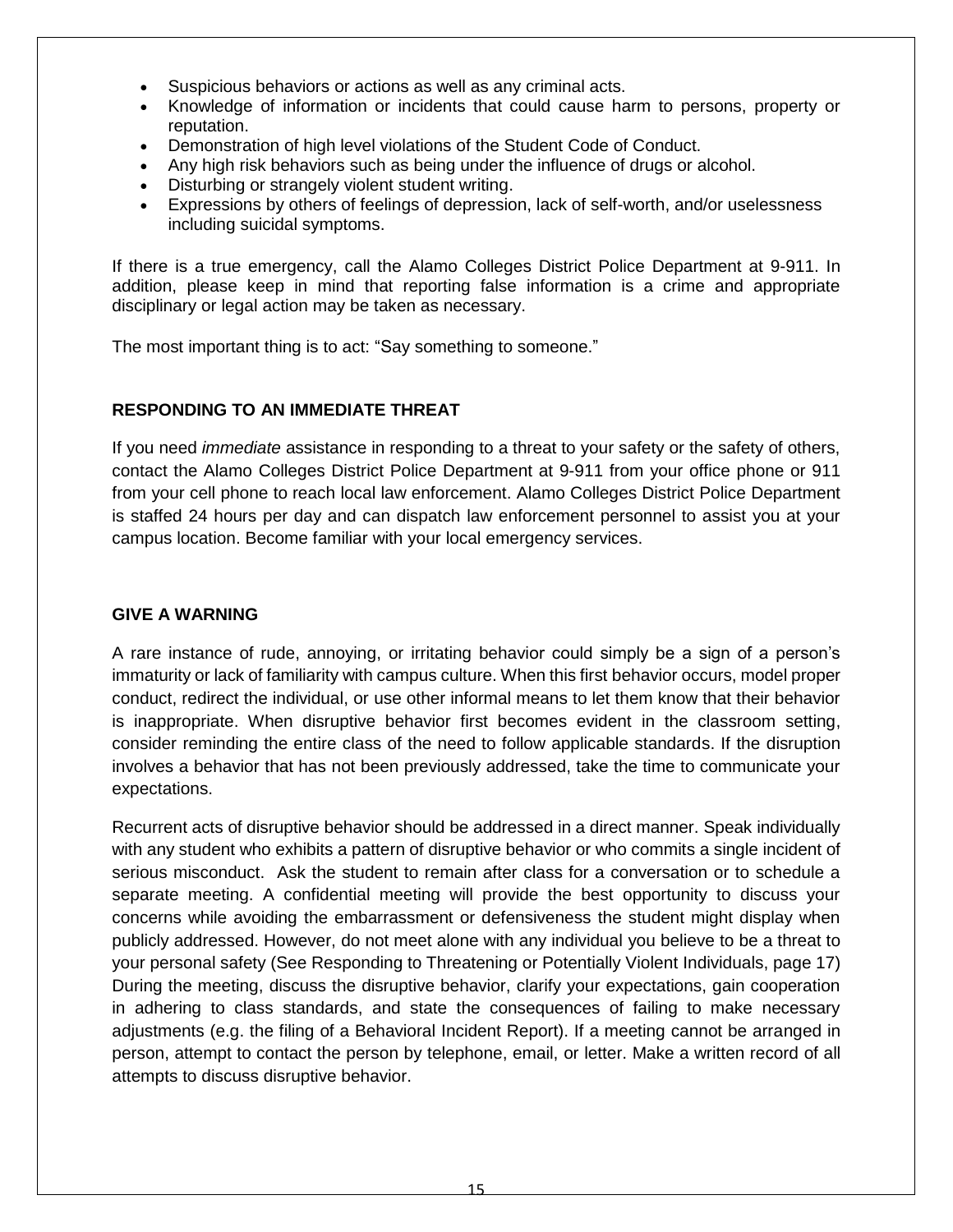#### **RESPONDING TO INDIVIDUALS IN DISTRESS**

If you need to consult with someone about an individual who is disruptive in any educational setting or seems to be showing signs of emotional distress, atypical behavior, or difficulty adjusting to college life, contact the Vice President of Student Success on your campus and they can assess the situation and make the appropriate referrals. The telephone numbers for the Student Success Offices on each campus are listed below:

| College                           | <b>Vice President of Student</b><br><b>Success</b> | <b>Phone Number</b> |  |
|-----------------------------------|----------------------------------------------------|---------------------|--|
| <b>Northeast Lakeview College</b> | Dr. Debbie Hamilton                                | 210-486-5421        |  |
| <b>Northwest Vista College</b>    | Debi Gaitan                                        | 210-486-4909        |  |
| <b>Palo Alto College</b>          | <b>Gilbert Becerra</b>                             | 210-486-3930        |  |
| <b>San Antonio College</b>        | Dr. Lisa Alcorta                                   | 210-486-0930        |  |
| <b>St. Philip's College</b>       | Dr. Mordecai Ian Brownlee                          | 210-486-2252        |  |
| <b>Off-Campus Site</b>            | Contact associated college above                   |                     |  |

If you do not know whether to be concerned about a particular behavior, contact the Office of the Vice President of Student Success at your campus for guidance and referrals. If you are calling after hours, contact the Alamo Colleges District Police Department at their non-emergency telephone number: 210-485-0099.

As a representative of the District, you are the authority in the classroom or in any events occurring outside the class. You are obligated to establish appropriate academic and behavioral standards. Faculty should always set and communicate standards on their syllabi.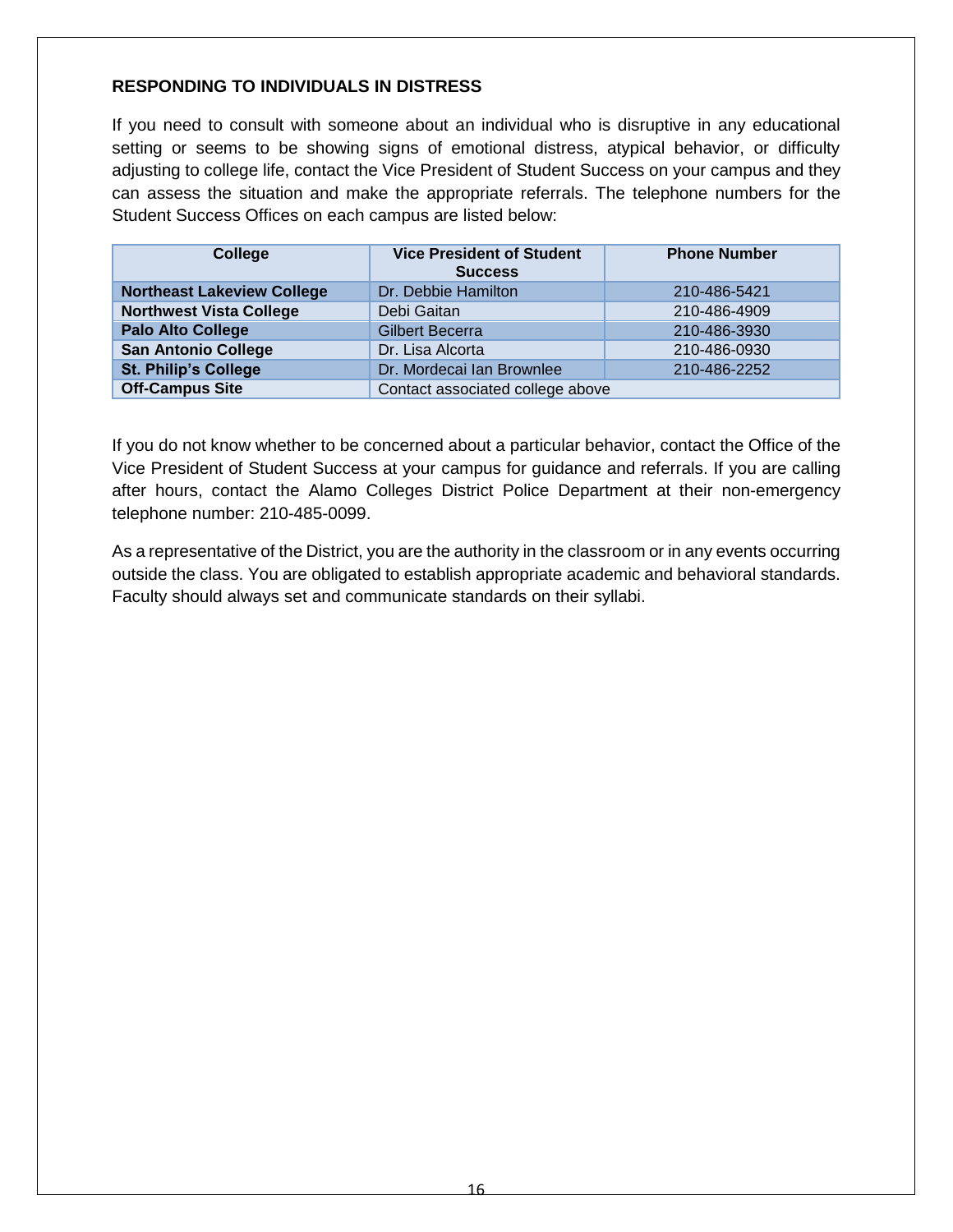#### **RESPONDING TO THREATENING OR POTENTIALLY VIOLENT INDIVIDUALS**

Each of us responds differently to the behaviors of others. Encounters with individuals that leave you frightened and in fear for your personal safety should be taken very seriously. If a threat is immediate, dial 911 or 9-911 if calling from your office phone. Once the police have been notified, the Vice President of Student Success should be contacted.

Direct or implied threats of violence; challenges to fight; shoving; physical attacks; stalking; threatening telephone calls, emails, or other correspondence; acts of harassment; and similar behaviors should be immediately discussed with the Alamo Colleges District Police, your Department Chair or supervisor, and the Vice President of Student Success.

Your Department Chair or supervisor will provide advice and support and will ensure that the Vice President of Student Success and other appropriate campus officials are notified. The Alamo Colleges District Police Department at 9-911 will assist in assessing the threat, determining the most appropriate steps to be taken and, if necessary, will dispatch additional law enforcement personnel.

#### **MEETING WITH A THREATENING OR POTENTIALLY VIOLENT INDIVIDUAL**

Do not meet alone with any angry or hostile individuals. Arrange a specific appointment to meet with the individual; thereby giving you time to develop a strategy. Precautions to take include, but are not limited to:

- Have an Alamo Colleges District Police Department officer stationed nearby, or with you, as circumstances dictate.
- Alert a colleague that you will be meeting the potentially violent person and have that colleague ready to assist.
- Consider establishing a code word to be used within the department. That word would serve as a signal to others to call for help.
- Keep the door of your meeting place open.
- Position yourself so that you can exit the room quickly, if necessary. For example, keep yourself between the individual and the door.
- Terminate the session immediately if you intuitively sense something is wrong.
- Avoid body language that appears challenging such as placing your hands on your hips, moving into the individual's territory, or using aggressive facial expressions.
- Slow your rate of speech and use a low pitch and volume to reduce the momentum of the situation.
- Ask to include a department head, supervisor, or another appropriate representative to help satisfy the agitated person's need to feel heard.
- As early in the meeting as possible, elicit the individual's goal for the meeting and state your goal. Negotiation of a common goal may be a useful approach to keeping the individual focused.
- Listen carefully by really paying attention to what is said. Let the individual know you will help within your ability to do so and within reason.
- Ask questions to thoroughly understand the situation and to regain control of the conversation, when necessary.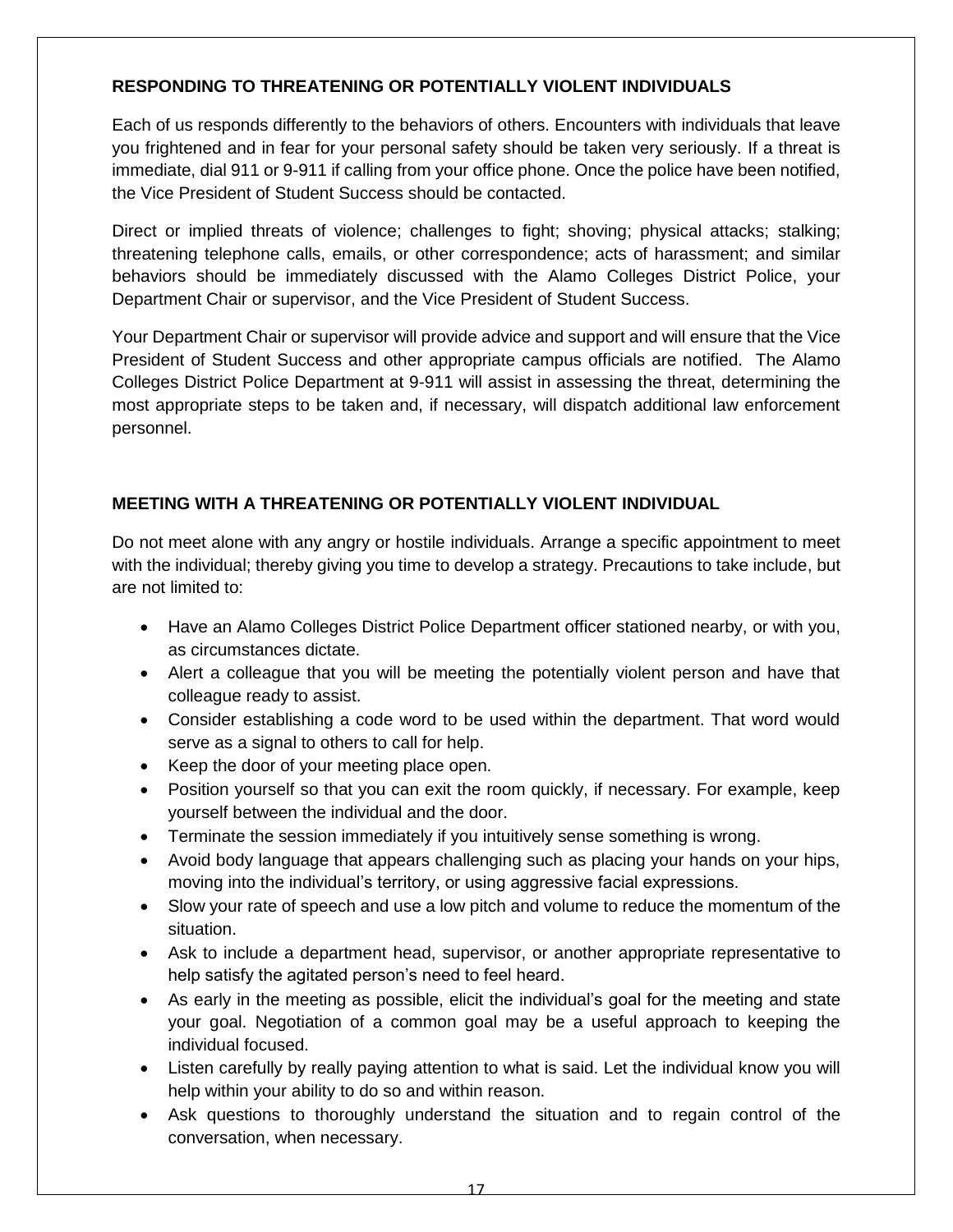- Neither agree with distorted statements nor attempt to argue. Avoid defensiveness.
- Terminate the meeting if the individual remains belligerent. Reschedule the meeting at a later date, if necessary.
- Never physically touch an outraged individual or try to force them to leave.
- If a weapon becomes evident, leave. If that is not possible, calmly ask the person to leave any weapon in a neutral position as you continue talking calmly. (Contact the Alamo Colleges District Police Department at 9-911 as you are able!)
- Let the person know the consequences of any violent behavior. Let them know that their behavior is not going to help them achieve the goal they have set forth for the meeting.
- Never agree to go to an unmonitored location with a potentially violent person.

#### **STUDENTS REPORTING CONCERNS**

Students may speak to an employee (faculty, administrator, and staff), including a counselor, college police, or a member of the SOBI Team to discuss situations or issues concerning the oncampus behavior of other students and the community. Students can also file an anonymous report from any computer with internet access by submitting an Incident Reporting Form available at <https://publicdocs.maxient.com/incidentreport.php?AlamoColleges> or a report through the Ethics Hotline at https://secure.ethicspoint.com/domain/en/default\_reporter.asp*.* Many public locations, including the campus and public library, have internet computers. If you do not have access or are uncomfortable using a computer, you can call the Ethics Hotline toll-free number (866-294-3696) which is available 24 hours a day, 365 days a year.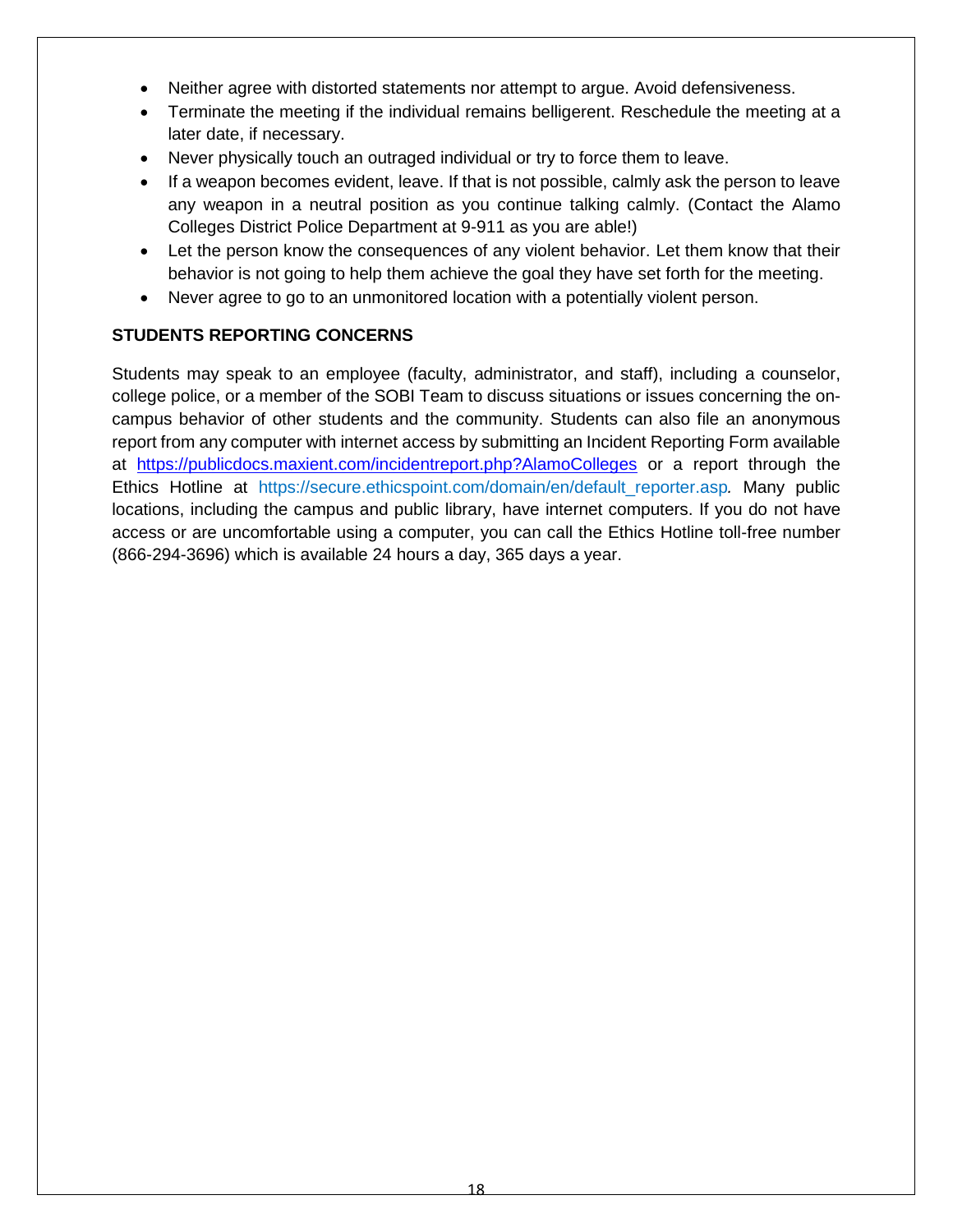### **PART IV: IDENTIFICATION AND INTERVENTION STRATEGIES**

Literature and crime statistics show that college campuses are a safe place for students to study and employees to work. The Office of Postsecondary Education of the U.S. Department of Education reports that crime rates for all violent crimes on college campuses are significantly lower than for the entire U.S. Nevertheless, efforts and resources must continue to maintain and improve the safe learning environment enjoyed at most institutions of higher education.

In effectively interacting with and assisting students and community, we adhere to the mission of the Alamo Colleges District to empower our diverse communities for success. That success must include personal responsibility, personal development, and civility. Addressing conduct concerns teaches everyone that problems are best resolved by directly addressing the situation.

#### **ACKNOWLEDGEMENTS**

Part IV: Identification and Intervention Strategies was developed by Student Health and Psychological Services at Ventura College, Ventura, California. It has been revised to reflect the policies, procedures and terms of the Alamo Colleges District. Our sincere thanks to Ventura College for permission to replicate this excellent resource and to the following colleges and universities for their technical assistance and the provision of material used in Ventura College's document: Moorpark College; Santa Ana College Psychological Services; Counseling and Career Services at the University of California at Santa Barbara; Humboldt State University; Pasadena City College Psychological Services; the Center for Counseling & Student Development of the University of Delaware; the University Counseling Services at the Virginia Polytechnic Institute; California State University, Fullerton; California State University, Sacramento; Santa Barbara City College Health and Wellness Services; the California Community Colleges Psychological Services Consortium; the California Organization of Counseling Centers; and the Directors in Higher Education.

#### **YOUR ROLE**

As a faculty or staff member interacting daily with students, you are in an excellent position to recognize behavior changes that characterize the emotionally troubled student. A student's behavior, especially if it is inconsistent with your previous observations, could well constitute an inarticulate attempt to draw attention to his/her plight (i.e., a "cry for help"). A change in an individual's behavior could also be caused by a change in his/her medication or failure to take medication. While asking about a student's emotional well-being or confronting problematic behavior can be risky or seem intrusive, it is better to risk offending the student through a thoughtful intervention than fail to respond to distressed (and distressing) behavior. Moreover, students often perceive faculty and the student services staff as the first point of contact in obtaining advice and support.

There are a number of ways that faculty and staff can influence how individual student behavior impacts the campus environment. Some strategies that might prove helpful in maintaining a culture of civility include:

- Personally model the behaviors students are expected to exhibit.
- Firmly and fairly address disruptive behavior.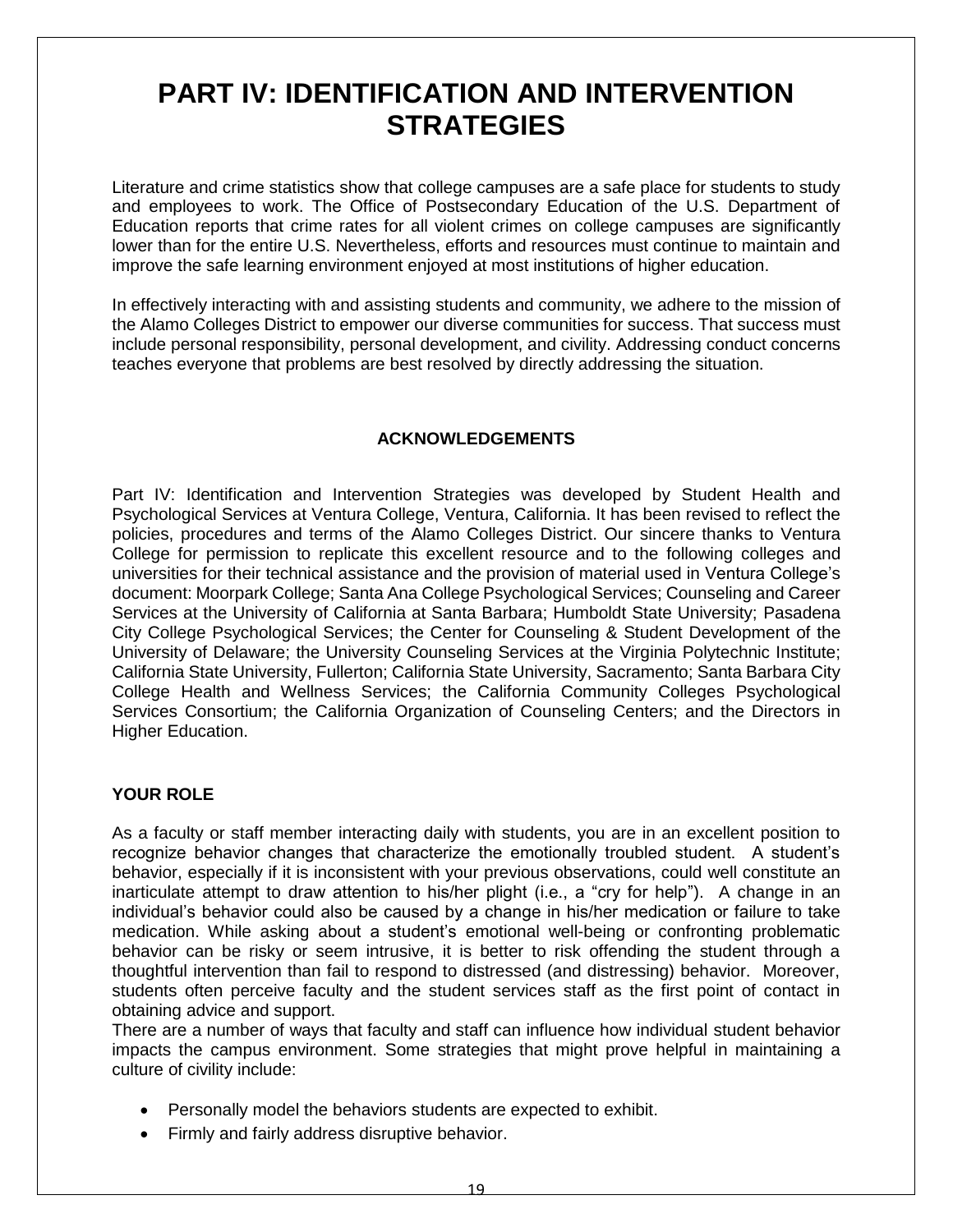- Hold students accountable for their actions.
- Talk to the student of concern in private.
- Express empathy. Be as specific as possible in stating your observations and reasons for concern(s).
- Listen carefully to everything the student says.
- Repeat the essence of what the student has told you so your attempts to understand are communicated.
- Avoid criticizing or sounding judgmental.
- Consider Counseling Services as a resource and discuss referral information with the student. If the student resists referral and you remain uncomfortable with the situation, contact your Chair, supervisor or Counseling Services to discuss your concern.

An environment that incorporates the above elements will better support students in their intellectual and personal growth while contributing to your own sense of safety and well-being.

#### **CONSULTATION**

.

Even when there is no threat of harm, you may find it helpful to involve your Department Chair, or supervisor, when meeting with a student to discuss seriously disruptive behavior. The Vice President of Student Success, Counselors, or Student Services professionals are also available for consultation. The added perspective of a campus official will serve to reinforce the importance of your standards and help keep the conversation focused on behaviors rather than personalities.

Consultation with Counseling Services is available when needed. Call or email a Counselor when you are troubled by a student's behavior but are unsure of how to proceed. If appropriate, a plan can be developed to intervene with the student. Department Chairs, Deans, or others can be involved, as needed. You may also contact a member of the SOBI Team for guidance and support.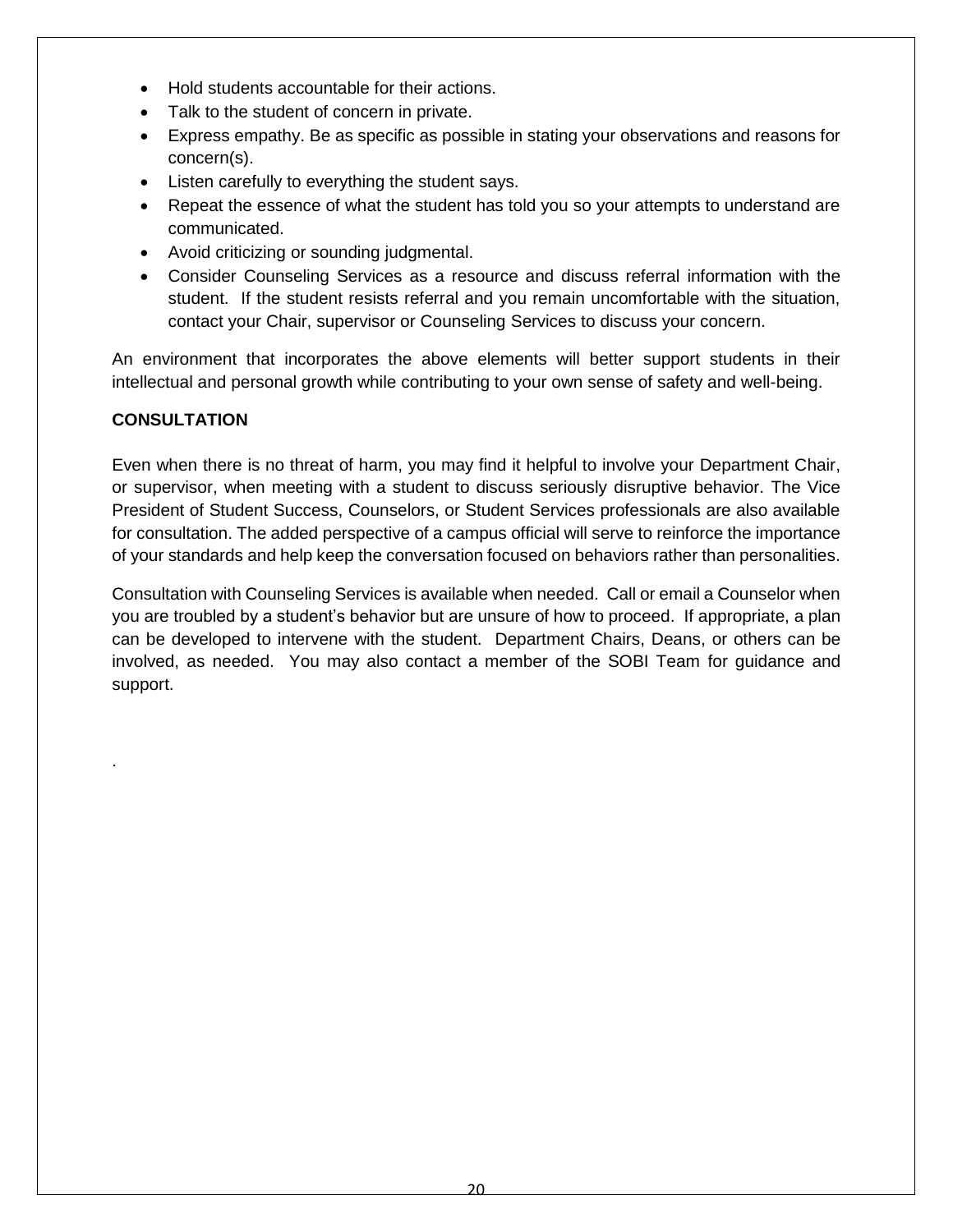#### **CRISIS INTERVENTION**

#### **FACULTY AND STAFF CRISIS INTERVENTION GUIDELINES**

Both psychological crises and psychological emergencies warrant an immediate call to Counseling Services for crisis intervention. A *psychological crisis* situation occurs when the student feels unable to cope with the circumstances of his/her life. The more helpless the individual feels, the greater the crisis. Typically, a person may be temporarily overwhelmed but he or she is not in immediate physical danger. Crisis intervention helps a person cope with the immediate situation and make a plan to address any ongoing problems. A psychological crisis may be triggered by a traumatic event such as an accident, a loss of a family member or loved one, or an assault, or it may be related to exhaustion and severe stress. A *psychological emergency* exists when the crisis is so severe that the person is potentially in danger and may need to be hospitalized. A psychological emergency occurs when a person is:

- Suicidal
- Aggressive towards others
- Gravely impaired: confused, agitated, disoriented, having hallucinations or delusions

The Alamo Colleges District provide crisis intervention as needed and as available. You may contact Counseling Services or a member of the SOBI Team for assistance.

#### **PROCEDURE**

The procedure for crisis intervention is as follows:

- 1. Contact Counseling Services for an assessment or assistance. If Counseling Services is closed, or the student is acting aggressively or threatening to harm someone, call the Alamo Colleges District Police Department at 9-911. If you cannot call, enlist the help of another person – do not try to handle a crisis alone. Tell the Alamo Colleges District Police Department who you are and that there is a crisis.
- 2. Until help arrives:
	- a. Listen. Avoid any physical contact and allow the student to talk.
	- b. Assist. Provide a quiet atmosphere; minimize environmental stimulation. Give the student some space. Ask the student what or who might be helpful.
	- c. Recognize. Know your limitations.

Counselors will make an assessment and contact the student's family or significant other if it is necessary to protect the health and safety of the student or other persons. If hospitalization appears warranted, the Counselor will either assist the student and his/her family in getting an assessment for admission or contact the Bexar County Behavioral Health 24-Hour Crisis Team at (210) 223-7233 or 1-800-316-9241 or law enforcement if an evaluation for involuntary hospitalization is needed.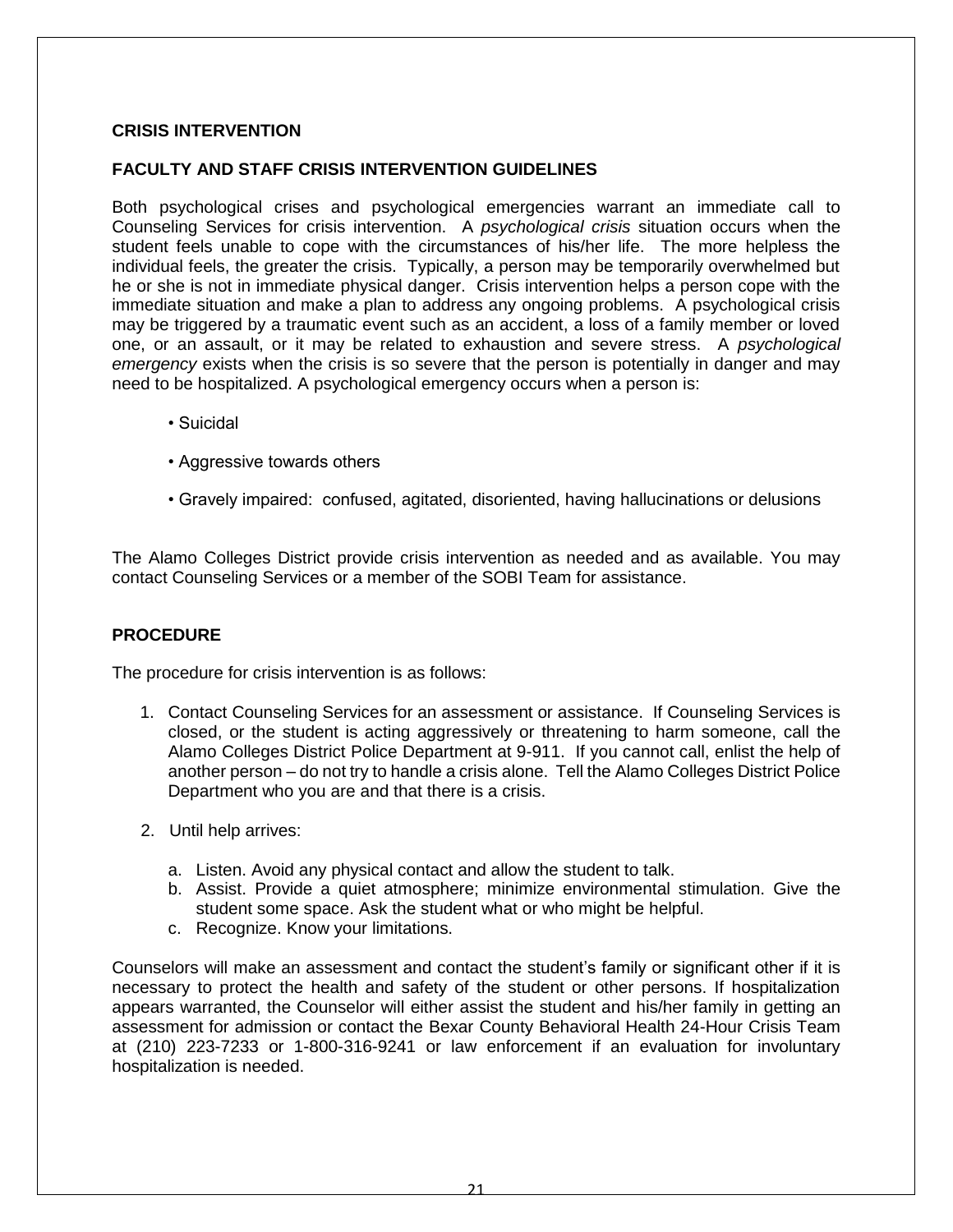#### **WHEN PERSONAL COUNSELING MIGHT BE BENEFICIAL**

We know from our own experience that distress manifests itself with multiple signs and symptoms. To avoid over-interpretation of a single or isolated behavior, it is advisable to look for clusters of signs that appear around the same time.

- 1. **Stated Need for Help:** The desire for assistance with a problem may be stated directly or indirectly. For this reason, it is important not only to attend to the content of what a student may say, but also to understand the intentions and feelings underlying the message. Listening involves hearing what is being said, noticing the tone used, and observing the expressions and gestures employed. In fact, having someone listen attentively to an expression of a problematic feeling or thought is often a cathartic experience for the speaker which, in and of itself, can result in the individual feeling somewhat better.
- 2. **References to Suicide:** It is often necessary to distinguish between a theoretical or hypothetical discussion of suicide and a statement indicating true personal anguish. However, if an individual talks about or alludes to details of how, when, or where he or she may be contemplating suicide, then an immediate referral is necessary. Regardless of the circumstances or context, any reference to committing suicide should be considered serious. To conclude that a student's suicidal talk is simply a bid for attention is extremely risky. A judgment about the seriousness and possible lethality of the suicidal thought or gesture should be made by a mental health professional.
- 3. **Changes in Mood or Behavior:** Actions which are inconsistent with a person's normal behavior may indicate that he or she is experiencing psychological distress. The behavior change may also be due to a medication problem. A student who withdraws from usual social interaction, demonstrates an unwillingness to communicate, commits asocial acts, has spells of unexplained crying or outbursts of anger, or demonstrates unusual irritability may be suffering from symptoms associated with a psychological problem.
- 4. **Anxiety and Depression:** Anxiety and depression are two of the more common psychological disturbances that can present significant problems for students. Both of these emotional states, when they become prolonged or severe, can profoundly impair an individual's normal functioning. When an individual seems to be struggling with anxiety or depression, professional assistance is recommended.
- 5. **Psycho-Physiologic Symptoms:** Students who experience tension-induced headaches, nausea, or other physical pains which have no apparent physical cause may be experiencing psycho-physiologic symptoms. Such symptoms are real for that individual, and so is the pain. Other physical symptoms may include a loss of appetite, excessive sleeping, or gastrointestinal distress.
- 6. **Traumatic Changes in Personal Relationships:** Personal problems often result when an individual experiences traumatic changes in personal relationships. The death of a family member or a close friend, the breakup of relationships, divorce, changes in family responsibilities, or difficulties with finances can all result in increased stress and psychological problems.
- 7. **Drug and Alcohol Abuse:** Indications of excessive drinking or the abuse of other substances are almost always indicative of psychological problems. Frequent absences, tardiness, missed assignments, sleepiness or manic behavior, poor concentration, disorientation, and spotty performance may point to substance abuse.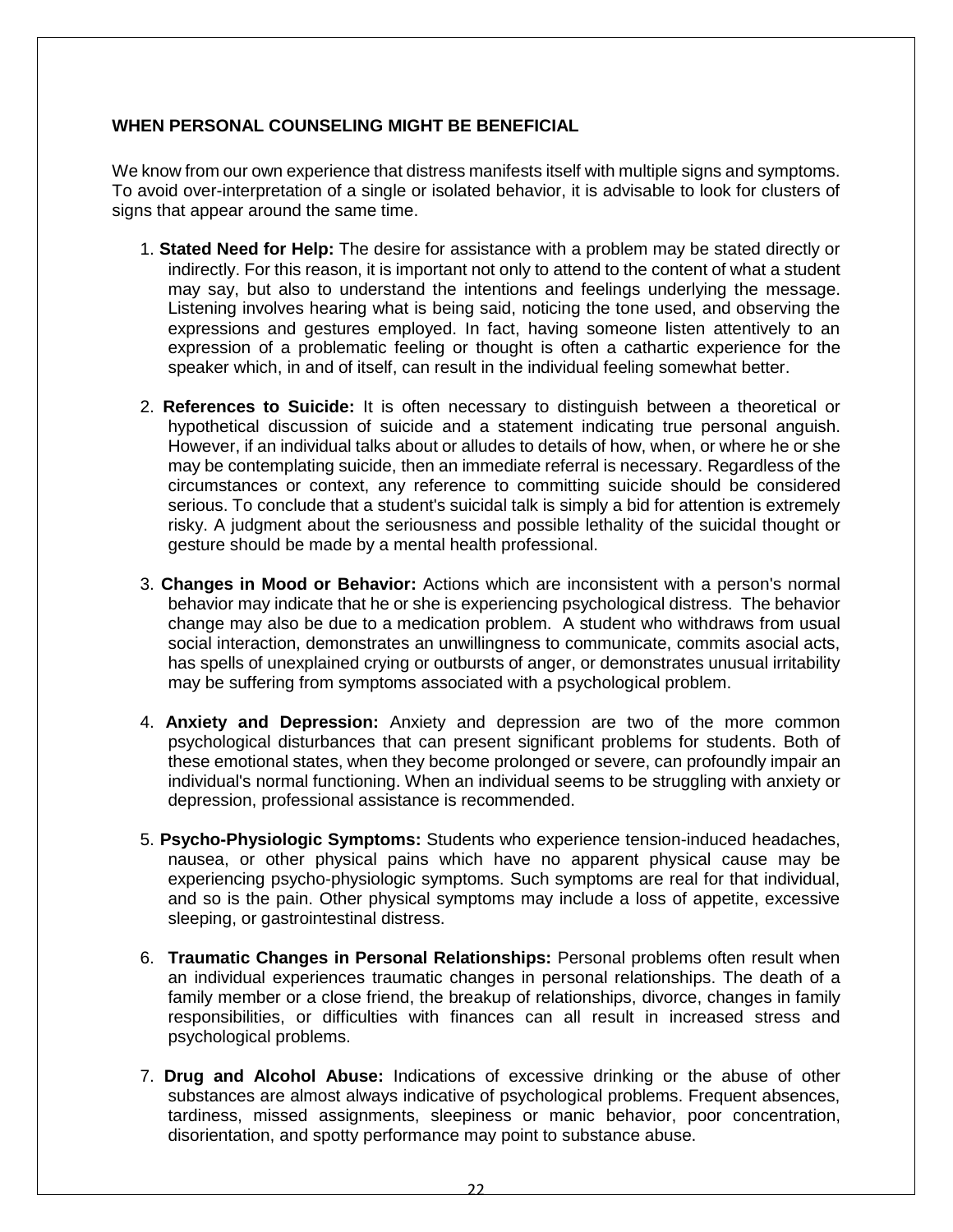- 8. **Career Choice Problems:** It is rather common for college students to go through periods of career indecision and uncertainty. Such experiences are often characterized by dissatisfaction with an academic major, unrealistic career aspirations, or confusion with regard to interests, abilities, or values. However, chronic indecisiveness can be a debilitating experience and many students need assistance in developing alternative goals when previous decisions prove to be in need of revision. Refer students to Career Services, if available.
- 9. **Learning Problems:** Many students find the demands of college-level academic work to be greater than they anticipated. While it is expected that all students will go through some adjustment period in this regard, those who demonstrate a consistent discrepancy between their performance and their potential may be in need of assistance. Poor study habits, incapacitating test anxiety, or repeated absences from class are all indicators that the student might benefit from Counseling Services. In addition, students can be referred to Disability Support Services it there is an indication of a learning disability. Consultation with Counseling Services and Disability Support Services is available for guidance and support.
- 10. **Retention Issues:** Counseling Services can be effective in combating student attrition. Students who are considering dropping out of school and those who are worrying about possible academic failure may find counseling to be a useful resource during their decision-making process.

#### **WHEN TO REFER**

Aside from the signs or symptoms that may suggest the need for counseling, there are other guidelines which may help the faculty or staff member define the limits of his or her involvement with a particular student's problem. A referral is usually indicated in the following situations:

- 1. A student presents a problem or requests information that is outside your range of knowledge.
- 2. You feel that personality differences that cannot be resolved between you and the student and will interfere with you helping the student.
- 3. The problem is personal, and you know the student outside of work (friend, neighbor, relative, etc.).
- 4. A student is reluctant to discuss a problem with you for some reason.
- 5. You believe your advisement with the student has not been effective.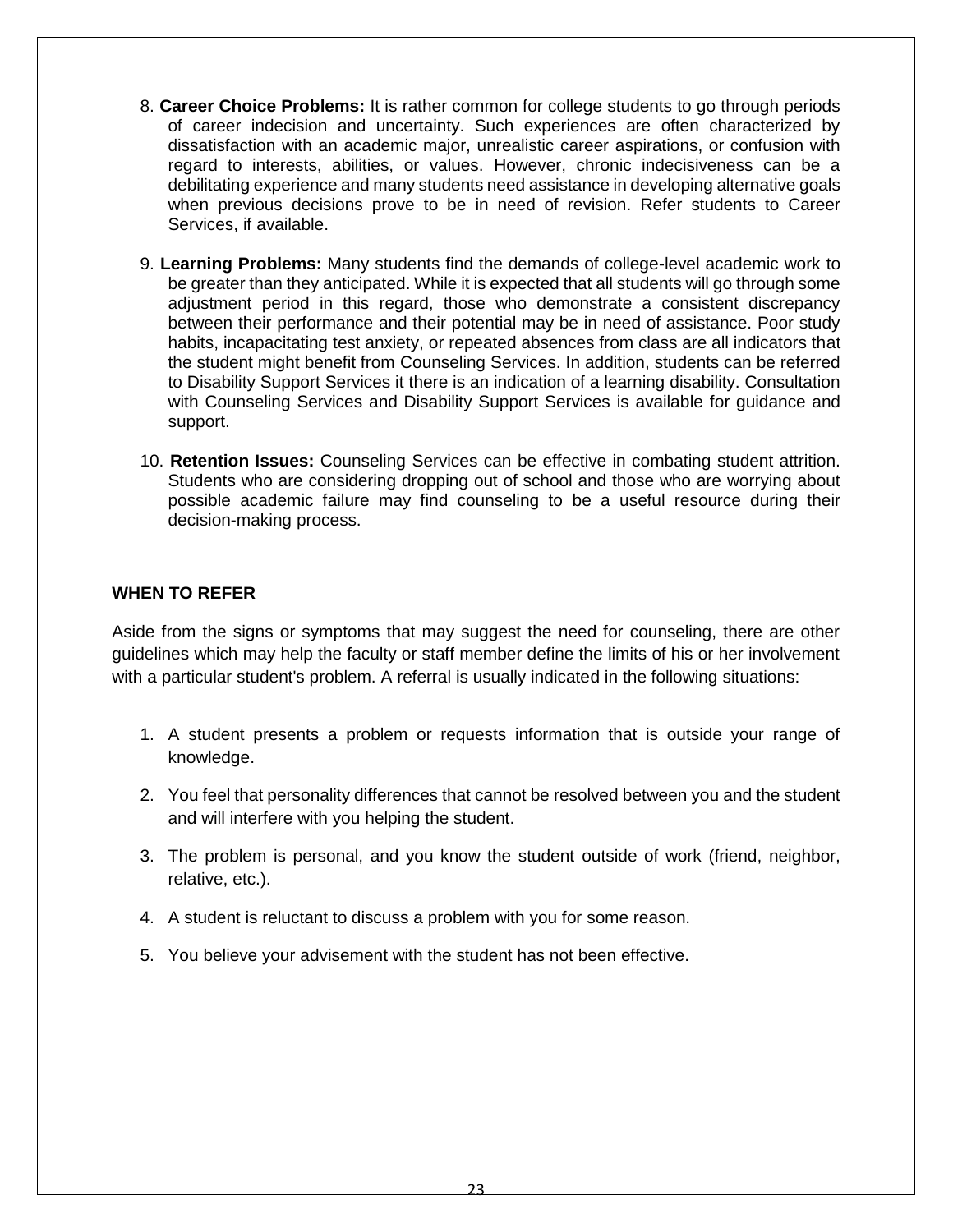#### **GUIDELINES FOR INTERVENTION AND REFERRAL**

Openly acknowledge to a student that he/she appears to be distressed, that you are sincerely concerned about his/her welfare, and that you are willing to help. Exploring alternatives can have a profound effect on the student's morale and hopefulness. We encourage you, whenever possible, to speak directly and honestly to a student when you sense that he/she is in academic and/or personal distress.

- 1. Request to see the student in private. This may help minimize embarrassment and defensiveness. A private setting could be your office, a quiet corner after class or an empty classroom. However, be mindful not to isolate yourself with a student who may be hostile or volatile.
- 2. Briefly describe your observations and perceptions of the student's situation and express your concerns directly and honestly. "I'm concerned about the changes I've seen in your work." "Your attendance is inconsistent and you seem despondent and tired when you're in class." "During lab last week, your speech was slurred and rambled without making sense – you seemed intoxicated."
- 3. Listen carefully to what the student is troubled about and try to see the issues from his/her point of view without necessarily agreeing or disagreeing.
- 4. Attempt to identify the student's problem or concern as well as your own concerns or uneasiness. You can help by exploring alternatives to deal with the problem.
- 5. Strange and inappropriate behavior should not be ignored. Comment directly on what you have observed.
- 6. Some reasonable flexibility with strict procedures may allow an alienated student to respond more effectively to your concerns. However, if a student is being manipulative, matter-of-factly sticking to the guidelines is preferable.
- 7. Involve yourself only as far as you are comfortable. At times, in an attempt to reach out or help a troubled student, you may become more involved than time or skill permits. When in doubt, consult and refer. "I would like you to talk with some folks who know more about this than I do. Let's call over to Counseling Services and see when a counselor is available. It's completely private and nothing shows up on your academic record."
- 8. Whenever possible, have the student make the call to Counseling Services and schedule an appointment before ending your conversation. If appropriate, you can suggest to the student that, with their permission, you will talk to the Counselor about the nature of the problem. When you do discuss making a referral to Counseling Services, it would be helpful for the student to hear in a clear, concise manner your concerns and why you think counseling would be helpful. Also, having the student call for an appointment increases his/her responsibility and commitment to come in for counseling. There may be times however, when it is preferable for you to call and make an appointment for him/her or accompany the student to the Counseling Services (e.g. the student is in crisis).
- 9. You might tell the student a few facts about Counseling Services. For example, it is best to call in advance for an appointment. All discussions are held confidential except when the student presents a danger to self or others or when child/elder abuse is involved. Counseling Services does not share information about a student with other campus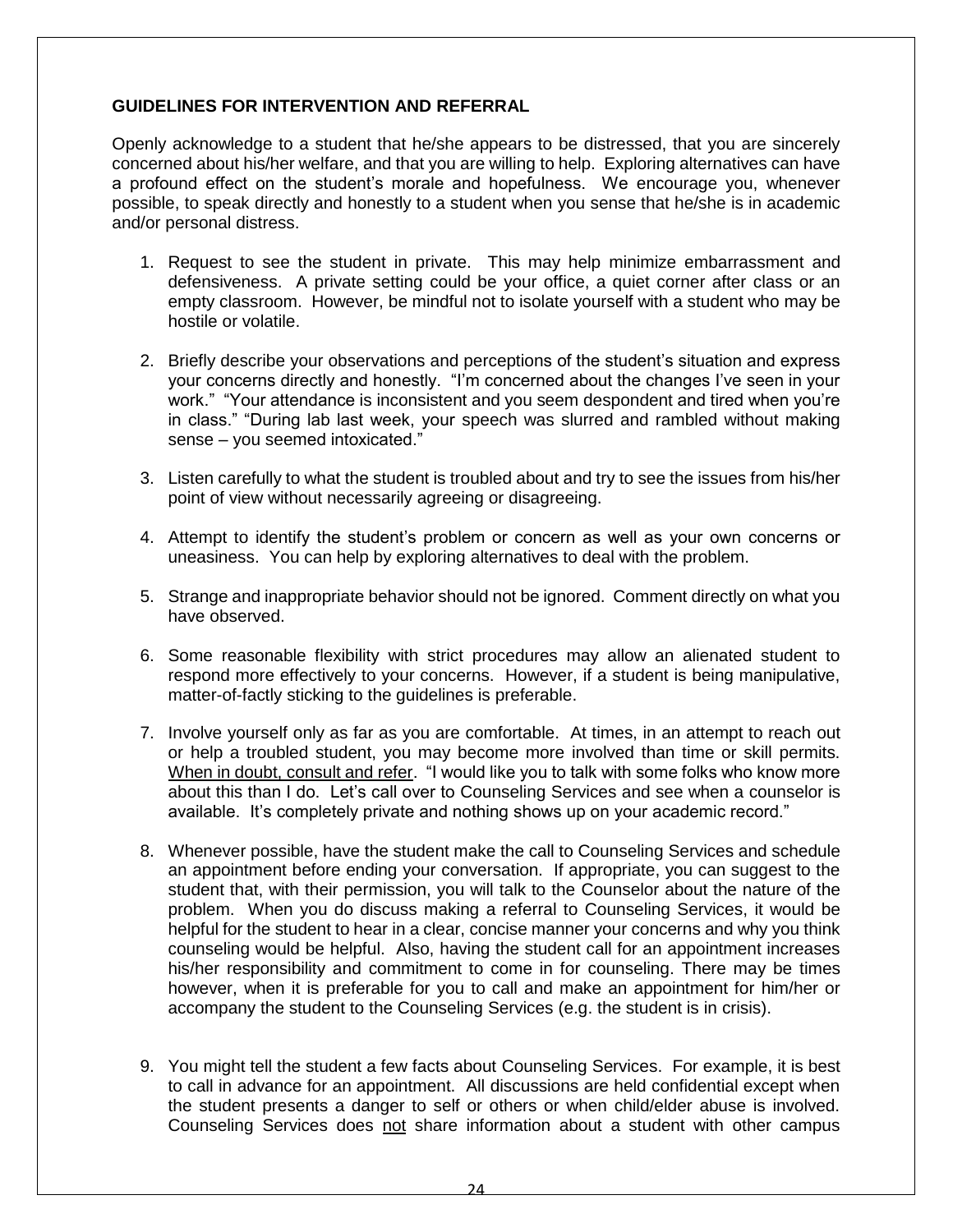departments without the student's consent – to do so would be illegal; nothing shows up on the academic record.

10. Except in emergencies, it is up to the student to decide whether or not to pursue counseling. Respecting the student and preserving your relationship with him/her is of greater benefit than pressuring the student and jeopardizing your rapport. Suggest that the student may want to have some time to consider counseling as an option, and then follow-up with them at a later date.

Extending yourself to others always involves some risk-taking, but it can be a gratifying experience when kept within realistic limits.

#### **IDENTIFYING THE DISTRESSED STUDENT**

The college years can be stressful for many. In the contemporary climate of competition and pressure, many students cope with these stresses, but others find that stress becomes unmanageable and interferes with learning. In some cases, these students may even disrupt the learning of others.

Some students or community members may demonstrate distressed, disturbed, or dysregulated behaviors. Many students initially seek assistance from faculty or staff members. Below are guidelines developed by Virginia Tech to identify students in distress:

- Excessive procrastination and poorly prepared work, especially if inconsistent with previous work.
- Infrequent class attendance with little or no work completed.
- Dependency (e.g., the student who hangs around or makes excessive appointments during office hours).
- Listlessness, lack of energy, or frequently falling asleep in class.
- Marked changes in personal hygiene.
- Impaired speech and disjointed thoughts.
- Repeated requests for special considerations (e.g., deadline extensions).
- Threats to others.
- Expressed suicidal thoughts (e.g., referring to suicide as a current option).
- Excessive weight gain or loss.
- Behavior which regularly interferes with effective class management.
- Frequent or high levels of irritable, abrasive, or aggressive behavior.
- Unable to make decisions despite your repeated efforts to clarify or encourage.
- Bizarre behavior that is obviously inappropriate for the situation (e.g., talking to something/someone that is not present).
- Overly nervous, tense, or tearful.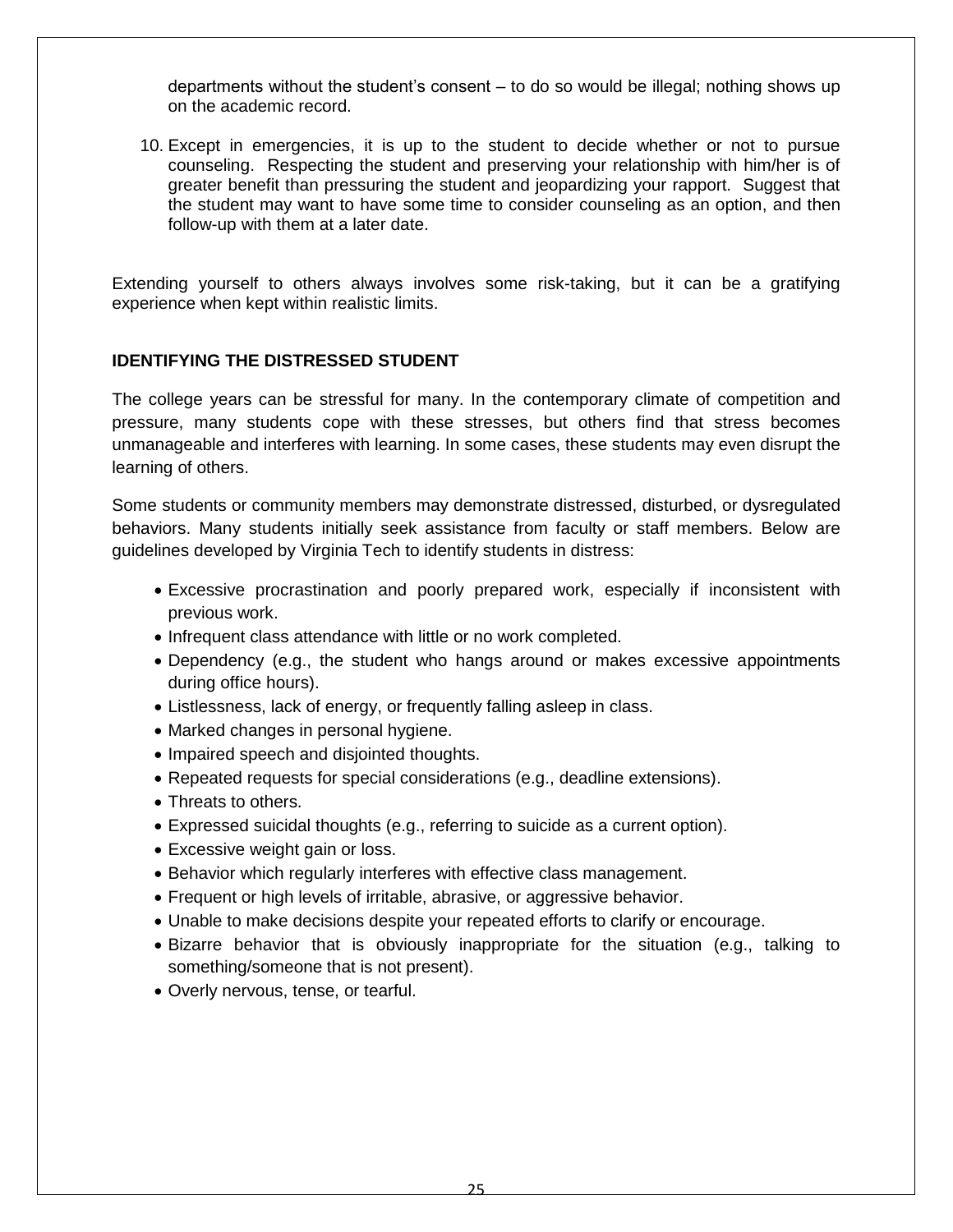#### **IDENTIFYING AND RESPONDING TO DISTURBING CREATIVE WRITING**

Faculty can face complicated issues raised by disturbing student writing. Occasionally, student writing can create an uncomfortable environment and raise questions about the author's mental state. Disturbing writing in combination with disturbing behavior will heighten concern. The instructor may feel the need to address these issues.

It is impossible to predict behavior on the basis of writing alone. When instructors are concerned about a student, their best service is to encourage that student to seek advice and assistance from experts. These guidelines are meant to help assess and respond to questionable situations. They are not absolute and cannot guarantee outcomes.

Instructors should follow their own instincts and common sense when determining what constitutes disturbing writing. A standard definition may include writing that warns of a potential harm; expresses deep desperation; threatens harm to self, others or property; or portrays violence or gruesome details of actual or imagined events.

In the lessons learned from tragedy, Virginia Tech developed a series of questions instructors might find helpful in distinguishing creative and literary explorations of themes like violence, drugs and suicide, from a threat or cry for help.

- "Is the creative work excessively violent? Do characters respond to everyday events with a level or kind of violence one does not expect, or may even find frightening? If so, does the violence seem more expressive of rage and anger than it does of a literary aesthetic or a thematic purpose?
- "Are the characters' thoughts as well as actions violent or threatening? Do characters think about or question their violent actions? In other words, does the text reveal the presence of a literary sensibility mediating and making judgments about the characters' thoughts and actions, or does it suggest unmediated venting of rage and anger? If the literary sensibility is missing, is the student receptive to adding that layer and to learning how to do so?"
- "Is this the student's first piece of violent writing? Is violence at the center of everything the student has written, or does other writing suggest that violence is something the student is experimenting with for literary effect?"
- "Are the violent actions in the work so disturbing or so extreme as to suggest they go beyond any possible sense of purpose in relation to the larger narrative?"
- "Is the writing full of expressions of hostility toward other racial or ethnic groups? Is the writing threateningly misogynistic, homophobic, racist, or in any way expressive of a mindset that may pose a threat to other students?"

Once a concern about a student's writing is identified, the instructor may implement the following steps:

#### **Step 1: Talk Informally with the Student**

Try to make the discussion as informal as possible. It may be best to do this before or after class, or in a common area, rather than having the student come by the instructor's office. If the student seems at all threatening, do not meet with the student alone. Alert a supervisor or colleague about the meeting time and place. Arrange a warning system so that help is readily available, if needed. Set up the room or location and maintain a safe environment where the exit is not blocked and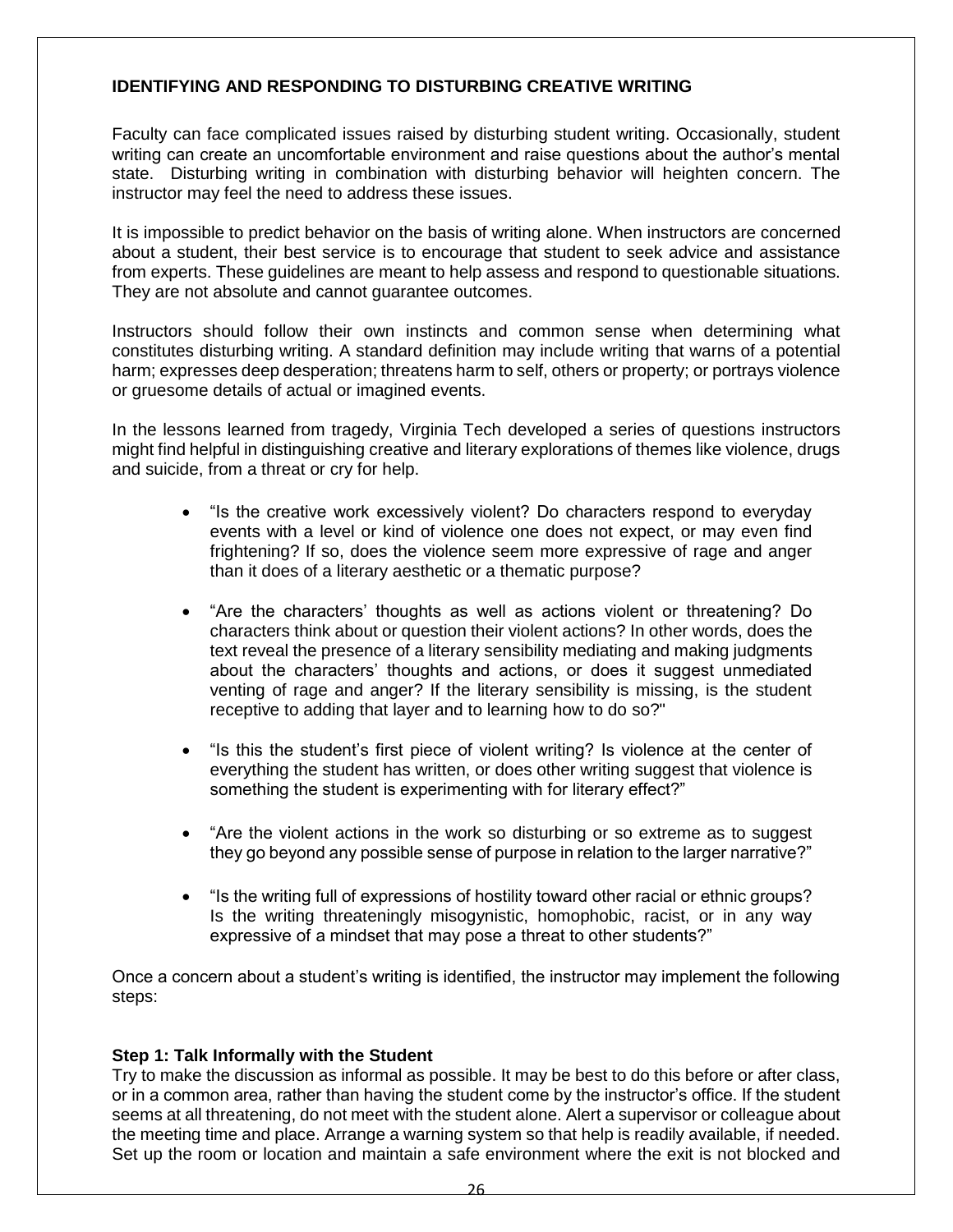the vision in/out of the room is not obstructed. Listen carefully and allow the student to talk as much as he or she wants. Focus on the content of the writing rather than on the student. Ask about the inspiration and evolution of the writing, what authors may have influenced the student, and how the imagery or action relates to the overall theme of the work.

It may be appropriate to offer counsel and support in helping the student deal with any identified issues. Encourage the student to visit Counseling Services if the student is in need. Provide the student with contact information for Counseling Services. Follow-up later to see if the student has gone to counseling. Document meeting(s) including date, time and location; advice given; action taken and outcomes. Keep the original writing on file.

#### **Step 2: Consult with the Department Chair**

If after a conversation with the student, concerns continue or increase, consult with your Department Chair. Present as thorough a picture as possible of the writing and the cause of concern. Share the writing in question, explain the situation in detail, review notes from the meeting with the student, and seek advice about interacting with the student.

If the conversation between the instructor and Chair leaves either feeling uncomfortable, the Chair will confer with Vice President of Academic Affairs. The Vice President of Academic Affairs decides how to proceed in the particular situation.

#### **Step 3: Refer to SOBI Team**

In instances where concerns are considered serious, the Department should seek advice from the SOBI Team which includes experts in mental health and law enforcement. The SOBI Team, in conjunction with the Department, will assess whether or not further action or intervention is necessary. All conversations regarding the student should be on a need-to-know basis, focusing on the current issue.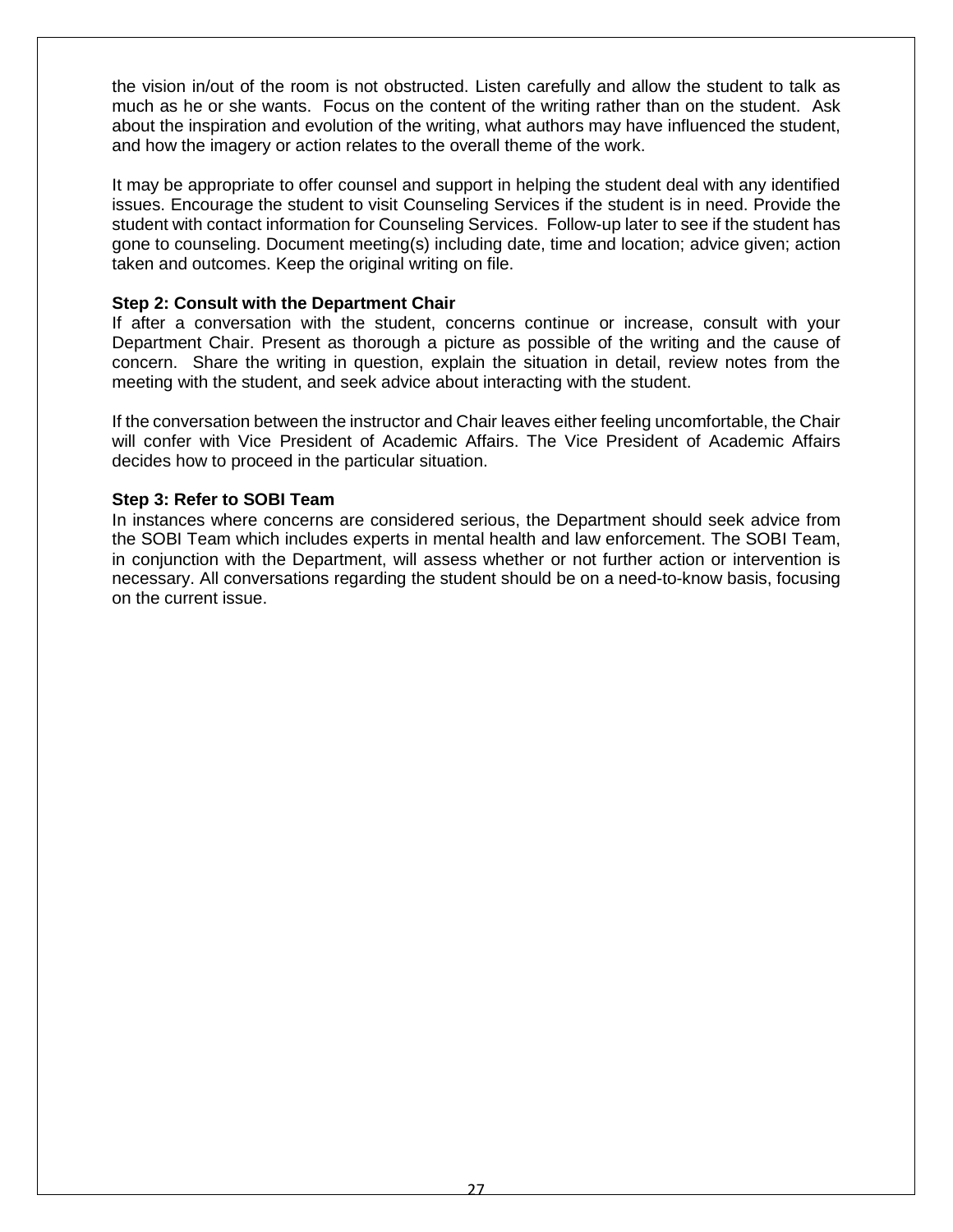#### **THE DEPRESSED STUDENT**

College students are at significant risk for depression. Student life is demanding and many students work. Younger students are at a developmental stage marked by uncertainty, change and strong emotions. Older students are likely to be juggling an exhausting load of school, work and family obligations. The lifetime prevalence (how many people will meet diagnostic criteria during a specified period in their life) for major depressive disorder in 15-24 year olds is 20.6% for females and 10.5% for males. Major depression differs from feeling sad or struggling with life events. It significantly impairs a person's functioning while reducing their hope for change and motivation to seek help. In major depression, a person's appraisal of him or herself, the future and the world at large become markedly and irrationally negative and distorted.

Due to the opportunities that faculty and staff have to observe and interact with students, they are often the first to recognize that a student is in distress, even when the student continues to function in class. Depressed behavior includes:

- Tearfulness/general emotionality
- Dependency (a student who makes excessive requests for your time)
- Lack of energy/motivation; indecisiveness
- Difficulty concentrating
- Irritability
- Alcohol or drug use
- Agitation, hostility or angry outbursts
- Markedly diminished performance
- Infrequent class attendance
- Increased anxiety/test anxiety/performance anxiety
- Significant weight loss or gain
- Deterioration in personal hygiene

Students experiencing depression often respond well to a small amount of attention for a short period of time. Early intervention increases the chances of the student's return to good health.

#### **Do:**

- Let the student know you're aware he/she is feeling down and you would like to help.
- Be patient with the student with regard to course requirements.
- **Encourage the student to talk to a Counselor.**
- Consult with a Counselor if you need guidance on how to make a referral.
- **IMMEDIATELY** contact Counseling Services if the student suggests that he/she wants to commit suicide. Walk the student to see a counselor, if necessary.

- **Bombard the student with "fix it" solutions or advice.**
- Minimize the student's feelings, e.g., "Don't worry." "Everything will be better."
- Chastise the student for poor or incomplete work.
- **Drop the student without first consulting with a Counselor.**
- Do nothing.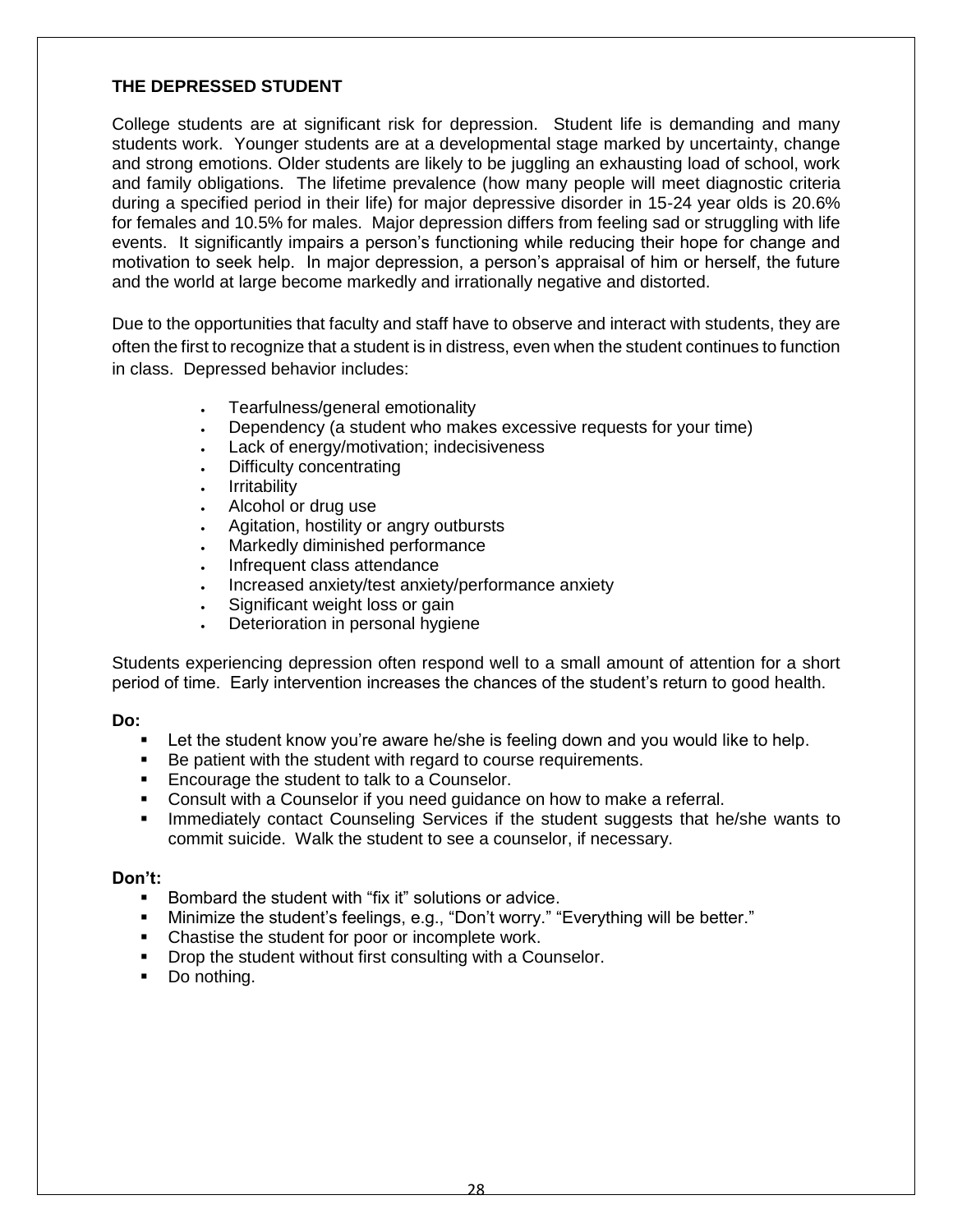#### **THE SUICIDAL STUDENT**

Suicide is the second leading cause of death among college students. It is important to view all suicidal comments as serious and make appropriate referrals. Suicidal people are irrational about how bad things are, now and in the future. High-risk indicators include:

- 1. Feelings of hopelessness, helplessness and futility
- 2. A severe loss or threat of loss (death, break up of a relationship, flunking out)
- 3. Talk of ending things (quitting school, work)
- 4. A detailed suicide plan with specified means (high risk of lethality)
- 5. A history of previous attempt(s)
- 6. Tearfulness, agitation, insomnia
- 7. Giving away important possessions
- 8. History of alcohol or drug abuse
- 9. Feelings of alienation and isolation; complete withdrawal
- 10. Making comments such as "I don't want to be here anymore" or "I can't do this anymore."
- 11. Completing perceived unfinished business (telling others "thank you for all you've done for me", preparing a will)

#### **Do:**

- Take the student seriously 80 percent of people who commit suicide give warning of their intent.
- Refer the student immediately to Counseling Services or, if in the evening or on the weekend, to the **Bexar County Behavioral Health 24-Hour Mobile Crisis & Substance Abuse Hotline (210) 223-7233 or 1-800-316-9241**. The Center for Health Care Services provides additional information at [http://chcsbc.org/.](http://chcsbc.org/) Call 911 if the student has a weapon or other means to harm him/herself. The student does not need to agree to this. It's safer to offend than to overlook.

- Assure the student that you are his/her friend; agree that you are a stranger, but even strangers can be concerned.
- **Ignore or downplay the issue.**
- **Tell them everything is alright.**
- **Be overly warm and nurturing.**
- Be ambiguous, cute or humorous.
- Challenge or agree with any mistaken or illogical beliefs.
- **Assume that anyone else knows about their suicidal thoughts and feelings.**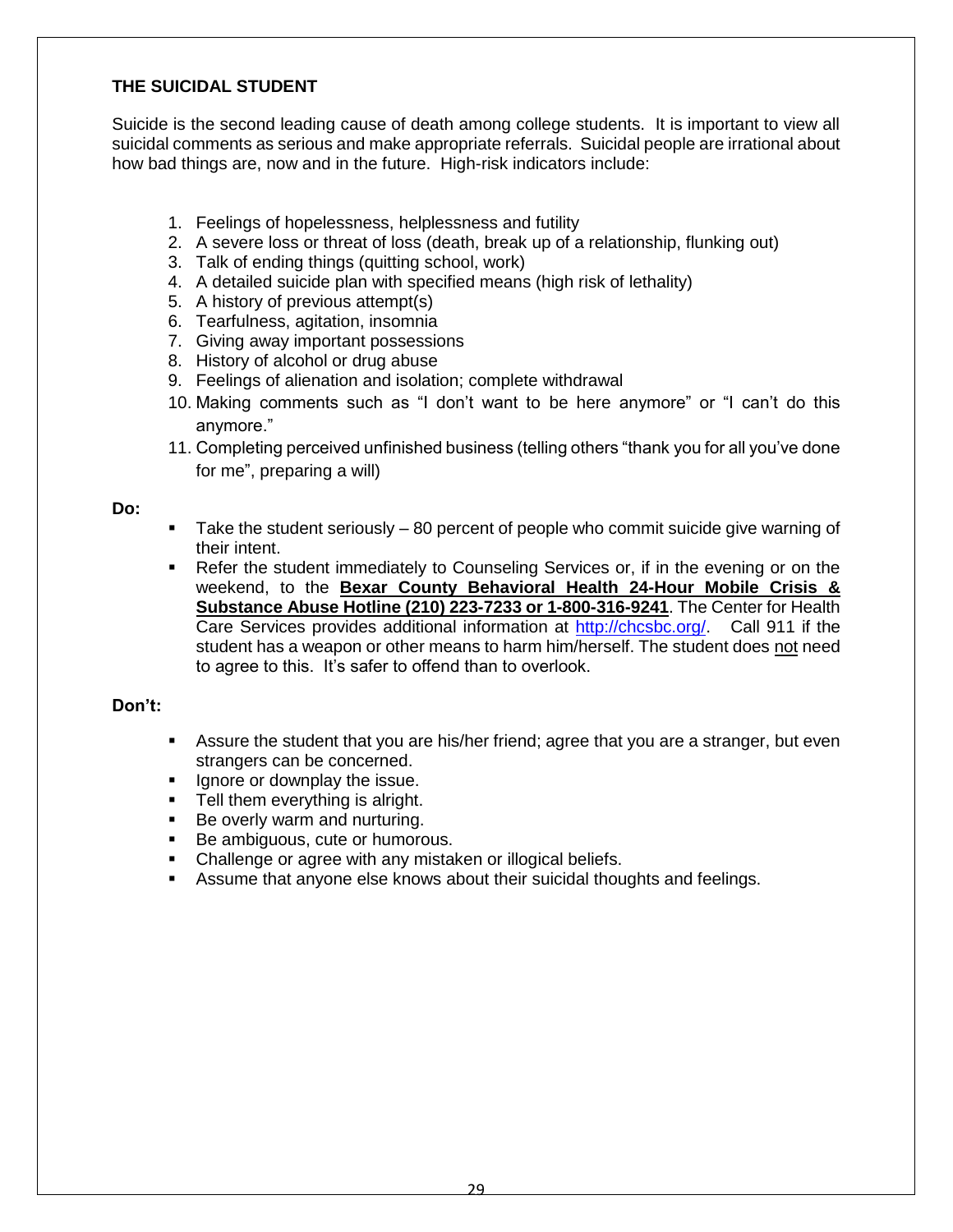#### **THE ANXIOUS STUDENT**

Anxiety is a normal response to a perceived danger or threat to one's well-being. For some students, the cause of their anxiety will be clear but for others it will be difficult to pinpoint the source of their stress. Regardless of the cause, the resulting symptoms are similar and include: rapid heart palpitations; chest pain or discomfort; dizziness; sweating; trembling or shaking; and cold, clammy hands. The student may also complain of difficulty concentrating, always being "on the edge," having difficulty making decisions or being too fearful to take action. In rare cases, a student may experience a panic attack in which the physical symptoms occur spontaneously and intensely in such a way that the student may fear he/she is dying.

The following guidelines remain appropriate in most cases:

**Do:**

- Let them discuss their feelings and thoughts. Often this alone relieves a great deal of pressure.
- **Provide reassurance.**
- **Remain calm.**
- Be clear and directive. "Let's sit down and do some slow breathing."
- **Provide a safe and quiet environment until the symptoms subside.**
- **Remind them that their anxiety will subside, sooner or later.**
- **Refer them to Counseling Services, if needed.**

- Trivialize the perceived threat to which the student is reacting.
- Take responsibility for their emotional state.
- Overwhelm them with information or ideas to "fix" their condition.
- **EXT** Let them leave without writing down any referral or appointment information they need. Anxious people are not able to retain information given while under duress.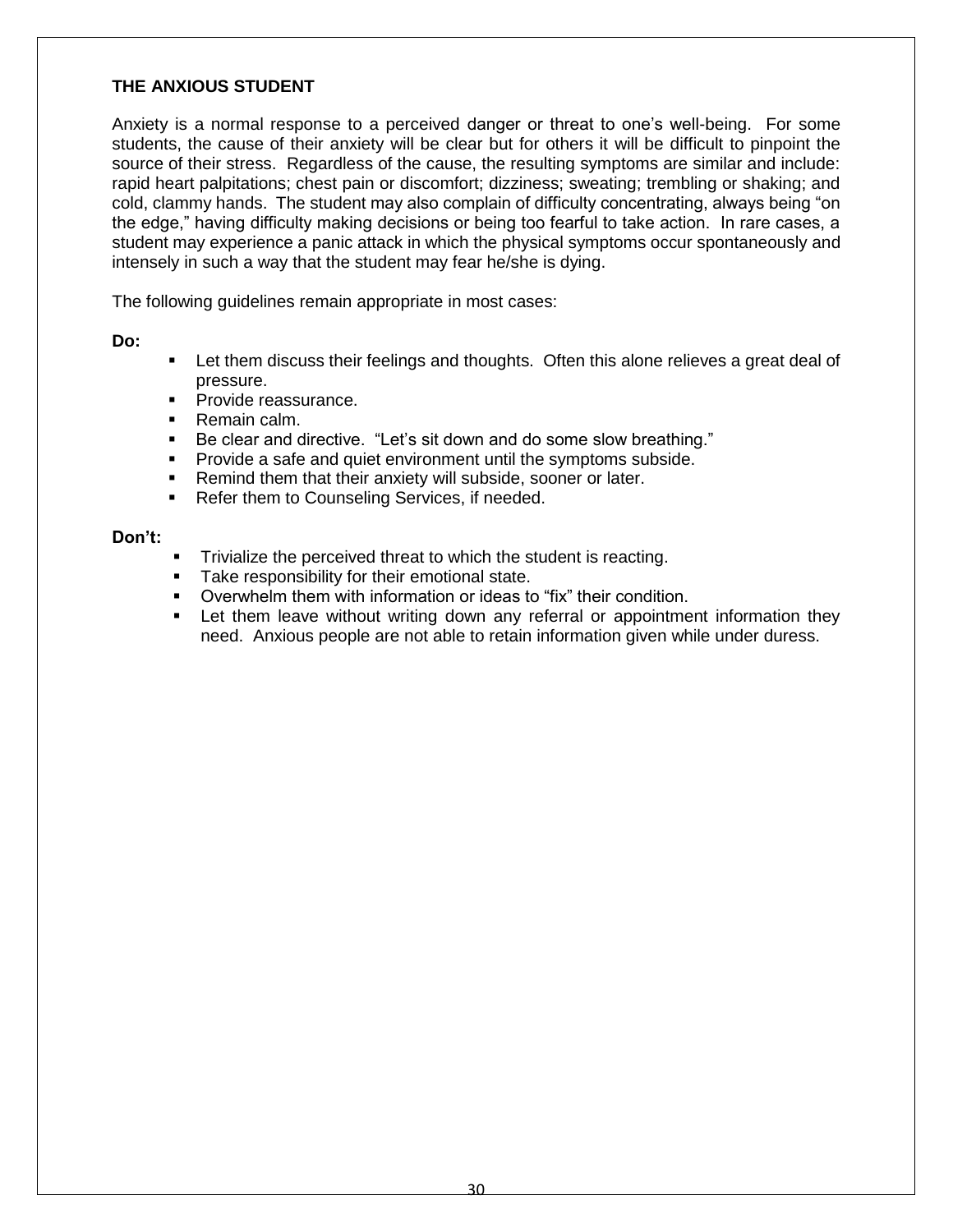#### **THE STUDENT EXPERIENCING DELUSIONS OR CONFUSION**

A person having delusions is literally out of touch with reality for biological reasons. This can be seen in college students who are having a psychotic episode or a thought disorder, or occasionally, in normal students who have abused stimulant drugs for an extended period. College-aged students are in the middle of the period (late teens to mid-thirties) when most people with thought disorders first demonstrate the symptoms of their illness.

Some of the features of being out of touch with reality are disorganized speech, disorganized behavior, odd or eccentric behavior, inappropriate or no expression of emotion, expression of erroneous beliefs that usually involve a misinterpretation of reality, expression of bizarre thoughts that could involve visual or auditory hallucinations, withdrawal from social interactions, an inability to connect with people and an inability to track and process thoughts that are based in reality. Less severe symptoms may come across as a kind of "oddness", with the student responding with non-sequiturs and showing extended delays before responding to questions or in conversations. While this student may elicit alarm or fear from others, they are generally not dangerous and are likely to be more frightened and overwhelmed by you than you are by them. Occasionally, a person experiencing a paranoid delusion may act violently, but this occurs in the minority of cases.

When you encounter a student who demonstrates delusions or confusion:

#### **Do:**

- If the situation is not an immediate threat, call Counseling Services to consult.
- If there is immediate danger, call the Alamo Colleges District Police Department at 911 or 9-911 from a campus phone.
- Respond with warmth and kindness, but set limits.
- Remove extra stimulation from the environment (turn off the radio, step outside of a noisy classroom).
- Acknowledge your concerns and state that you can see they need help. "I don't really understand what you're trying to tell me, but I see that you're upset."
- Acknowledge their feelings or fears without supporting the misperceptions, e.g., "I understand you think someone is following you, but I don't see anyone and I believe you're safe."
- Acknowledge your difficulty in understanding them and ask for clarification or restatement. "Sorry, I don't understand. What I asked was…"
- Focus on the "here and now." Tell the student the plan for getting him/her to a safe environment, and repeat the plan emphasizing the safe environment. "Ok, let's get you over to Counseling Services to talk with the folks there. "It's a safe place and they will help you."
- Be aware that the student may show no emotions or intense emotions.
- Be aware that the student may be extremely fearful to the extent of paranoia.
- Be aware that the student may not understand you or understand only parts of what is being said.
- Be aware that, on occasion, a student in this state may pose a danger to self or others.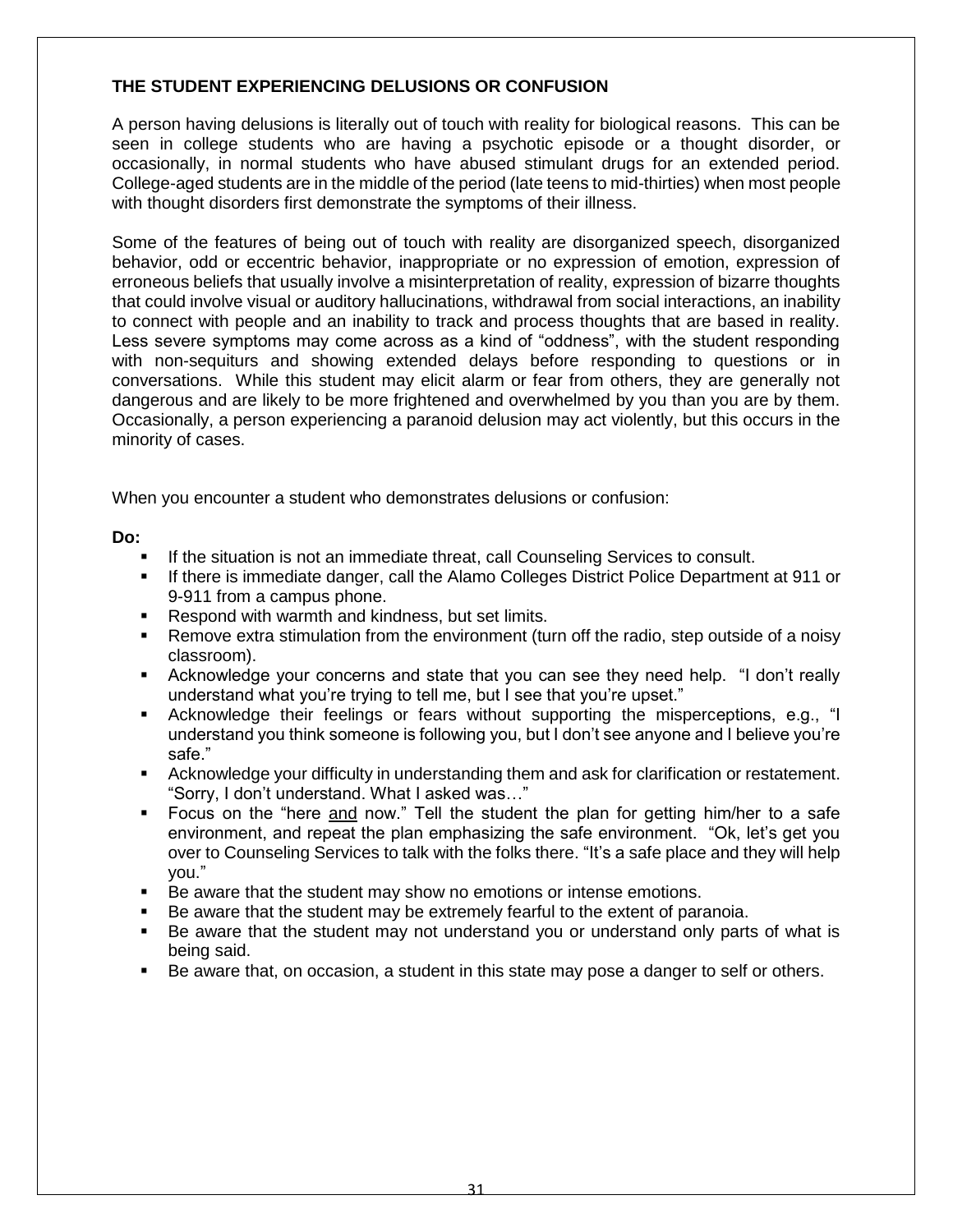- **Argue or try to convince them of the irrationality of their thinking, as their brain may be** literally incapable of accepting the information.
- Encourage or support the delusions, e.g., "Oh yeah, I hear the voices (or see the devil)."
- **Demand, command, or order.**
- **Expect that the student will understand you.**
- Assume the student will be able to take care of him/herself when out of touch with reality.
- Do nothing and hope that others will intervene.
- Allow friends to take care of the student without getting a professional opinion.
- Assume the family knows about the student's condition.
- **Encourage further discussion of the delusional processes.**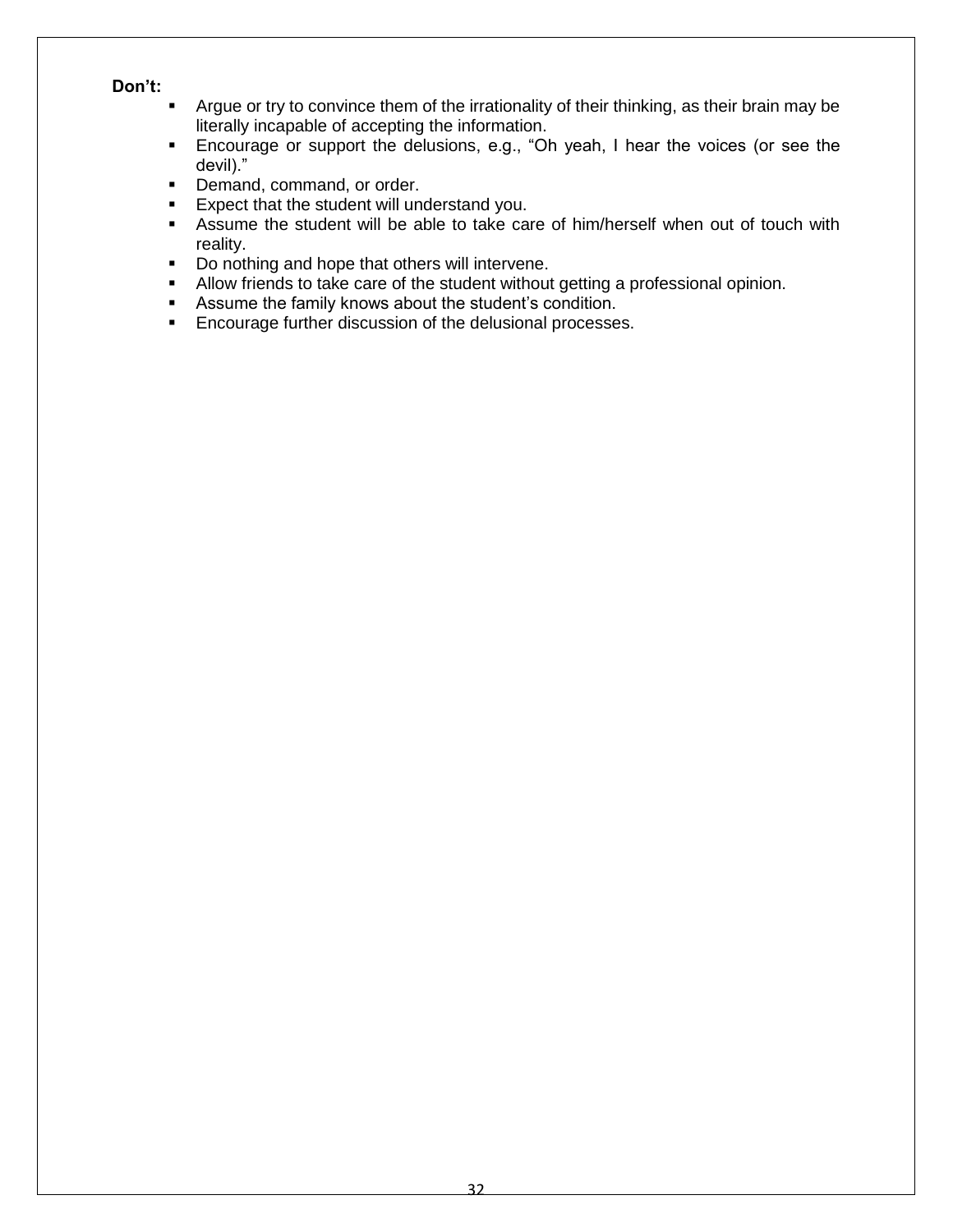#### **THE VERBALLY AGGRESSIVE STUDENT**

Students usually become verbally abusive when in frustrating situations that they see as being beyond their control; anger and frustration become displaced from those situations onto the nearest target. Explosive outbursts or ongoing belligerent, hostile behavior become this student's way of gaining power and control in an otherwise out-of-control experience. It is important to remember that the student is generally not angry with you personally, but is angry at his/her world and you are the object of pent-up frustrations.

This behavior is sometimes associated with the use of alcohol and other drugs, as intoxication is used to relieve tension, but ends up lowering their inhibitions about expressing their anger.

**Do:**

- Acknowledge their anger and frustration, e.g., "I hear how frustrated you are."
- Rephrase what they are saying and identify their emotion, e.g., "I can see how upset you are because you feel your rights are being violated and nobody will listen."
- Pou are because you for your rights are every treating the same of this is comfortable and safe for you.
- Allow the individual to ventilate, get the feelings out, and tell you what is upsetting them. Take care of your own safety first, especially if the person is becoming increasingly agitated, "You are getting worked up, please control yourself or I will have to call the campus police."
- Be directive and firm about the behaviors you will accept, e.g., "Please step back; you're too close." "I cannot listen to you when you yell at me." "If you want my help, you'll have to speak politely and I will do the same."
- Help the person problem solve and deal with the real issues when they become calmer.
- Keep a safe distance from the student. There should be a minimum of three (3) feet between you and the student.
- Call the Alamo Colleges District Police Department at 9-911 if you feel uncomfortable with the situation.

- Get into an argument or shouting match.
- Become hostile or punitive, e.g., "You can't talk to me that way!"
- **Touch the student.**
- **Press for explanations for their behavior.**
- **If** Ignore the situation.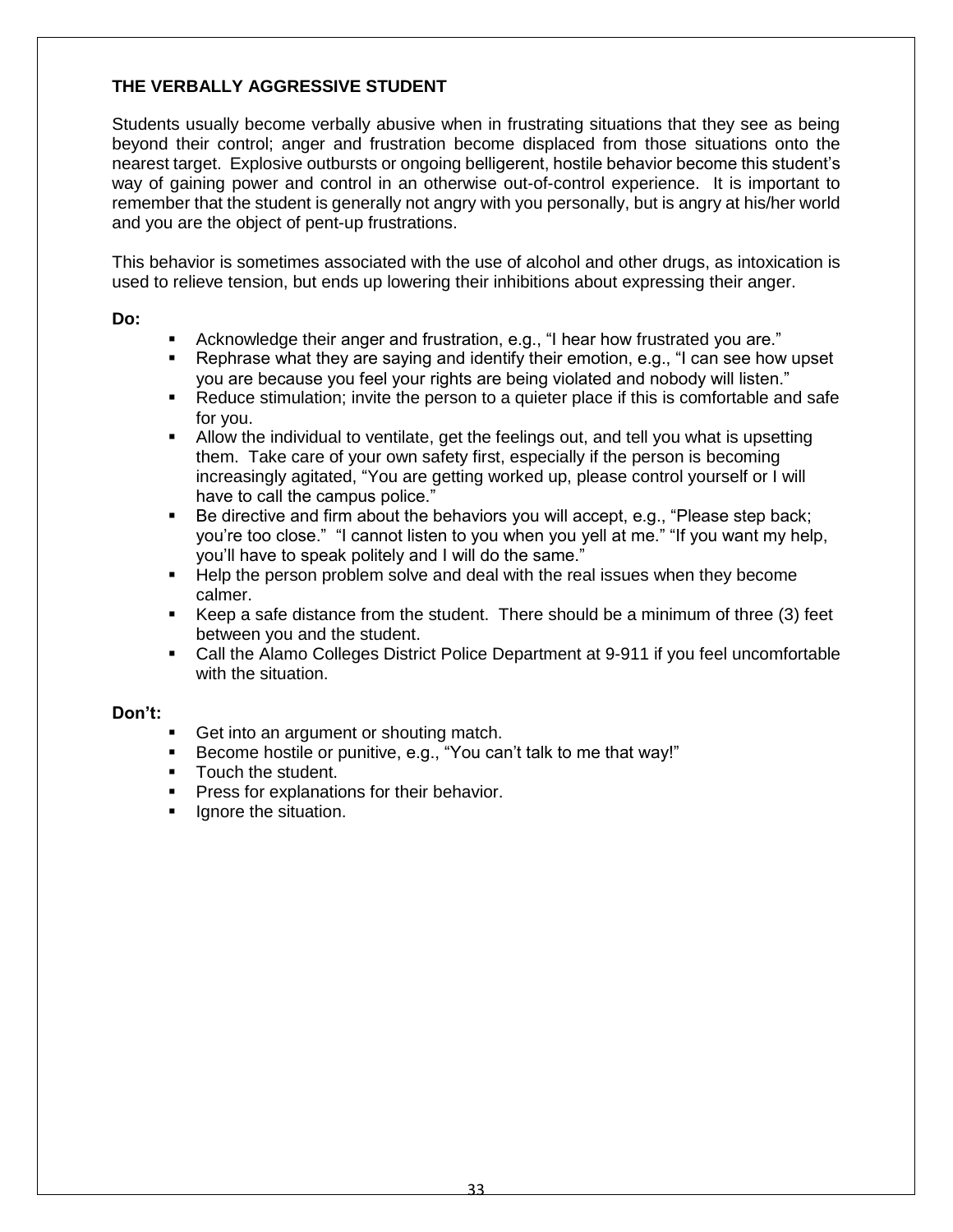#### **THE VIOLENT STUDENT**

Violence, because of emotional distress, is rare and typically occurs when the student's level of frustration has been so intense or of such an enduring nature as to erode all of the student's emotional controls. The adage, "An ounce of prevention is worth a pound of cure," best applies here. Potentially violent people almost always exhibit warning signs prior to acting out - no one "just snaps". While no one clue indicates a potential danger, even minor clues can be cause for concern and warrant a response. There are four broad categories of behaviors that might indicate a developing problem:

- 1. Verbal clues: direct and indirect threats; talking about violent plans, fantasies or past behavior; expressing a wish to kill or die; harassing or abusive language.
- 2. Physical clues: weapons possession, drawings or writing with violent themes, frequent listening to music with violent themes, agitated or threatening behavior, bullying, destruction of property, deteriorating appearance, isolating, inappropriate displays of anger/aggression, rebelling against college rules.
- 3. Obsessive thinking: preoccupation with resentments or grudges against someone, romantic obsessions, perceived injustice, weapons, past violent events.
- 4. Bizarre thoughts: persecutory delusions; paranoia; grandiose delusions involving power, control, or destruction; deteriorating thought processes.

Alcohol and other drugs can reduce inhibitions against violence. If it appears the student is intoxicated and agitated, your primary goal then is to keep yourself and any others safe. Seek help.

#### **Do:**

- First determine if you feel safe with the student. If not, remove yourself and call the Alamo Colleges District Police Department at 911.
- Consult with Counseling Services, your Department Chair, your Dean, or supervisor for non-crisis situations.
- Attempt to prevent total frustration and helplessness by quickly and calmly acknowledging the intensity of the situation, e.g., "I can see you're really upset and are ready to lash out."
- Explain simply, clearly and directly what behaviors are acceptable, e.g., "Sit down and lower your voice."
- Use brief and specific directives and questions. "What do you need? I want to help."
- Get necessary help (send a student for campus police, other staff, dean, etc.).
- Document and Report the situation to your supervisor as soon as possible.
- Stay safe. Maintain easy access to an exit (student should not be between you and the door); keep furniture between you and the student.

- Assume the student can take in a normal amount of information keep your statements simple.
- Ignore warning signs that the person is escalating, e.g., raised voice, flushed face, clenched fists, threats.
- **Threaten, tease or corner the student.**
- **Make promises you cannot keep.**
- **Touch the student.**
- Be alone with the student.
- **Dyerlook bizarre or irrational statements.**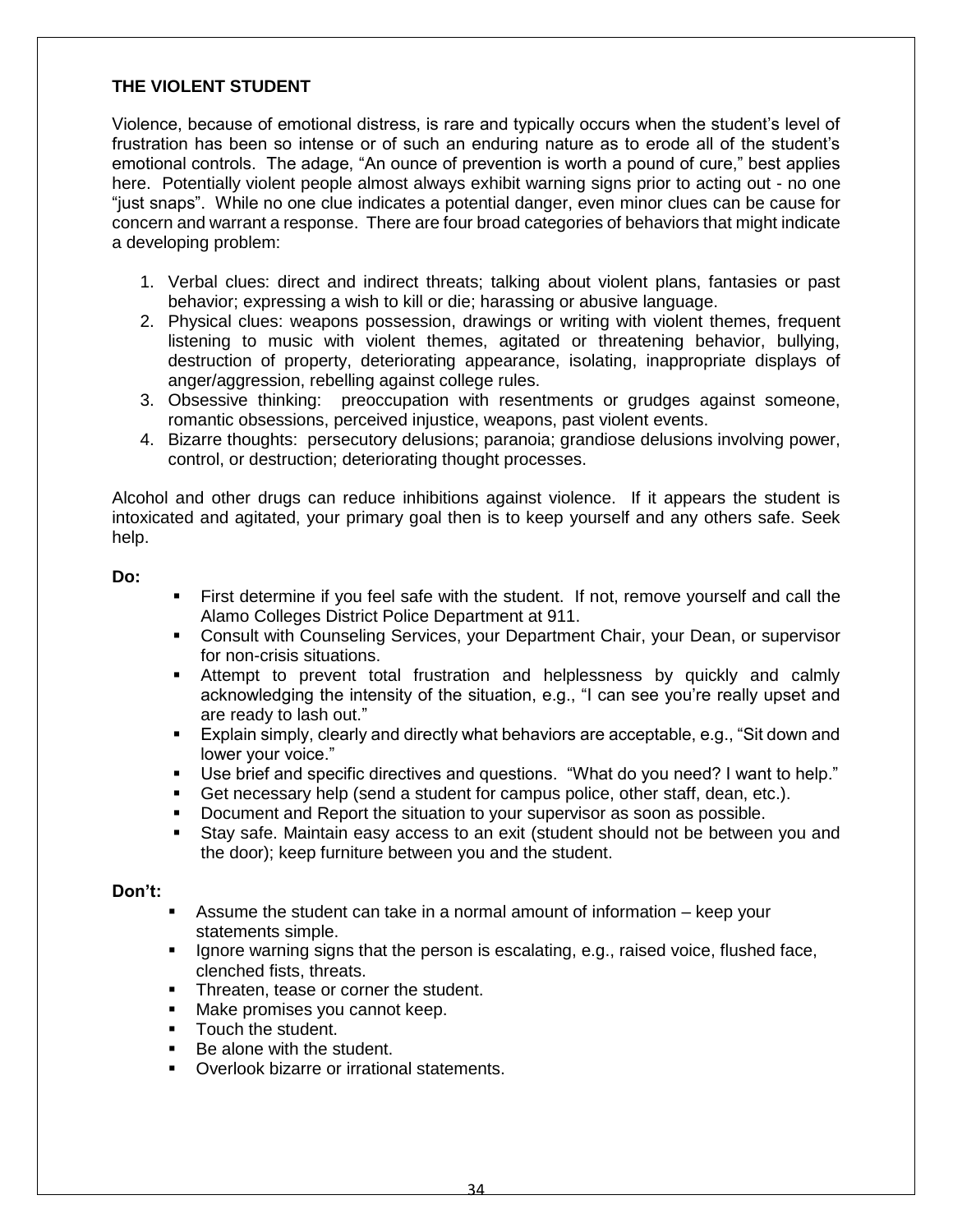#### **THE DEMANDING, PASSIVE-AGGRESSIVE OR MANIPULATIVE STUDENT**

Sometimes students seek to control your time; they unconsciously believe the amount of time received is a reflection of their worth. You may find yourself increasingly drained and feeling responsible for this student beyond your normal involvement. It is important that the student be connected with many sources of support on-campus and in the community.

Demanding students can be difficult to interact with because they can be intrusive and persistent. Demanding traits can be associated with anxiety, agitated depression and/or personality disorders. Some characteristics of demanding students are a sense of entitlement; an inability to empathize; a need to control; difficulty dealing with ambiguity; a strong drive for perfection; difficulty respecting structure, limits, and rules; persistence after hearing "no"; dependency on others to take care of them; and a fear of dealing with the realities of life.

When dealing with a demanding student:

**Do:**

- Insist that they make their own decisions. You specify what you can do, and then they decide.
- Set firm and clear limits on your time and involvement. End the conversation when it exceeds those limits, even if the student is not satisfied. It's not helpful to the student to stay engaged, despite their distress. You may feel like you're being harsh, but you're not.
- **Offer referrals to other resources on and off campus.**
- Set and enforce limits to prevent the disruption of a class, lab or study group via acting out or monopolizing the discussion.
- Set limits on where and when you talk with them, e.g., no home numbers (unless everybody gets it), no being cornered while you are having lunch.
- Consult the Student Conduct Code, located in the Alamo Colleges District e-Catalog, which cites the standards of student conduct if excessive student demands become disruptive. You can also make a referral to the Vice President of Student Success.
- **Consult with your supervisor or department chair for guidance and support. You can** also make a referral to the Vice President of Student Success.

Remember that your ability to be able to teach or serve other students and the other students' needs for an environment conducive to learning also must be met.

- Avoid the student as an alternative to setting and enforcing limits.
- **Argue with the student.**
- Accommodate inappropriate requests or get trapped into giving advice, special conditions, changing your schedule, etc.
- **Feel obligated to take care of him/her, or feel guilty about not doing more.**
- Ignore the problem and the impact that it has on you and the other students.
- Allow the student to intimidate you.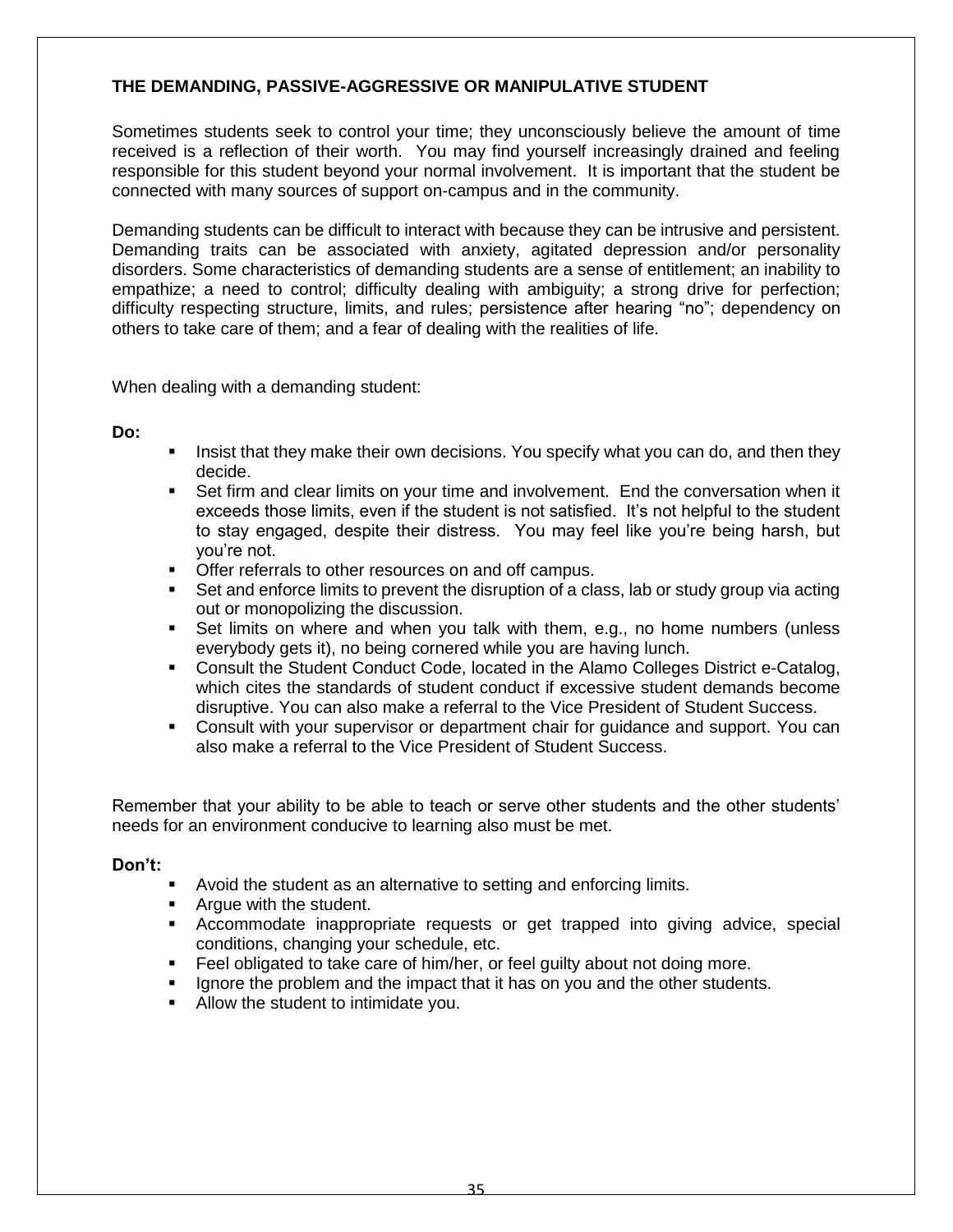#### **THE STUDENT UNDER THE INFLUENCE**

Alcohol is the most widely used psychoactive drug. It is common to find alcohol abusers in college populations also abusing other drugs, both prescription and illicit. Patterns of use are affected by fads and peer pressure. Currently, alcohol is the preferred drug on college campuses.

The effects of alcohol on the user are well known to most of us. Student alcohol abuse is most often identified, by faculty and staff, when irresponsible, unpredictable behavior affects the learning environment (i.e., drunk and disorderly conduct), or when a combination of the health and social impairments associated with alcohol/drug abuse sabotages student performance. Because of the denial that exists in most substance abusers, it is important to express your concern about the student not in terms of suspicions about alcohol and other drugs but in terms of specific changes in behavior or performance. If you are uncertain about how to approach a difficult situation, please call Counseling Services to consult.

#### **Do:**

- **Express concern to the student regarding his/her specific behavior.**
- Offer support and concern for the student's overall well-being.
- **Contact the Student Health Center and/or Counseling Services to discuss the** situation.
- Maintain contact with the student after a referral is made.
- Consider informing your class at the beginning of the semester that students who appear to be intoxicated will be asked to leave. "This probably won't ever come up, but if anyone even appears to be intoxicated in class…"
- Address the substance abuse issue if the student is open and willing.

#### **Don't:**

- Convey judgment or criticism about the student's substance abuse.
- Make allowances for the student's irresponsible behavior.
- **Ignore signs of intoxication in the classroom.**

The Student Conduct Code and the Alcohol and Drug Use Policy clearly outline the student's responsibilities.

Alcohol and Drug Use Policy can be found online at:

#### **D.4.7.1.Ex (Exhibit) Notice of Drug-Free Workplace Requirements**

[http://www.alamo.edu/uploadedFiles/District/Employees/Departments/Ethics/pdf/policies/D.4](http://www.alamo.edu/uploadedFiles/District/Employees/Departments/Ethics/pdf/policies/D.4.7.1.Ex-Exhibit.pdf) [.7.1.Ex-Exhibit.pdf](http://www.alamo.edu/uploadedFiles/District/Employees/Departments/Ethics/pdf/policies/D.4.7.1.Ex-Exhibit.pdf) 

#### **F.4.5 Alcohol and Drug Use (Policy)**

[http://www.alamo.edu/uploadedFiles/District/Employees/Departments/Ethics/pdf/policies/F.4](http://www.alamo.edu/uploadedFiles/District/Employees/Departments/Ethics/pdf/policies/F.4.5-Policy.pdf) [.5-Policy.pdf](http://www.alamo.edu/uploadedFiles/District/Employees/Departments/Ethics/pdf/policies/F.4.5-Policy.pdf)

#### **F.4.5.Ex Notice and Information on Illegal Drugs and Steroids (Exhibit)**

[http://www.alamo.edu/uploadedFiles/District/Employees/Departments/Ethics/pdf/policies/F.4](http://www.alamo.edu/uploadedFiles/District/Employees/Departments/Ethics/pdf/policies/F.4.5.Ex-Exhibit.pdf) [.5.Ex-Exhibit.pdf](http://www.alamo.edu/uploadedFiles/District/Employees/Departments/Ethics/pdf/policies/F.4.5.Ex-Exhibit.pdf)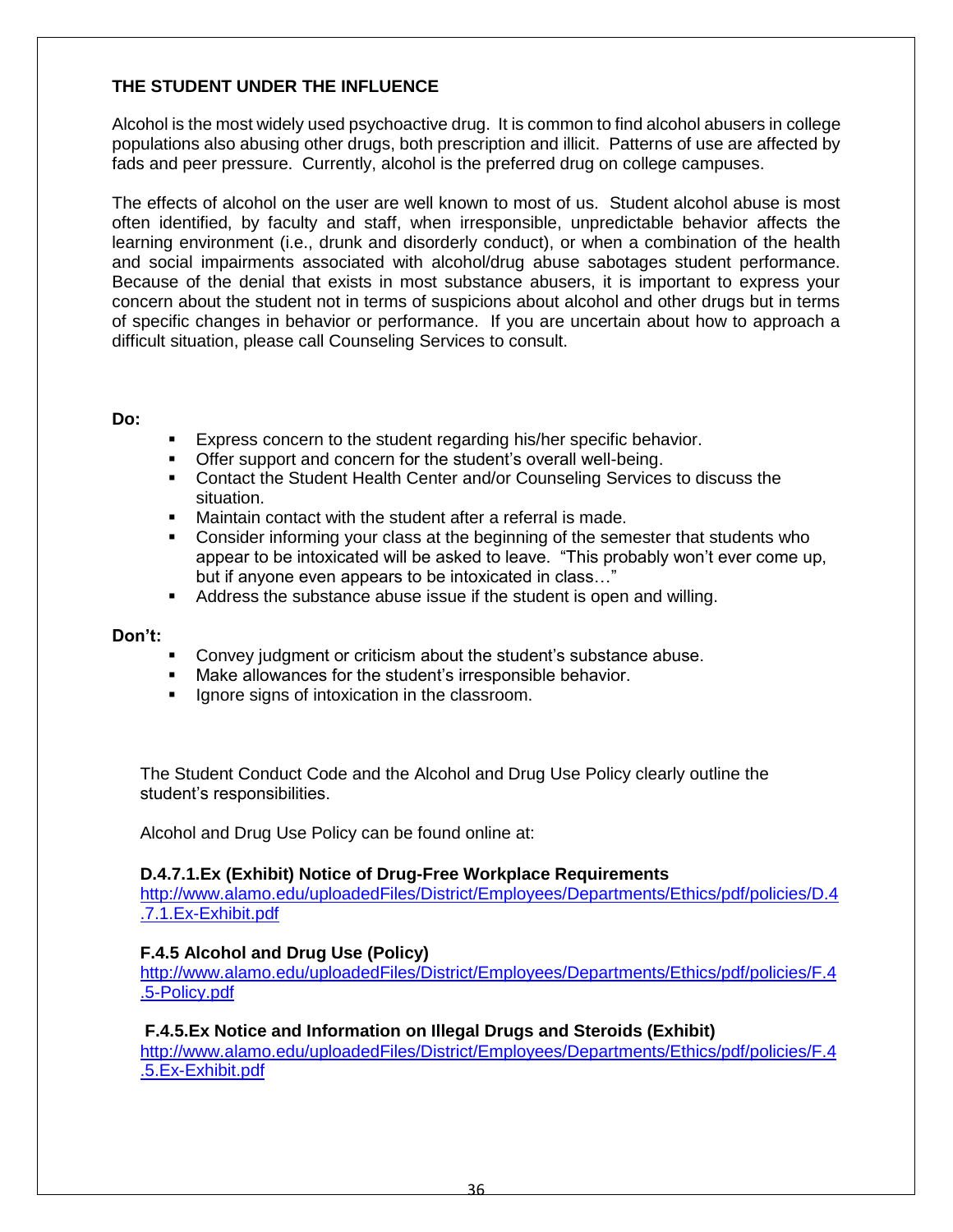#### **THE SUSPICIOUS STUDENT**

Typically, these students complain about something other than their psychological difficulties. They are tense, anxious, mistrustful, loners, and sometimes isolative. They tend to interpret minor oversights as significant personal rejection and often overact to insignificant occurrences. They see themselves as the focal point of everyone's behavior and everything that happens has special meaning to them. They are overly concerned with fairness and being treated equally. Feelings of worthlessness and inadequacy underlie most of their behavior.

#### **Do:**

- Express compassion.
- Be firm, steady, punctual, and consistent.
- Be clear about the expected standards of behavior. These include specific requirements for academic performance, e.g., due dates, grading, expectations for classroom participation.
- **EXECONSULA With Counseling Services or Student Health Center, if needed.**

- Assure the student that you are his/her friend; agree that you are a stranger, but even strangers can be concerned.
- Be overly warm and nurturing.
- Be cute or humorous.
- Challenge or agree with any mistaken or illogical beliefs.
- **Be ambiguous.**
- Disregard your policies because of the student's behavior.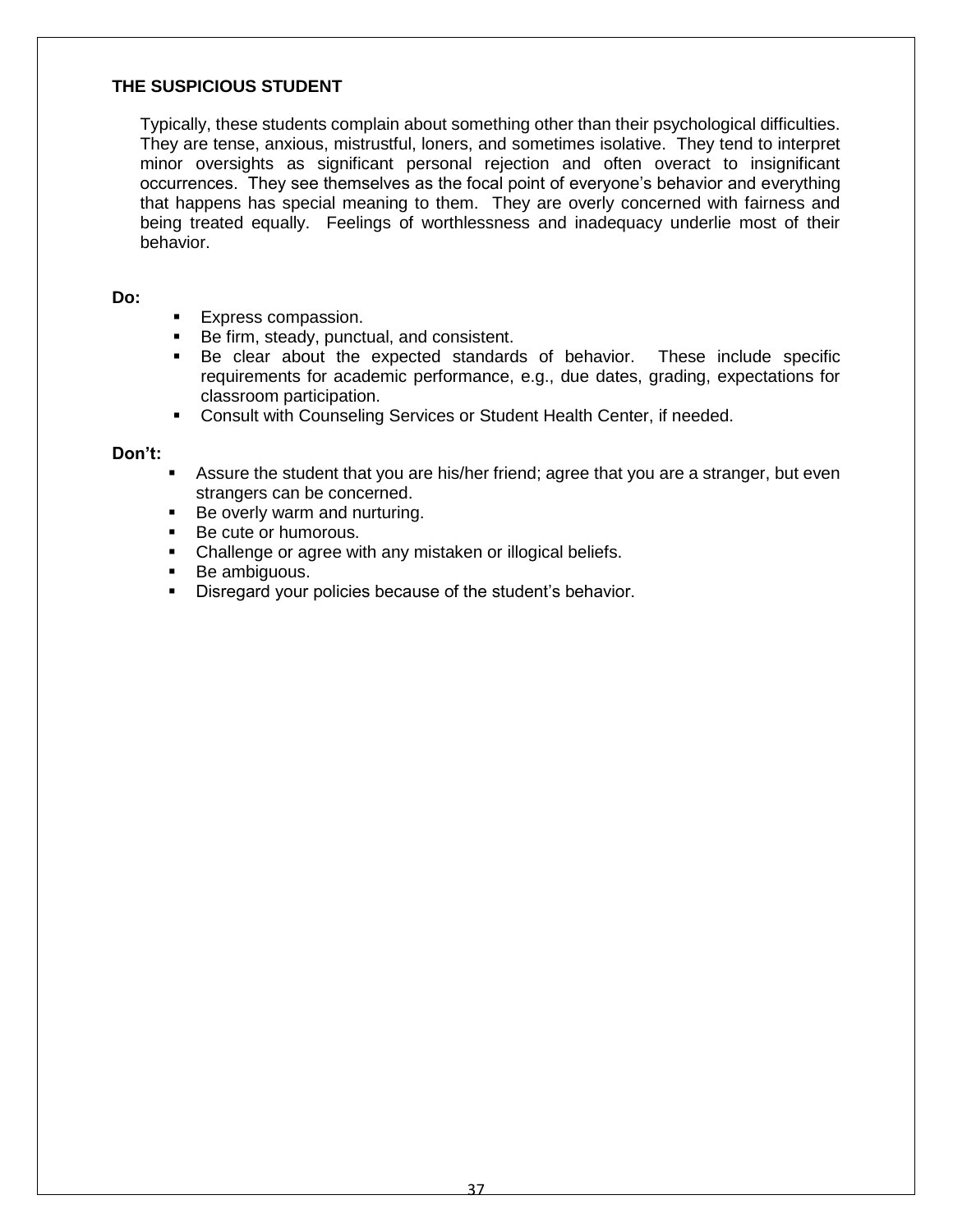#### **THE SEXUALLY HARASSED STUDENT**

Sexual harassment involves unwelcome sexual advances, requests for sexual favors and other verbal or physical conduct that is inappropriate. It is sometimes found in the context of a relationship of unequal power, rank or status. It does not matter that the person's intention was not to harass; it is the effect of the behavior that counts. If the conduct interferes with a student's academic performance or creates an intimidating, hostile or offensive learning environment, it is considered sexual harassment.

Sexual harassment usually is not an isolated event, but a repeated pattern of behavior that may include:

- Comments about one's body or clothing
- Questions about one's sexual behavior
- Demeaning references to one's gender
- Sexually-oriented jokes
- Conversations filled with innuendoes and double meanings
- Displaying of sexually suggestive pictures or objects
- Repeated non-reciprocated demands for dates or sex

The **Alamo Colleges District Civil Rights / Title IX Policy** covering sexual harassment of students:

#### **H.1.2 (Policy) Civil Rights Discrimination, Harassment, and Retaliation**

<http://www.alamo.edu/uploadedFiles/District/Employees/Departments/Ethics/pdf/policies/H.1.2-Policy.pdf>

#### **H.1.2.1 (Procedure) Civil Rights Complaint and Resolution Procedure**

[http://www.alamo.edu/uploadedFiles/District/Employees/Departments/Ethics/pdf/policies/H.1.2.1-](http://www.alamo.edu/uploadedFiles/District/Employees/Departments/Ethics/pdf/policies/H.1.2.1-Procedure.pdf) [Procedure.pdf](http://www.alamo.edu/uploadedFiles/District/Employees/Departments/Ethics/pdf/policies/H.1.2.1-Procedure.pdf)

#### **H.1.2.2 (Procedure) Civil Rights Complaints Appeal Procedure**

[http://www.alamo.edu/uploadedFiles/District/Employees/Departments/Ethics/pdf/policies/H.1.2.2-](http://www.alamo.edu/uploadedFiles/District/Employees/Departments/Ethics/pdf/policies/H.1.2.2-Procedure.pdf) [Procedure.pdf](http://www.alamo.edu/uploadedFiles/District/Employees/Departments/Ethics/pdf/policies/H.1.2.2-Procedure.pdf)

#### **H.1.2.3 (Procedure) Bully Free Workplace and Campuses**

[http://www.alamo.edu/uploadedFiles/District/Employees/Departments/Ethics/pdf/policies/H.1.2.3-](http://www.alamo.edu/uploadedFiles/District/Employees/Departments/Ethics/pdf/policies/H.1.2.3-Procedure.pdf) [Procedure.pdf](http://www.alamo.edu/uploadedFiles/District/Employees/Departments/Ethics/pdf/policies/H.1.2.3-Procedure.pdf)

Common reactions by students who have been harassed is to doubt their perceptions, wonder if it was a joke, or wonder if, in some way, they have brought it on themselves. A student may begin to participate less in the classroom, drop or avoid classes, or even change majors.

**Do:**

- **Separate your personal biases from your professional role.**
- Encourage the student to contact the Alamo Colleges District Police to file a report. You may want to call the police yourself, with the student present, to ensure that this is done.
- **Encourage the student to keep a log.**
- Help the student seek informal advice through a Counselor, Department Chair, supervisor or advisor.

If unresolved, refer the student to Counseling Services for support and assistance.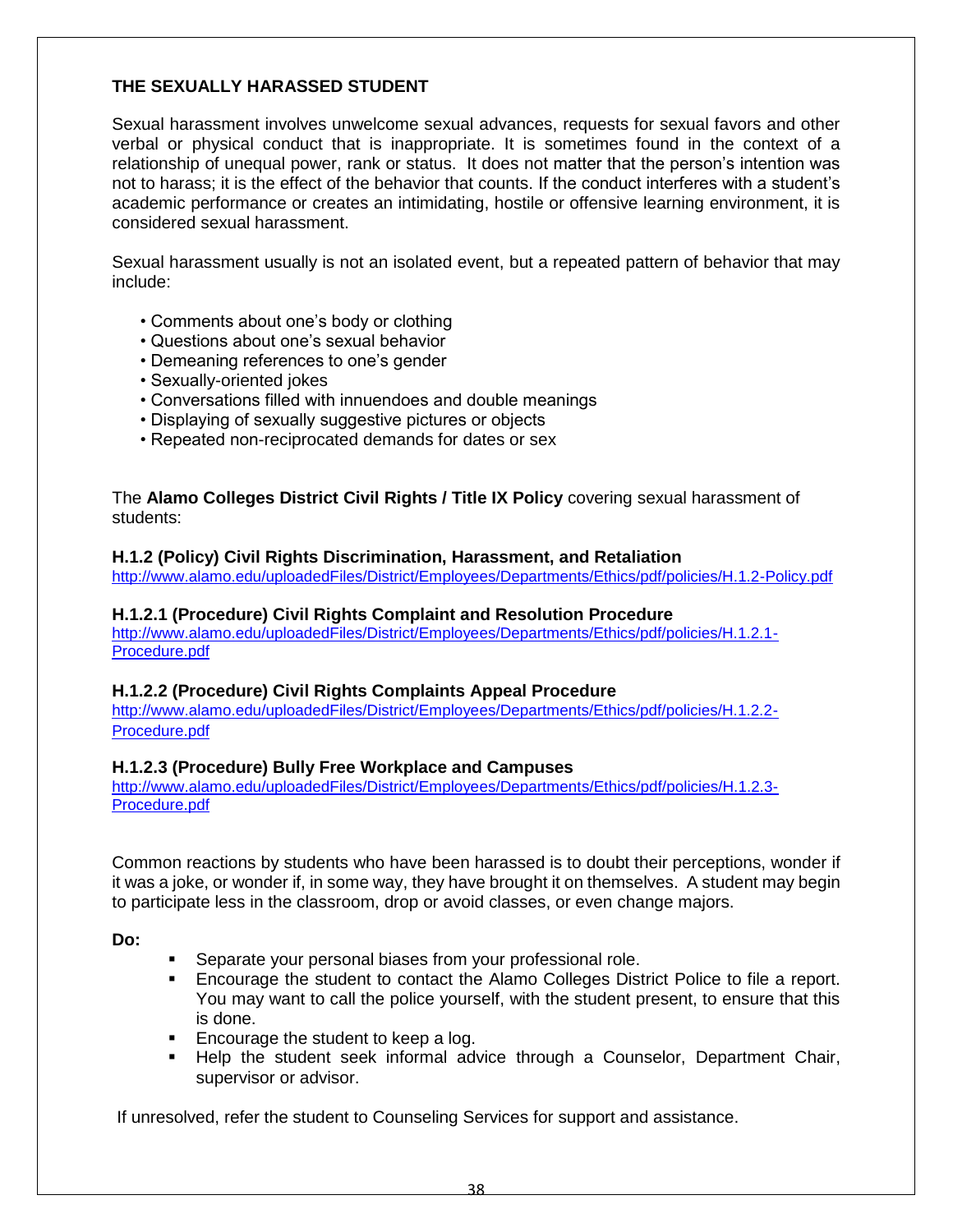- Fail to act. Taking no action invalidates the student's experience and puts the college in a vulnerable position, should this behavior continue.
- Overreact. Listen, support, and guide the student to appropriate channels.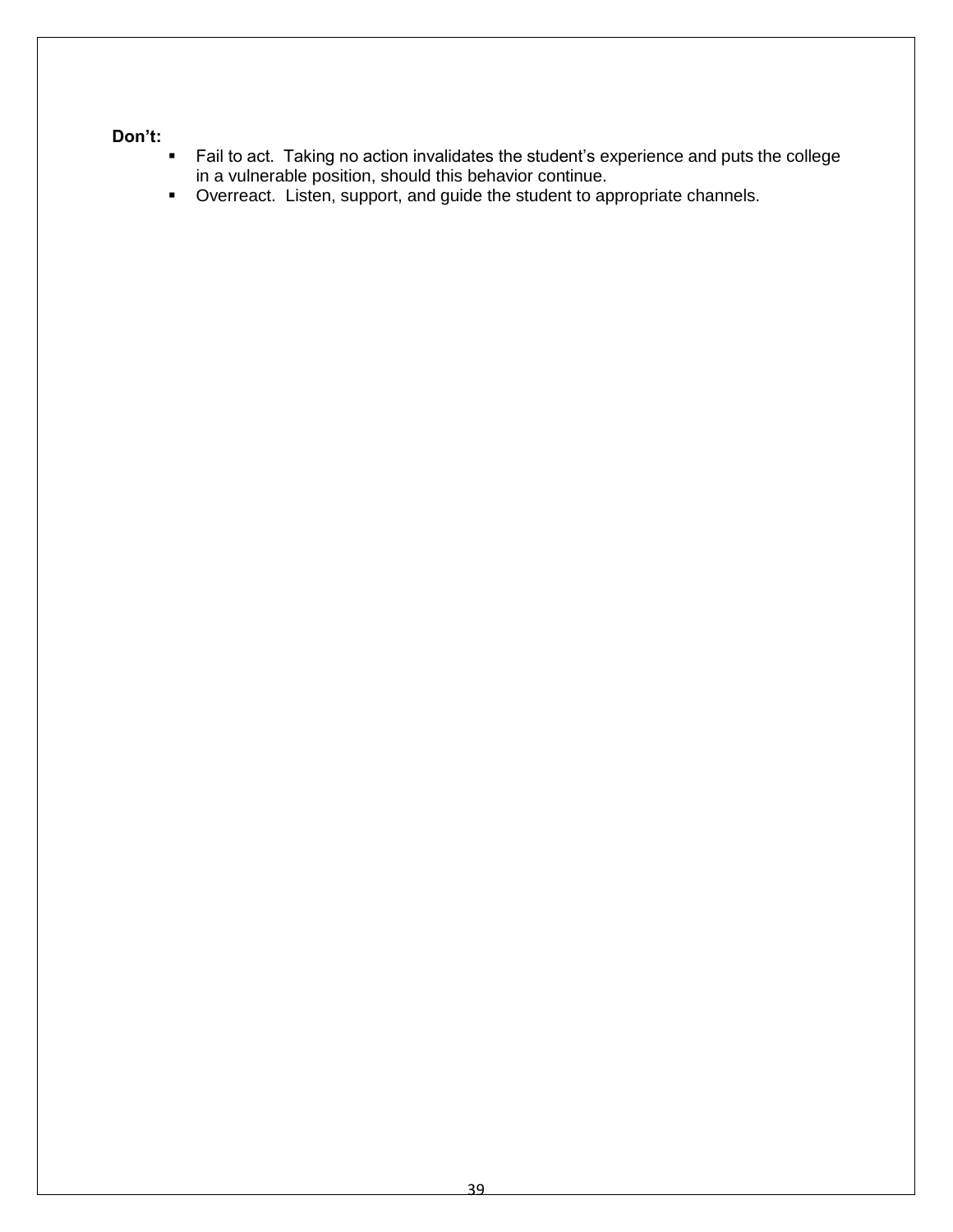### PREVENTING DISRUPTIVE AND VIOLENT BEHAVIOR BEGINS WITH NOTICING STUDENT BEHAVIOR

Hostility, verbal aggression, depression, isolation, and withdrawal are key signals that should not be ignored. Disregarding early warning signs facilitates escalation. It is better to offend a student by "over-reacting" and apologize, than to fail to act in the interest of everyone's safety.

Below is a behavioral alert chart developed by the Student Health and Psychological Services at Ventura College, Ventura, California, that includes three categories of behavior and actions that require attention and a response. Each level designates increasing severity of risk. Research suggests that inappropriate, disruptive or violent behavior may be diffused if these issues are addressed early.

| <b>LEVELS</b>                  | <b>LEVEL I:</b>                                                                                                                                                                                                                                                                                                                                                                                                                                                                                                                            | <b>LEVEL II:</b>                                                                                                                                                                                                                                                                                                                                                                                                                                                                                                                                                                                                                                                                                  | <b>LEVEL III:</b>                                                                                                                                                                                                                                                                                                                                                                                                                        |
|--------------------------------|--------------------------------------------------------------------------------------------------------------------------------------------------------------------------------------------------------------------------------------------------------------------------------------------------------------------------------------------------------------------------------------------------------------------------------------------------------------------------------------------------------------------------------------------|---------------------------------------------------------------------------------------------------------------------------------------------------------------------------------------------------------------------------------------------------------------------------------------------------------------------------------------------------------------------------------------------------------------------------------------------------------------------------------------------------------------------------------------------------------------------------------------------------------------------------------------------------------------------------------------------------|------------------------------------------------------------------------------------------------------------------------------------------------------------------------------------------------------------------------------------------------------------------------------------------------------------------------------------------------------------------------------------------------------------------------------------------|
|                                | <b>LOW RISK</b>                                                                                                                                                                                                                                                                                                                                                                                                                                                                                                                            | <b>MODERATE RISK</b>                                                                                                                                                                                                                                                                                                                                                                                                                                                                                                                                                                                                                                                                              | <b>HIGH RISK</b>                                                                                                                                                                                                                                                                                                                                                                                                                         |
| <b>WARNING</b><br><b>SIGNS</b> | PRONOUNCED AND SUDDEN CHANGE<br>IN ATTENDANCE PATTERNS:<br><b>Tardiness</b><br>$\bullet$<br>$\bullet$<br>Increased absences<br><b>CHANGE IN BEHAVIOR:</b><br>Withdrawn<br>$\bullet$<br>Irritable<br>$\bullet$<br>Confrontational<br>$\bullet$<br><b>Depressed</b><br>$\bullet$<br>Angry<br>$\bullet$<br><b>NEGATIVE CHANGE IN ATTITUDE:</b><br>Significant change in the way the<br>student interacts with staff and/or<br>students                                                                                                        | <b>NEGATIVE/HOSTILE ATTENTION</b><br><b>SEEKING BEHAVIOR IN</b><br><b>CLASSROOM</b><br>THREATS TO DO HARM TO SELF<br>OR OTHERS DISCLOSED EITHER<br>IN A DIRECT OR DISGUISED<br><b>MANNER (Depending on Severity</b><br>may be High Risk):<br><b>Jokes</b><br>Sarcasm<br>$\bullet$<br><b>Hints</b><br>$\bullet$<br>Symbolic gestures<br><b>Drawings</b><br>$\bullet$<br><b>Writing assignments</b><br><b>WITHDRAWN BEHAVIOR OF</b><br><b>INCREASING CONCERN/</b><br><b>VACANT STARE</b><br><b>OPENLY CONFRONTATIONAL</b><br>WITH FACULTY, STAFF AND/OR<br><b>STUDENTS</b><br>NO PARTICIPATION IN CLASS<br><b>DISCUSSIONS AND ACTIVITIES</b><br>WITH PASSIVE/AGGRESSIVE<br>BEHAVIORS AND ACTING OUT | CONTINUED DEMONSTRATIONS OF<br><b>ODD OR PECULIAR BEHAVIOR</b><br><b>AGGRESSIVE AND THREATENING</b><br><b>BEHAVIOR OR GESTURES</b><br><b>ESCALATING THREATS, RAISED</b><br><b>VOICES</b><br><b>VISIBLE AGITATION, PHYSICAL</b><br><b>TENSION, TREMBLING</b>                                                                                                                                                                              |
| <b>WHAT TO</b><br><b>DO</b>    | Make time to meet with the student<br>1.<br>one-on-one<br>2.<br>In a non-threatening and non-punitive<br>fashion, comment on your<br>observations of specific behaviors<br>and express your concern<br>3.<br>Inquire as to what circumstances<br>may be causing the changes in<br>behavior<br>4.<br>Develop an action plan to address<br>issues<br>5.<br>Make a referral to Counseling<br><b>Services</b><br>6.<br>Invite the student during office hours<br>to discuss problems that may be<br>interfering with his/her academic<br>goals | 1. Meet with the student one-on-<br>one if you feel safe<br>2. Express your interest in the<br>student's well being<br>3. In a firm and non-punitive<br>fashion describe the problem<br>behavior<br>4. Set clear guidelines regarding<br>appropriate behavior<br>5. Address your concerns with<br>your Chair, Dean or supervisor<br>6. Notify the Vice President of<br><b>Student Success</b>                                                                                                                                                                                                                                                                                                     | Remain calm; don't engage in an<br>1.<br>argument<br>2.<br>Keep distance between you and the<br>student<br>3.<br>Allow the student a way to exit<br>4.<br>Don't allow yourself to be trapped<br>Reduce noise, talking, questions and<br>5.<br>stimulation<br>Campus police will respond and<br>6.<br>make appropriate referral<br><b>Call Alamo Colleges</b><br><b>District Police</b><br><b>Department</b><br>(911) <b>IMMEDIATELY!</b> |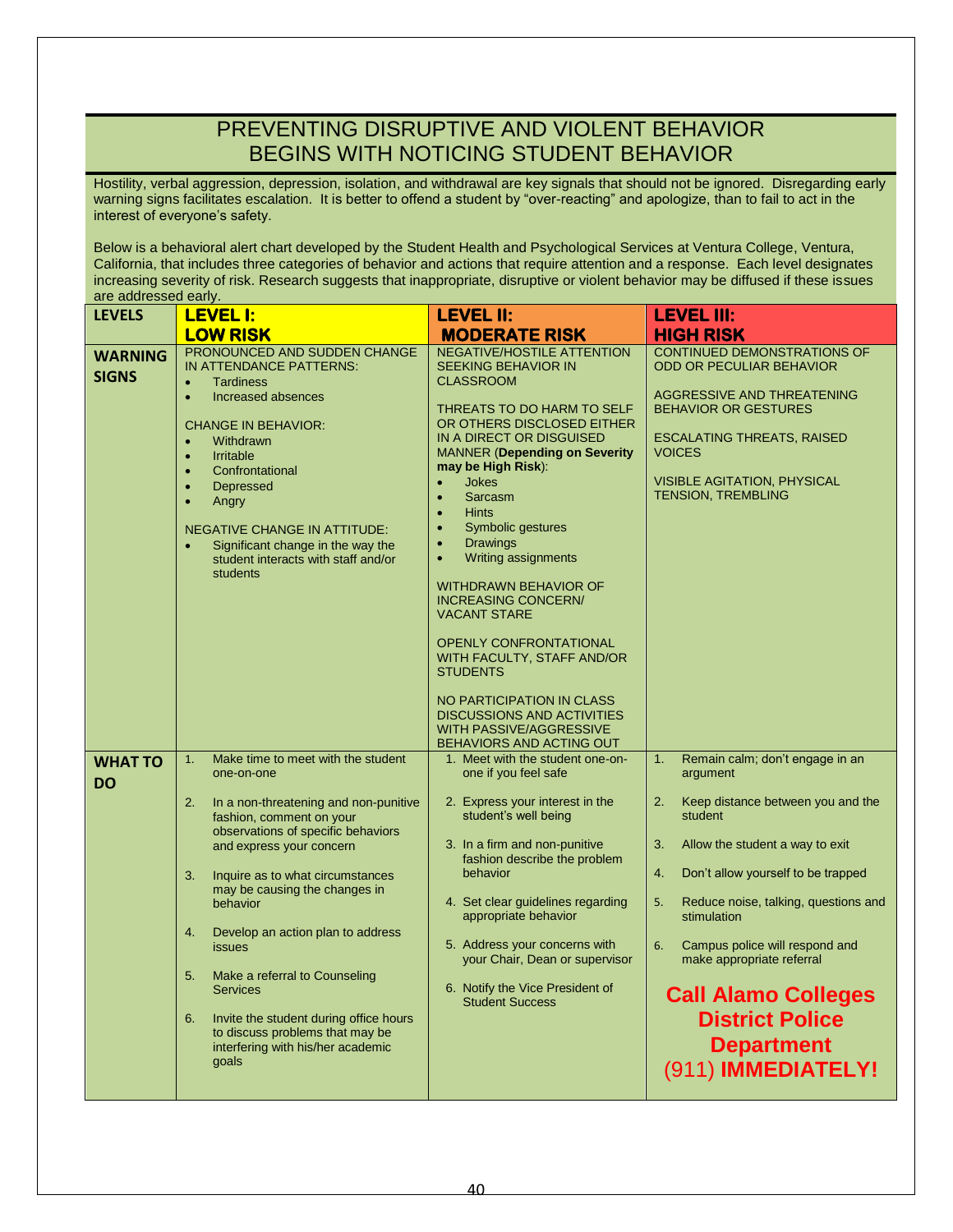# **PART V: REPORTING PROCESS**

#### **THE IMPORTANCE OF REPORTING RED FLAG BEHAVIORS**

Preventing disruptive and violent behavior begins with noticing student behavior. Students in severe distress frequently leave signals scattered across the campus. The challenge is to pull these pieces together so that patterns of behavior can be observed and the need for a response determined. The Alamo Colleges District seek to address this challenge by providing sound advice for dealing with potentially dangerous situations.

Early and effective intervention can protect the campus community and enhance Student Success. To that end, it is imperative that employees and students know how to recognize problematic behaviors, when to confront them, and how to report them.

Information that should be reported is anything that is witnessed, observed, or in which you are a participant that "sends up a Red Flag." Examples include:

- Suspicious behaviors or actions as well as any criminal acts.
- Knowledge of information or incidents that could cause harm to persons, property or reputation.
- Demonstration of high level violations of the Student Code of Conduct.
- Any high risk behaviors such as being under the influence of drugs or alcohol.
- Disturbing or strangely violent student writing.
- Expressions by others of feelings of depression, lack of self-worth, and/or uselessness including suicidal symptoms.

If there is a true emergency, call the Alamo Colleges District Police Department at 9-911. In addition, please keep in mind that reporting false information is a crime and appropriate disciplinary or legal action may be taken as necessary.

The most important thing is to act: "Say something to someone."

#### **REPORTING THROUGH THE ALAMO COLLEGES DISTRICT ETHICS HOTLINE**

Reports can be filed anonymously through the Alamo Colleges District the Ethics Hotline. Reports can be submitted from any computer that has internet access, by going to [https://secure.ethicspoint.com/domain/en/default\\_reporter.asp](https://secure.ethicspoint.com/domain/en/default_reporter.asp)*.* Many public locations, including the campus and public library, have internet computers. If you do not have access or are uncomfortable using a computer, you can call the Ethics Hotline toll-free number 844-302-0425) which is available 24 hours a day, 365 days a year.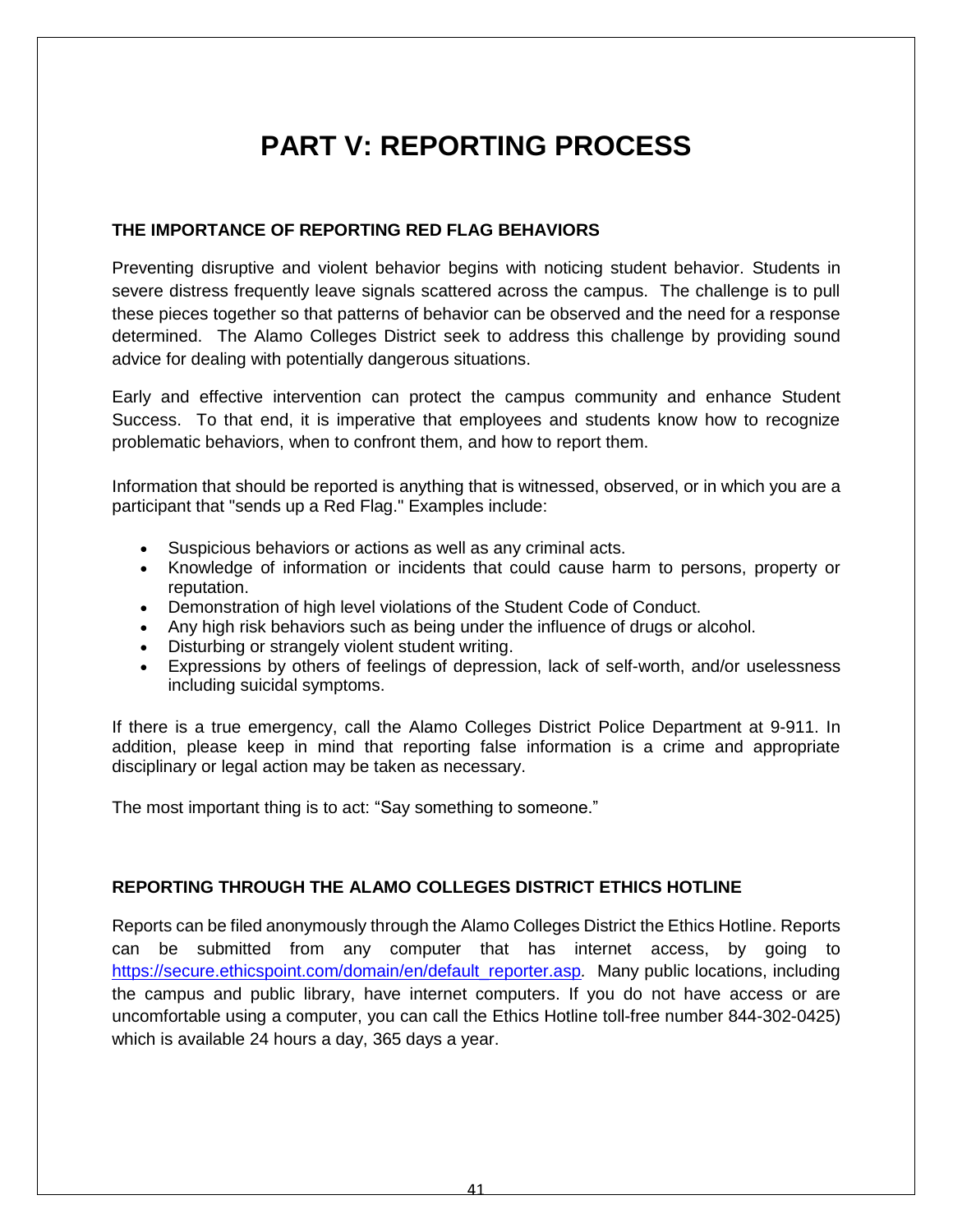#### **FEEDBACK TO REFERRING INDIVIDUAL**

Offering feedback contributes to improved management of the SOBI initiative and ultimately enhances an environment of civility on campus. Referring sources will be notified that the referral has been received and that action is being taken.

The Family Educational Rights and Privacy Act (FERPA) (20 U.S.C. § 1232g; 34 CFR Part 99) is a Federal law that protects the privacy of student education records. Therefore, the specific findings and action taken by the SOBI Team or the district administration may not be disclosed to the referring source.

#### **BEHAVIORAL INCIDENT REPORT**

This **SOBI Incident Report Form** is designed to enable faculty, staff and students to voluntarily report "red flag behaviors" that may raise concerns, as well as obvious incidents of an individual's misconduct at the Alamo Colleges District. An incident, in this context, is an event that does not warrant immediate intervention. **In the event of an emergency that requires immediate intervention, call Alamo Colleges District Police Department at 9-911 from a campus phone or 911 from other phones.**

Information obtained through the Behavioral Incident Report will be utilized in support of the functions directly related to the Strategies of Behavioral Intervention program:

- 1. Provide consultation, education, and support to faculty, staff, and administration in assisting individuals who display concerning or disruptive behaviors;
- 2. Gather information to assess situations involving individuals who display concerning or disruptive behaviors;
- 3. Recommend appropriate intervention strategies or disciplinary sanctions;
- 4. Connect individuals with needed campus and community resources; and
- 5. Monitor ongoing behavior of individuals who have displayed disruptive or concerning behavior.

The reports provide a standardized mechanism for recording observations of troublesome behaviors, for alerting staff of potential concerns, for responding to individual incidents and for offering appropriate and timely interventions to resolve and/or prevent escalation of issues and behaviors. Reports also assist the Alamo Colleges District in revealing patterns of disruptive behavior of specific individuals and provide aggregate data on the nature and frequency of disruptions at Alamo Colleges District. In accordance with the Alamo Colleges District Student Code of Conduct, information provided in the Behavioral Incident Report may also be considered in determining appropriate disciplinary action with students.

Please complete the report to provide a detailed description of the incident. Use an additional piece of paper, if necessary. Pay particular attention to the behaviors of the individual and the effect of the individual's behavior on others. Concrete, specific observations are most useful. Be honest, respectful, and avoid providing judgments, assessments and opinions. Please describe conversations you have had with the individual and any action you have taken regarding this incident.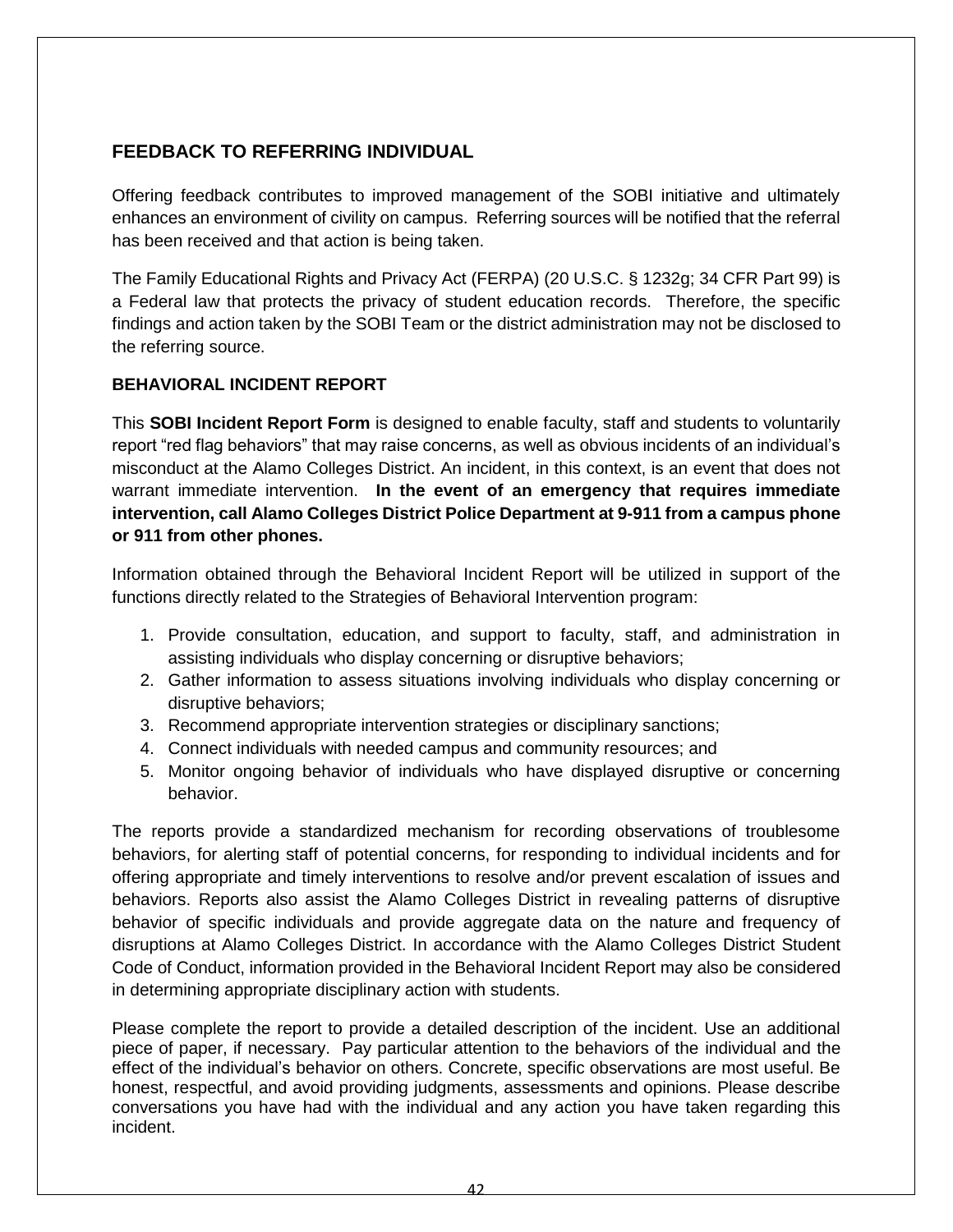**Please submit the completed form to the Office of the Vice President for Student Success associated with your college. The SOBI Incident Report Form should be used for nonemergencies and can be submitted from any computer that has internet access by going to<https://publicdocs.maxient.com/incidentreport.php?AlamoColleges>**

| College                           | <b>Vice President of Student</b><br><b>Success</b> | <b>Phone Number</b> |
|-----------------------------------|----------------------------------------------------|---------------------|
| <b>Northeast Lakeview College</b> | Dr. Debbie Hamilton                                | 210-486-5421        |
| <b>Northwest Vista College</b>    | Debi Gaitan                                        | 210-486-4909        |
| <b>Palo Alto College</b>          | <b>Gilbert Becerra</b>                             | 210-486-3930        |
| <b>San Antonio College</b>        | Dr. Lisa Alcorta                                   | 210-486-0930        |
| <b>St. Philip's College</b>       | Dr. Mordecai Ian Brownlee                          | 210-486-2252        |
| <b>Off-Campus Site</b>            | Contact associated college above                   |                     |

\* Individuals are allowed to make anonymous reports, however if a name is not provided it may hamper the SOBI team's ability to seek follow up information that may be critical in determining an appropriate course of action. If a name is provided the team will provide feedback regarding actions taken.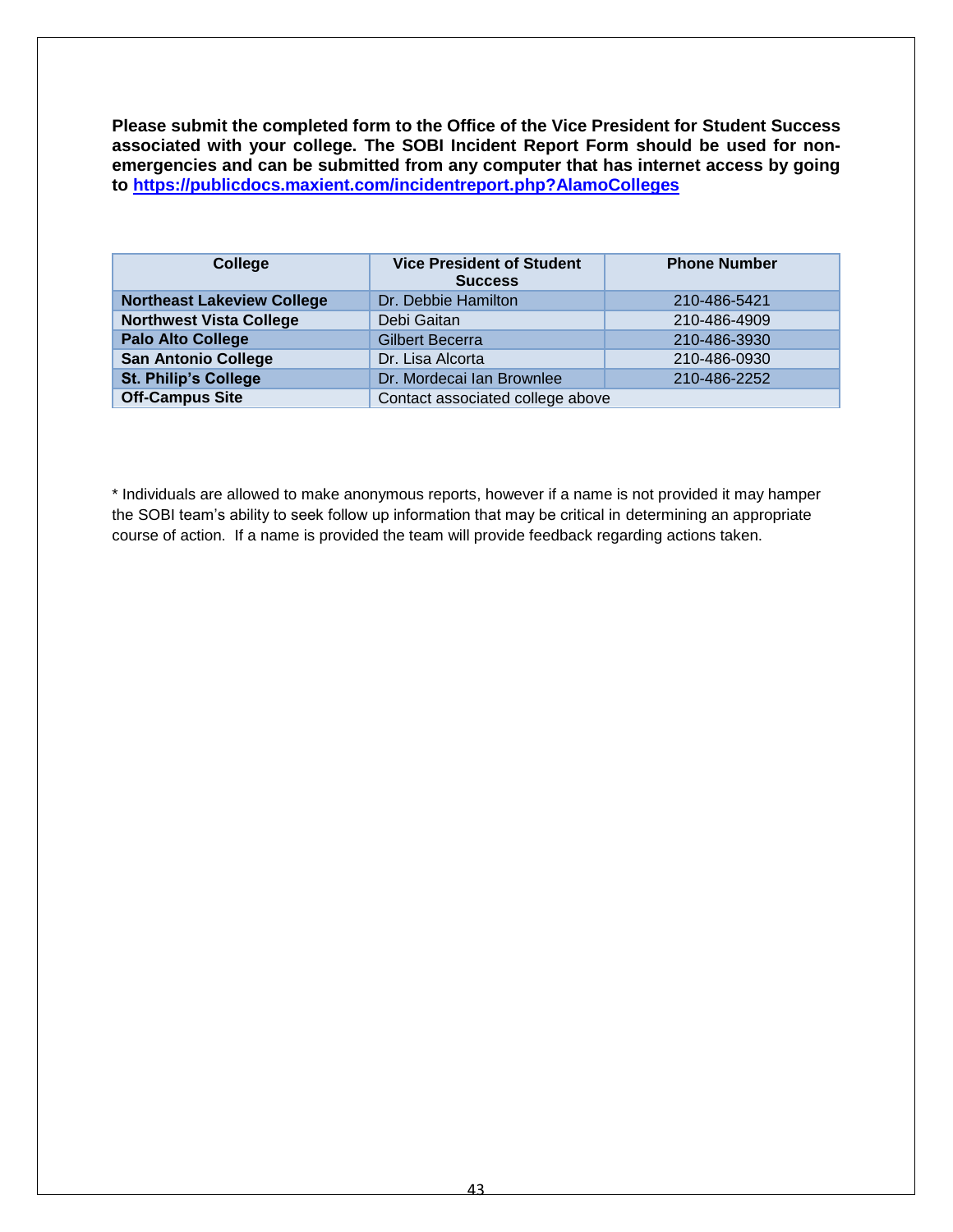### **PART VI: STATEMENT OF AUTHORITY**

The SOBI Team recommendations do not supersede the authority or decisions of the College Vice President of Student Success and the recommendations are not intended to be a substitute for disciplinary action by the college administration. Rather, the SOBI Teams have been created to provide faculty, staff, and students with a forum to report individuals who are exhibiting disconcerting, disruptive, or distressed behavior, and through the Team's collaborative analysis, provide the College Vice President of Student Success with a recommended course of action.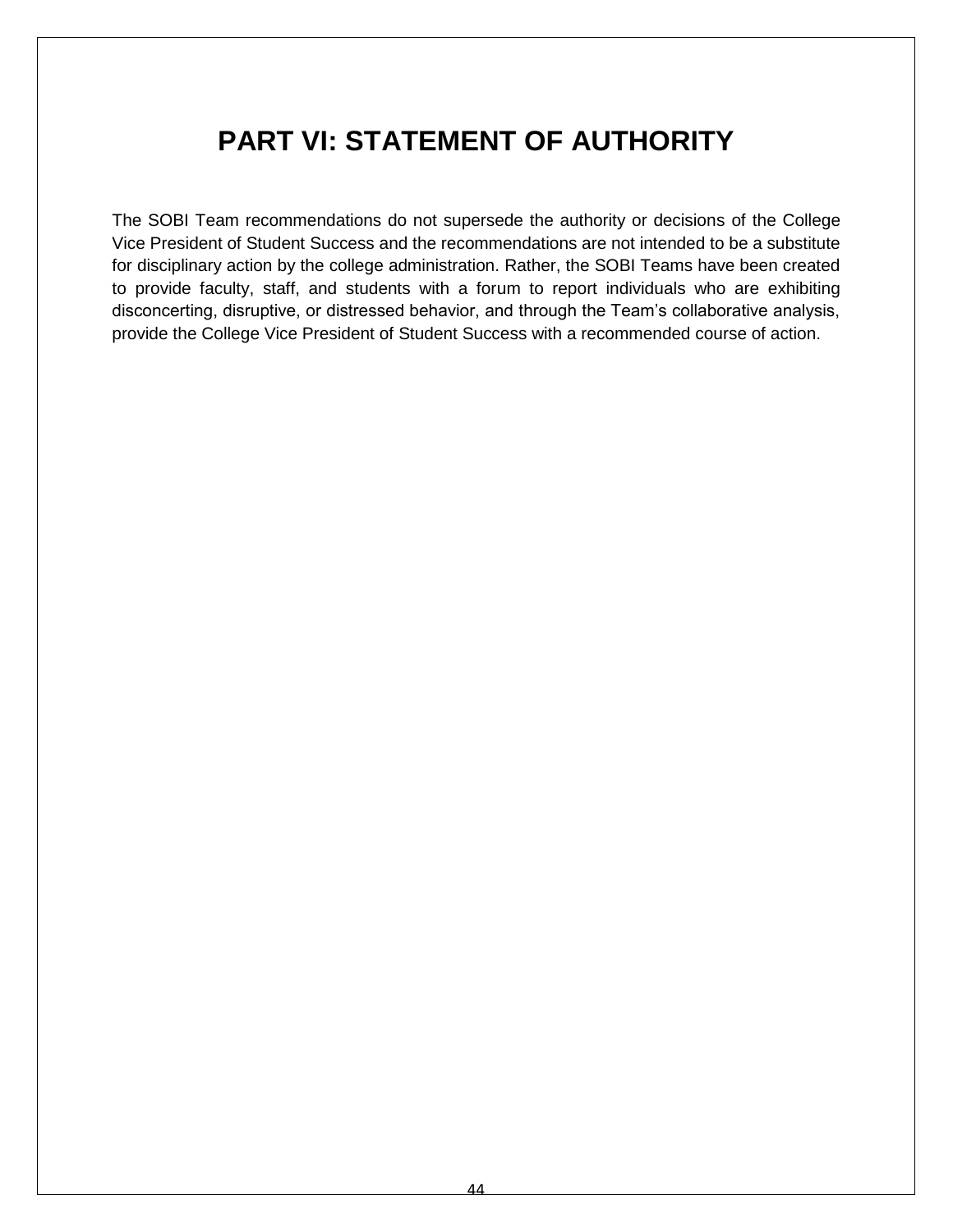# **APPENDICES**

#### **APPENDIX A: COMPLYING WITH FAMILY EDUCATIONAL RIGHTS AND PRIVACY ACT (FERPA)**

**U.S Department of Education, FERPA Compliance Office:** <http://www.ed.gov/policy/gen/guid/fpco/ferpa/index.html>

#### **The Legislative Act:**

<http://www.ed.gov/legislation/FedRegister/finrule/2008-4/120908a.pdf>

#### **APPENDIX B: ALAMO COLLEGES DISTRICT POLICIES AND PROCEDURES**

#### **F.4.1 (Policy) Student Records**

[http://www.alamo.edu/uploadedFiles/District/Employees/Departments/Ethics/pdf/policies/F.4.1-](http://www.alamo.edu/uploadedFiles/District/Employees/Departments/Ethics/pdf/policies/F.4.1-Policy.pdf) [Policy.pdf](http://www.alamo.edu/uploadedFiles/District/Employees/Departments/Ethics/pdf/policies/F.4.1-Policy.pdf)

#### **F.4.1.1 (Procedure) Access to Student Records**

[http://www.alamo.edu/uploadedFiles/District/Employees/Departments/Ethics/pdf/policies/F.4.1.1-](http://www.alamo.edu/uploadedFiles/District/Employees/Departments/Ethics/pdf/policies/F.4.1.1-Procedure.pdf) [Procedure.pdf](http://www.alamo.edu/uploadedFiles/District/Employees/Departments/Ethics/pdf/policies/F.4.1.1-Procedure.pdf)

#### **F.4.1.2 (Procedure) Amendment to Student Records**

[http://www.alamo.edu/uploadedFiles/District/Employees/Departments/Ethics/pdf/policies/F.4.1.2-](http://www.alamo.edu/uploadedFiles/District/Employees/Departments/Ethics/pdf/policies/F.4.1.2-Procedure.pdf) [Procedure.pdf](http://www.alamo.edu/uploadedFiles/District/Employees/Departments/Ethics/pdf/policies/F.4.1.2-Procedure.pdf)

#### **F.4.6 (Policy) Academic Grievances**

[http://www.alamo.edu/uploadedFiles/District/Employees/Departments/Ethics/pdf/policies/F.4.6-](http://www.alamo.edu/uploadedFiles/District/Employees/Departments/Ethics/pdf/policies/F.4.6-Policy.pdf) [Policy.pdf](http://www.alamo.edu/uploadedFiles/District/Employees/Departments/Ethics/pdf/policies/F.4.6-Policy.pdf)

#### **F.4.7 (Policy) Non-Academic Grievances**

[http://www.alamo.edu/uploadedFiles/District/Employees/Departments/Ethics/pdf/policies/F.4.7-](http://www.alamo.edu/uploadedFiles/District/Employees/Departments/Ethics/pdf/policies/F.4.7-Policy.pdf) [Policy.pdf](http://www.alamo.edu/uploadedFiles/District/Employees/Departments/Ethics/pdf/policies/F.4.7-Policy.pdf)

#### **F.4.7.1 (Procedure) Non-Academic Grievances**

[http://www.alamo.edu/uploadedFiles/District/Employees/Departments/Ethics/pdf/policies/F.4.7.1](http://www.alamo.edu/uploadedFiles/District/Employees/Departments/Ethics/pdf/policies/F.4.7.1-Procedure.pdf) [-Procedure.pdf](http://www.alamo.edu/uploadedFiles/District/Employees/Departments/Ethics/pdf/policies/F.4.7.1-Procedure.pdf)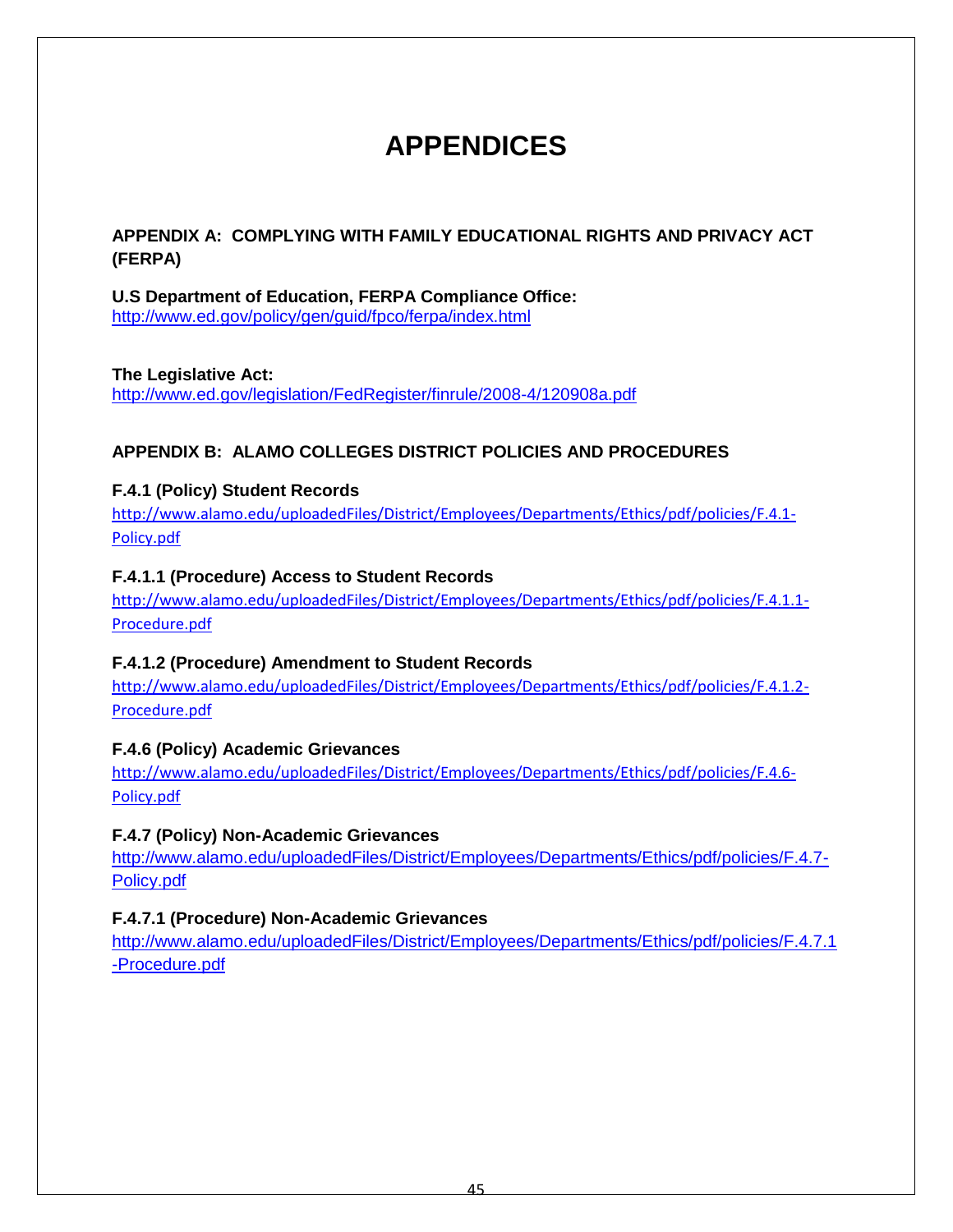#### **APPENDIX C: ALAMO COLLEGES DISTRICT STUDENT CODE OF CONDUCT**

**F.4.2 (Policy) Student Code of Conduct - Non-Academic Misconduct, Academic Integrity** [http://www.alamo.edu/uploadedFiles/District/Employees/Departments/Ethics/pdf/policies/F.4.2-](http://www.alamo.edu/uploadedFiles/District/Employees/Departments/Ethics/pdf/policies/F.4.2-Policy.pdf) [Policy.pdf](http://www.alamo.edu/uploadedFiles/District/Employees/Departments/Ethics/pdf/policies/F.4.2-Policy.pdf)

**F.4.2.1 (Procedure) Non-Academic Misconduct Disciplinary and Appeal Process** [http://alamo.edu/uploadedFiles/District/Employees/Departments/Ethics/pdf/policies/F.4.2.1-](http://alamo.edu/uploadedFiles/District/Employees/Departments/Ethics/pdf/policies/F.4.2.1-Procedure(4).pdf) [Procedure\(4\).pdf](http://alamo.edu/uploadedFiles/District/Employees/Departments/Ethics/pdf/policies/F.4.2.1-Procedure(4).pdf)

**F.4.2.2 (Procedure) Academic Integrity Disciplinary and Appeal Process** [http://alamo.edu/uploadedFiles/District/Employees/Departments/Ethics/pdf/policies/F.4.2.2-](http://alamo.edu/uploadedFiles/District/Employees/Departments/Ethics/pdf/policies/F.4.2.2-Procedure.pdf) [Procedure.pdf](http://alamo.edu/uploadedFiles/District/Employees/Departments/Ethics/pdf/policies/F.4.2.2-Procedure.pdf)

**E.1.7 (Policy) Instructional Resources: Copyrighted Materials** [http://www.alamo.edu/uploadedFiles/District/Employees/Departments/Ethics/pdf/policies/E.1.7-](http://www.alamo.edu/uploadedFiles/District/Employees/Departments/Ethics/pdf/policies/E.1.7-Policy.pdf) [Policy.pdf](http://www.alamo.edu/uploadedFiles/District/Employees/Departments/Ethics/pdf/policies/E.1.7-Policy.pdf)

#### **APPENDIX D: TEXAS HOUSE BILL 2003: ONLINE HARASSMENT**

**Texas House Bill 2003 - Online Harassment** <http://www.legis.state.tx.us/tlodocs/81R/billtext/pdf/HB02003F.pdf>

#### **APPENDIX E: ALAMO COLLEGES DISTRICT APPROPRIATE USE OF INFORMATION TECHNOLOGY RESOURCES**

**C.1.9 (Policy) Appropriate Use of Information Technology Resources** [http://www.alamo.edu/uploadedFiles/District/Employees/Departments/Ethics/pdf/policies/C.1.9-](http://www.alamo.edu/uploadedFiles/District/Employees/Departments/Ethics/pdf/policies/C.1.9-Policy.pdf) [Policy.pdf](http://www.alamo.edu/uploadedFiles/District/Employees/Departments/Ethics/pdf/policies/C.1.9-Policy.pdf)

**C.1.9.1 (Procedure) Appropriate Use of Information Technology Resources** [http://www.alamo.edu/uploadedFiles/District/Employees/Departments/Ethics/pdf/policies/C.1.9.1](http://www.alamo.edu/uploadedFiles/District/Employees/Departments/Ethics/pdf/policies/C.1.9.1-Procedure.pdf) [-Procedure.pdf](http://www.alamo.edu/uploadedFiles/District/Employees/Departments/Ethics/pdf/policies/C.1.9.1-Procedure.pdf)

**F.7.1 Student Email Account the Official Electronic Mode of Communication (Policy)** [http://www.alamo.edu/uploadedFiles/District/Employees/Departments/Ethics/pdf/policies/F.7.1-](http://www.alamo.edu/uploadedFiles/District/Employees/Departments/Ethics/pdf/policies/F.7.1-Policy.pdf) [Policy.pdf](http://www.alamo.edu/uploadedFiles/District/Employees/Departments/Ethics/pdf/policies/F.7.1-Policy.pdf)